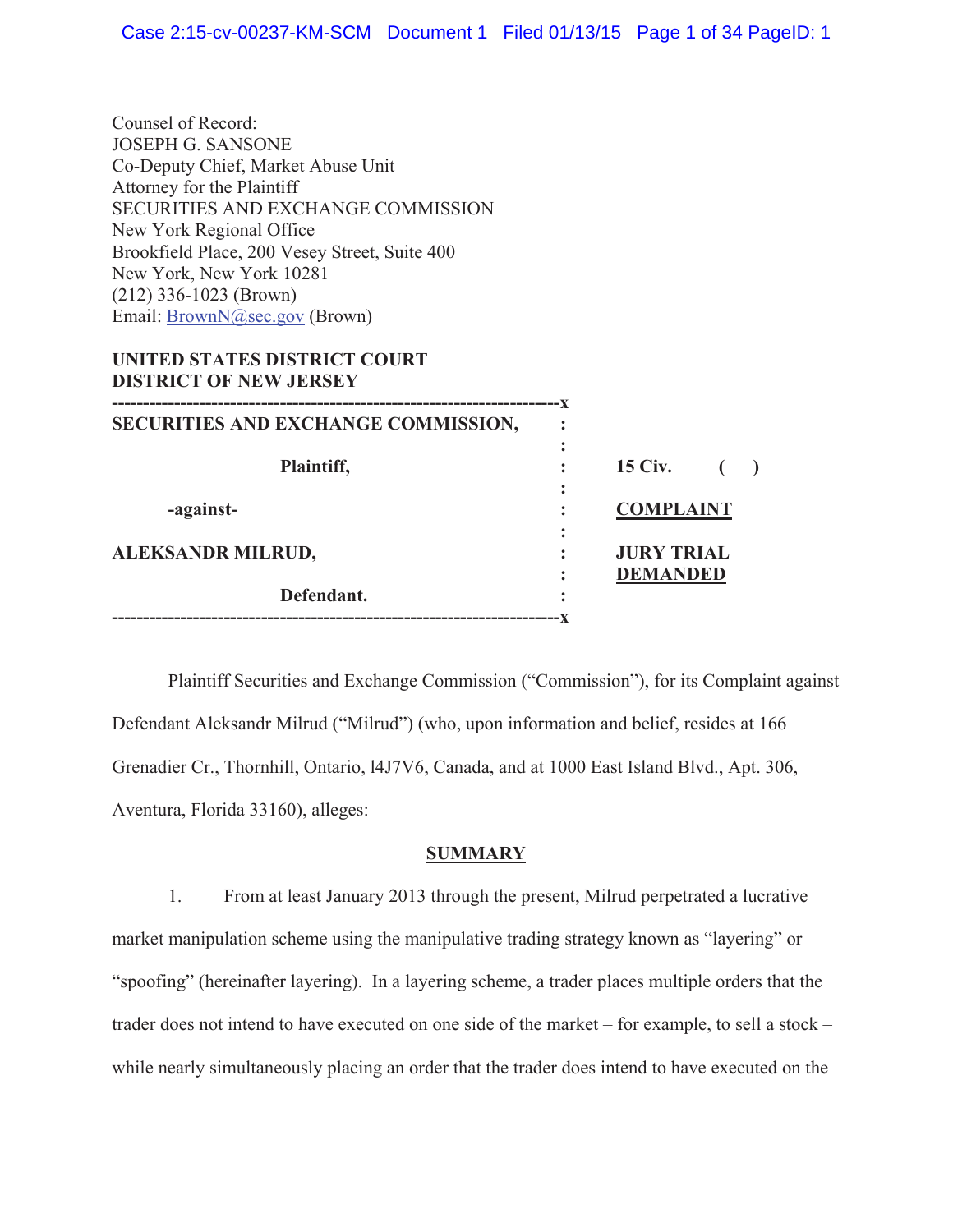opposite side of the market  $-\underline{i.e.}$ , to buy the same stock. The purpose of the non-bona fide sell orders is to create a false appearance of sell interest in the security and thus to trick other market participants to execute against the trader's bona fide buy order at an artificially depressed price. Once the bona fide buy order in the above example is executed (in full or in part) at the depressed price created by the non-bona fide sell orders, the trader cancels any open non-bona fide sell orders.

2. After establishing this position, the trader often repeats the manipulation on the opposite side of the market. In the above example, the trader would place multiple non-bona fide buy orders and a bona fide sell order for the same stock that he had just purchased. By placing the non-bona fide buy orders, the trader now creates the false appearance of buy interest and tricks other traders into executing against his bona fide sell order at an artificially inflated price. This second round of the manipulation allows the trader to unload his recently-established position at an advantageous price and reap illegal profits.<sup>1</sup>

3. From at least January 2013 through the present, Milrud led and managed several groups of traders who engaged in layering in the United States securities markets and generated substantial illegal profits.

4. By engaging in the layering scheme, Milrud violated and aided and abetted violations of Sections 17(a)(1) and 17(a)(3) of the Securities Act of 1933 ("Securities Act"), 15 U.S.C. §§ 77q(a)(1), (3), and Sections 9(a)(2) and 10(b) of the Securities Exchange Act of 1934

<sup>1</sup> At other times, the trader may reap the illegal profits without engaging in a second round of manipulation, simply by waiting for the market to recover from the trader's initial manipulation. In the above example, once the trader's non-bona fide sell orders are canceled, the stock price may go up again to its pre-manipulation level, allowing the trader to sell the justpurchased stock at a profit without placing additional non-bona fide orders.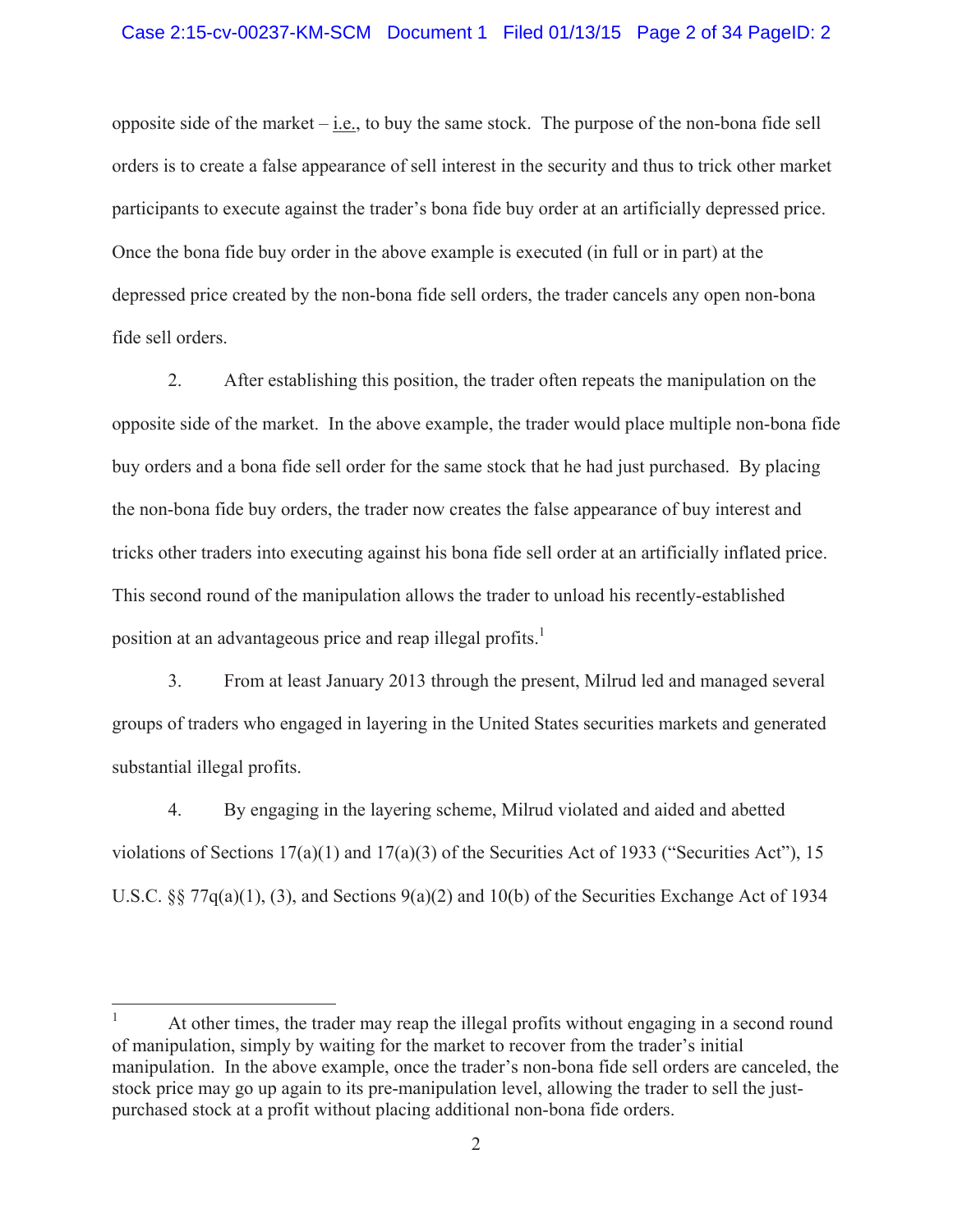("Exchange Act") and Rules  $10b-5(a)$  and  $10b-5(c)$  thereunder,  $15 \text{ U.S.C.}$  §§  $78i(a)(2)$ ,  $78i(b)$ ,  $17$ C.F.R. §§ 240.10b-5(a), (c).

5. In addition, Milrud is liable for his traders' violations of Sections  $9(a)(2)$  and 10(b) of the Exchange Act and Rules 10b-5(a) and 10b-5(c) thereunder as a control person pursuant to Section 20(a) of the Exchange Act, 15 U.S.C. § 78t(a). Milrud also violated Section 20(b) of the Exchange Act, which makes it illegal to commit violations of the Exchange Act "through or by means of another person." 15 U.S.C. § 78t(b).

#### **NATURE OF THE PROCEEDING AND RELIEF SOUGHT**

6. The Commission brings this action pursuant to the authority conferred upon it by Sections 15(b), 20(b) and 20(d) of the Securities Act, 15 U.S.C. §§ 77o(b), 77t(b), 77t(d), and Sections 20(a), 20(b), 20(e), 21(d)(1), 21(d)(3) and 21(d)(5) of the Exchange Act, 15 U.S.C. §§ 78t(a), 78t(b), 78t(e), 78u(d)(1), 78u(d)(3), 78u(d)(5). The Commission is seeking a final judgment: (a) permanently restraining and enjoining Milrud from engaging in the acts, practices and courses of business alleged herein; (b) requiring Milrud to disgorge ill-gotten gains and to pay prejudgment interest thereon; and (c) imposing civil money penalties on Milrud pursuant to Section 20(d) of the Securities Act, 15 U.S.C.  $\S 77t(d)$ , and Section 21(d)(3) of the Exchange Act, 15 U.S.C. § 78u(d)(3).

### **JURISDICTION AND VENUE**

7. The Court has jurisdiction over this action pursuant to Sections 20(b) and 22 of the Securities Act, 15 U.S.C. §§ 77t(b) and 77v, and Sections 21(d) and 27 of the Exchange Act, 15 U.S.C. §§ 78u(d) and 78aa.

8. Venue lies in this District pursuant to Section 22(a) of the Securities Act, 15 U.S.C. § 77v(a), and Section 27 of the Exchange Act, 15 U.S.C. § 78aa. Some of the acts,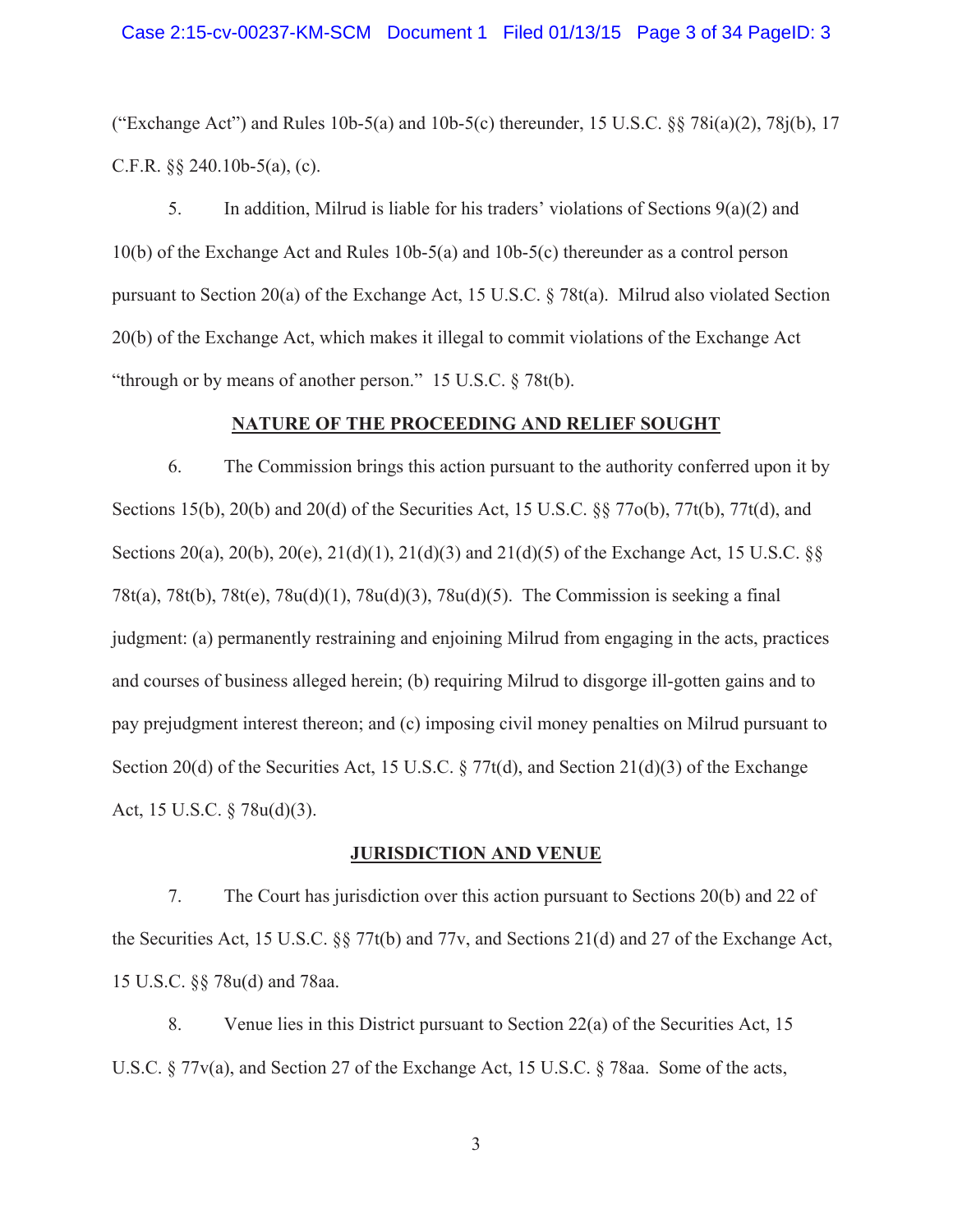#### Case 2:15-cv-00237-KM-SCM Document 1 Filed 01/13/15 Page 4 of 34 PageID: 4

practices, courses of business and transactions constituting the violations alleged herein occurred within the District of New Jersey. For example, certain of the orders and executions used to perpetrate the scheme were placed and executed on exchanges located in the District of New Jersey, including exchanges that had data centers in New Jersey. In addition, on or about September 11, 2014, Milrud directed a transfer of funds to a bank account in the District of New Jersey; the purpose of the transfer was to fund a trading account that would be used in the scheme.

9. Milrud, directly or indirectly, made use of the means or instruments of transportation or communication in interstate commerce, or of the mails, or of a facility of a national securities exchange in connection with the transactions, acts, practices and courses of business alleged herein.

#### **DEFENDANT**

10. **Milrud**, age 50, is a citizen of Canada and resides in Ontario, Canada. Milrud also owns a residence in Aventura, Florida.

#### **FACTS**

### **I. Milrud's Layering Scheme**

11. From at least January 2013 through the present, Milrud led and managed multiple groups of traders who engaged in a manipulative trading practice known as layering.

12. Milrud recruited the groups of online traders, based primarily in China and Korea, to engage in layering and provided the traders with access to trading accounts and trading technology that allowed them to carry out the scheme.

13. As alleged above, layering involves placing multiple non-bona fide orders to trick other traders into trading at artificially inflated or depressed prices and then cancelling the non-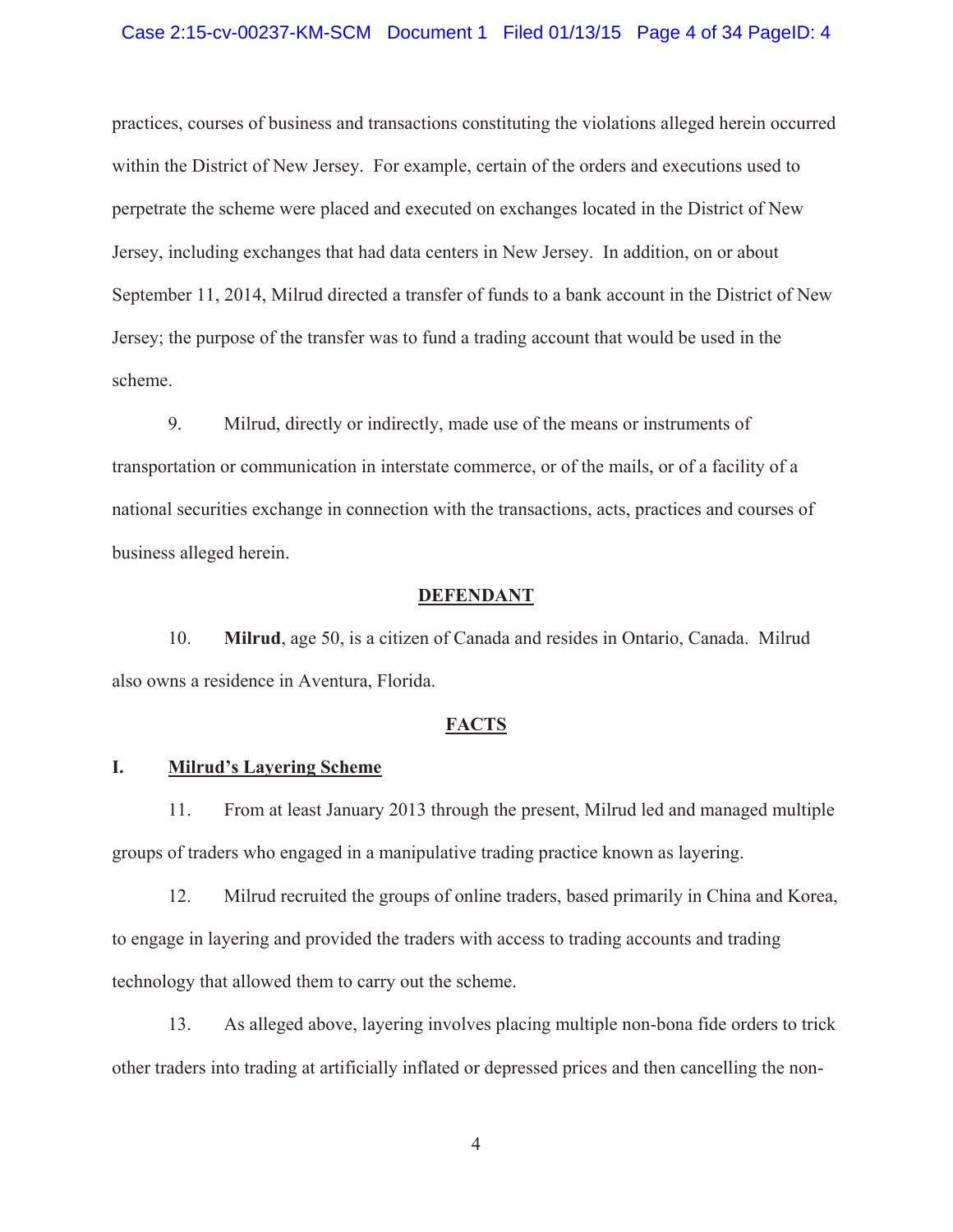#### Case 2:15-cv-00237-KM-SCM Document 1 Filed 01/13/15 Page 5 of 34 PageID: 5

bona fide orders before they are executed. To facilitate this fraudulent practice, Milrud worked with a gaming software company to develop "hot keys" that allowed his traders to quickly place and cancel multiple orders via their computers with only a few strokes of their keyboards.

14. In perpetrating this scheme, Milrud and his traders undertook elaborate measures to evade detection.

15. To minimize the possibility that other market participants or regulators would notice the impact of this layering scheme on the stocks that were manipulated, Milrud instructed his traders (a) to trade only small quantities of relatively high-volume securities (generally, stocks with an average daily volume of at least one million shares per day); (b) to manipulate a wide variety of stocks, executing only a small number of trades in any one stock on a given day; and (c) to restrain themselves from inflating or depressing the prices of the stock that they manipulated by more than a few pennies per trade.

16. In an attempt to further reduce the likelihood that his illegal layering scheme would be detected, Milrud met with the owner of an offshore brokerage firm (the "Broker") to explore the possibility of engaging in layering through an account at the Broker's offshore firm.

17. During an August 27, 2014 meeting with the Broker, Milrud explained that each of his traders used at least two accounts. In one account, each trader primarily placed multiple non-bona fide "buy" or "sell" orders in order to create the upward or downward pressure on the stock price. Milrud described this aspect of the scheme as "the dirty work." Milrud further explained that each of his traders also used a second account, in which the trader primarily executed the bona fide or "clean" trades – that is, purchases and sales of stocks at prices affected by the "dirty work" of the first account.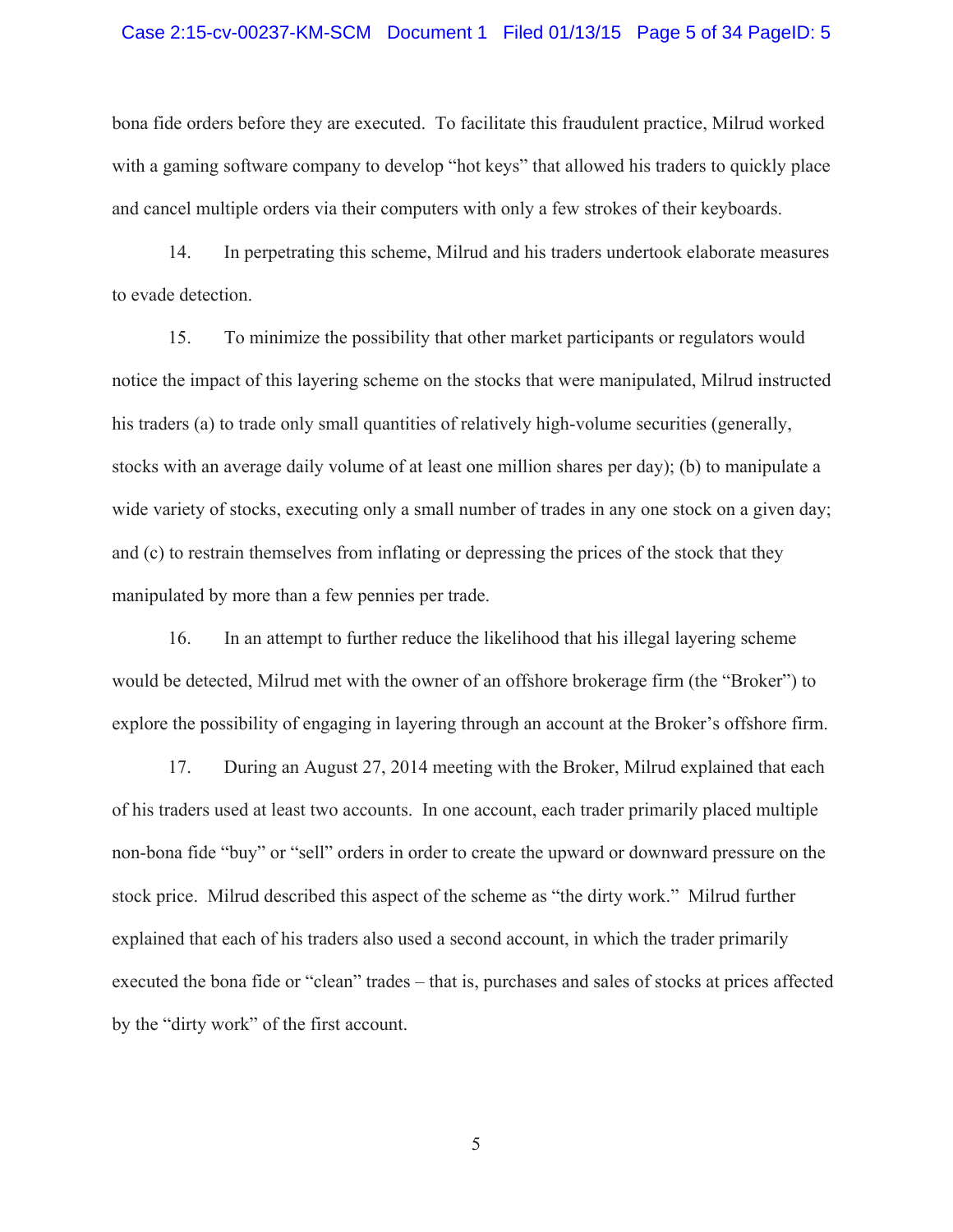#### Case 2:15-cv-00237-KM-SCM Document 1 Filed 01/13/15 Page 6 of 34 PageID: 6

18. To further conceal his scheme, Milrud arranged for each trader's "dirty" and "clean" accounts to be held at different clearing firms, to mask the illicit coordination between the two accounts.

19. In addition, Milrud instructed his traders to access the "dirty" and "clean" accounts using different trader IDs (user names associated with the trading software that the traders utilized) and different computers at different IP addresses.

20. On October 8, 2014, during a meeting with the Broker, Milrud compared his and his traders' tactic of using multiple accounts, trader IDs, computers and IP addresses to shredding documents. Milrud commented that this "shredding" tactic makes it difficult for anyone to uncover the scheme.

21. Milrud also inserted multiple layers of middlemen at various stages of the scheme, to mask the true ownership of funds and the true control of various trading accounts that engaged in this manipulative scheme.

22. Milrud maintained remote access to all of his traders' computers. Milrud monitored the traders' compliance with the prescribed methods for avoiding regulatory scrutiny. If a trader failed to comply with Milrud's directives, the trader would be excluded from the scheme.

23. In exchange for providing traders with access to trading accounts and trading technology and helping them maintain their anonymity and mask their fraudulent trading activity, Milrud received a share of the illicit trading profits.

24. Milrud's layering scheme was very lucrative. In the course of soliciting the Broker's participation in his scheme, Milrud stated that one of his trading groups generated profits of approximately one million dollars per month.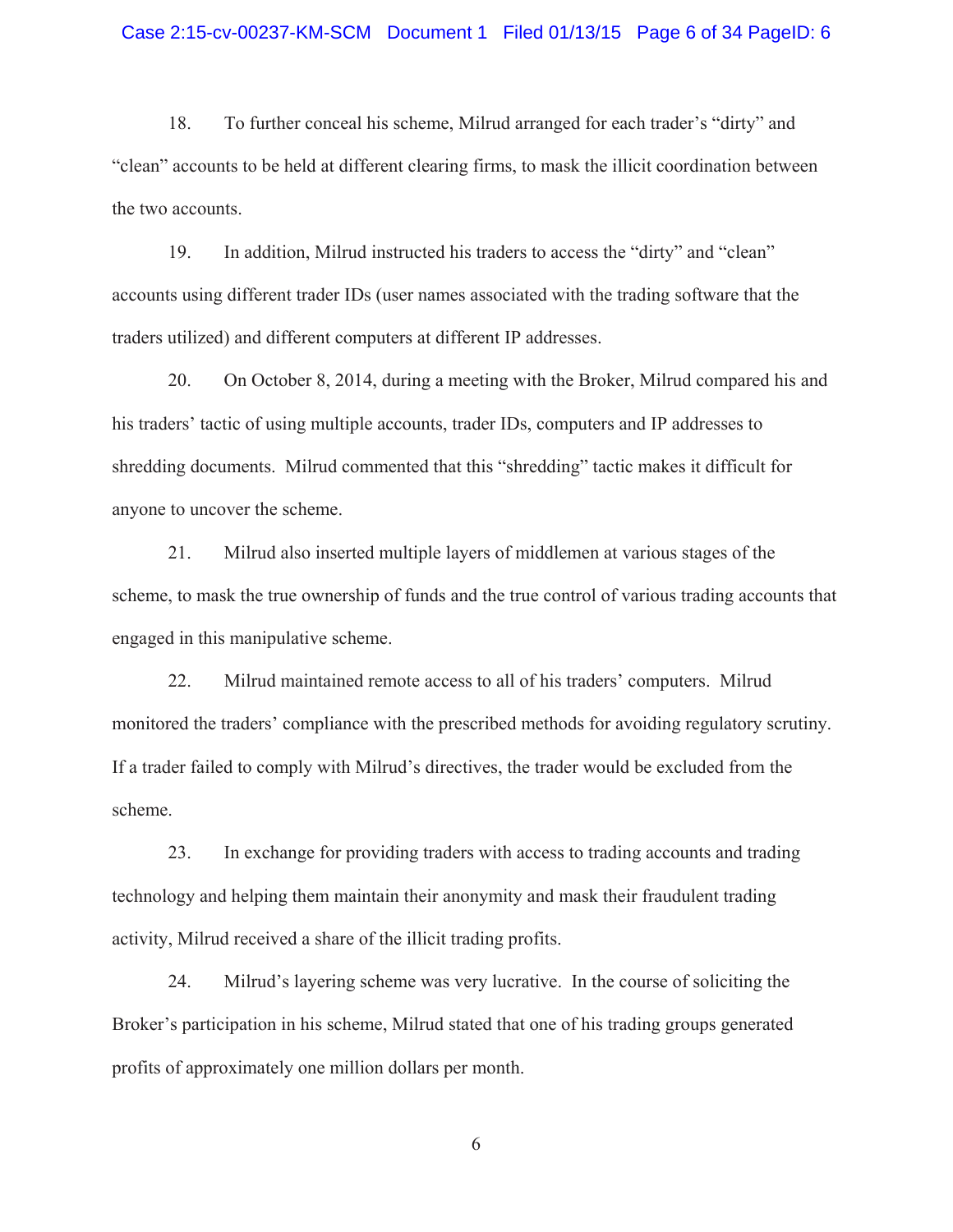#### Case 2:15-cv-00237-KM-SCM Document 1 Filed 01/13/15 Page 7 of 34 PageID: 7

25. Milrud took particular care to avoid having his name associated with any of the trading accounts or funds connected to the scheme, and insisted on routing any funds transfers related to the scheme through multiple middlemen located in multiple countries.

26. In soliciting the Broker's participation in the scheme, Milrud proposed that, in transferring funds related to the scheme, the Broker use the services of the individual who, Milrud explained, brings Milrud suitcases filled with cash after Milrud wires funds to an offshore bank account to which that individual has access.

27. On or about September 11, 2014, Milrud directed a wire transfer of \$5,000 to a bank account located in New Jersey. The purpose of the transfer was to fund a trading account at the Broker's offshore firm so that Milrud's traders could use the account to engage in layering. To obfuscate Milrud's connection to the transfer, Milrud used a China-based bank account in the name of a China-based entity to originate the transfer. Milrud's traders ultimately did not trade through the Broker's offshore firm.

#### **II. Milrud Explains and Demonstrates the Layering Scheme**

28. During Milrud's August 27, 2014 meeting with the Broker, Milrud demonstrated the layering strategy that his traders employed, using a laptop computer to connect remotely to two computers operated by one of Milrud's traders. Switching between the views of the "dirty" and the "clean" accounts, Milrud showed the Broker how his trader used non-bona fide orders to manipulate the prices of multiple stocks and, as Milrud put it, to "trick" other market participants. Milrud explained, referring to the other market participants: "They see the volume, and they see the orders, they are starting to come in … and basically we trade against [them]. We get them sucked into the stock."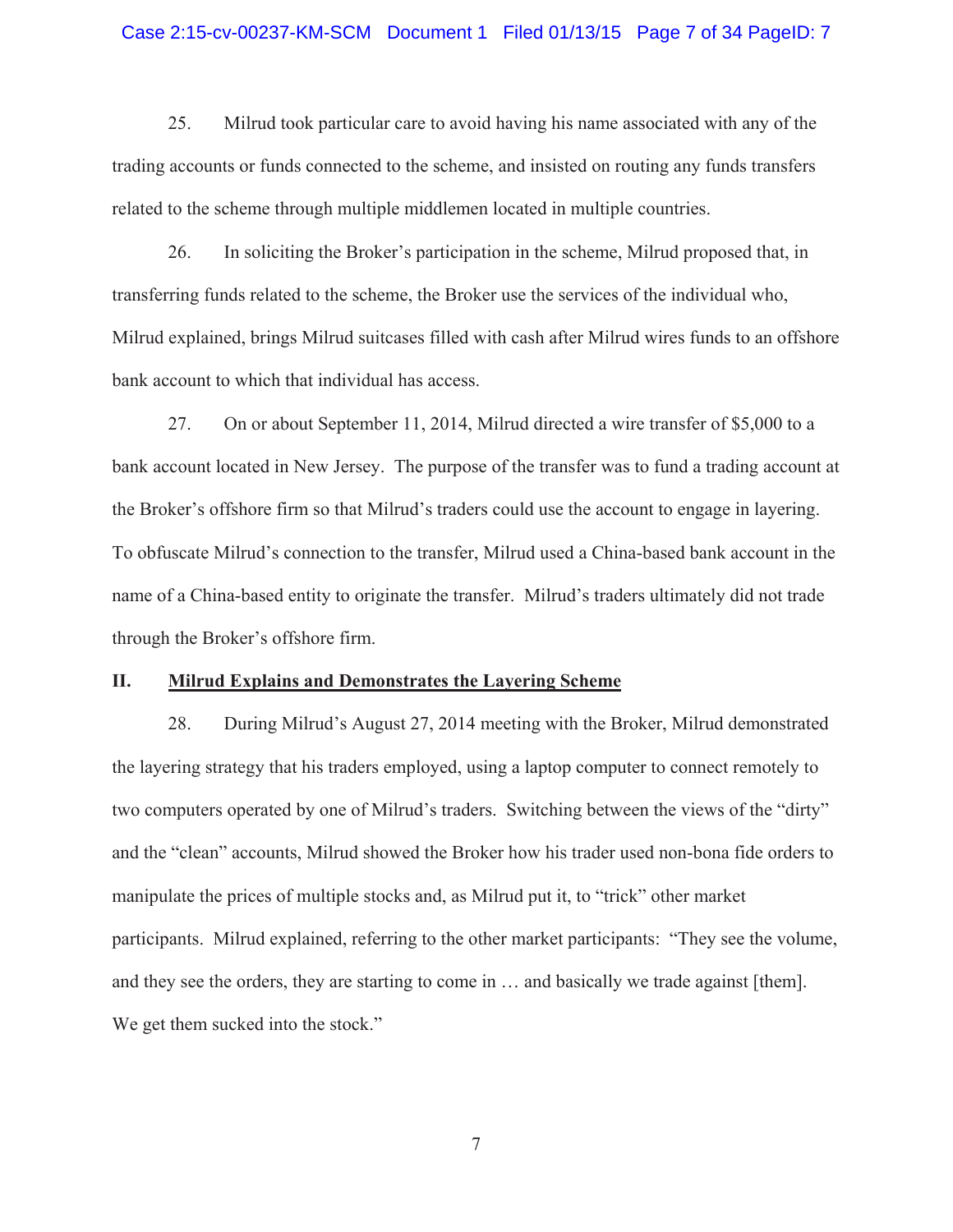#### Case 2:15-cv-00237-KM-SCM Document 1 Filed 01/13/15 Page 8 of 34 PageID: 8

29. One of the layering examples Milrud demonstrated to the Broker on August 27, 2014 involved trading in the common stock of Company A starting at about 10:42 AM. Company A's common stock is listed on the New York Stock Exchange.

30. Exhibit 1 to this Complaint reflects trading in the common stock of Company A by a trader under Milrud's management and control on August 27, 2014 between 10:42:54 AM and 10:44:00 AM.

31. As shown in Exhibit 1.A, the trader whose activity Milrud was demonstrating to the Broker first used a "dirty" trader ID to place many small, non-bona fide sell orders at multiple price levels to artificially depress the price of Company A stock. The trader simultaneously used a "clean" trader ID to place bona fide buy orders and established a long position of 1,807 shares at the artificially depressed price of \$75.25 per share.

32. The trader then reversed the pattern and used the "dirty" trader ID to place many small, non-bona fide orders to buy Company A stock at multiple price levels to artificially inflate the stock price. The trader simultaneously used the "clean" trader ID to place bona fide sell orders and close out the recently-established long position for a profit at the artificially inflated price of \$27.29 per share. This second round of manipulation is presented in Exhibit 1.B.

33. An additional example of layering by a trader under Milrud's management and control is presented in Exhibit 2 to this Complaint and involves trading in the American Depositary Shares (ADSs) of Company B on August 29, 2014, between 2:16:06 PM and 2:17:10 PM. Company B is a foreign issuer whose ADSs, each representing a share of common stock, trade on the New York Stock Exchange.

34. Exhibit 2.A shows the first round of manipulation, during which the trader used a "dirty" trader ID to artificially depress the stock price by placing many small, non-bona fide sell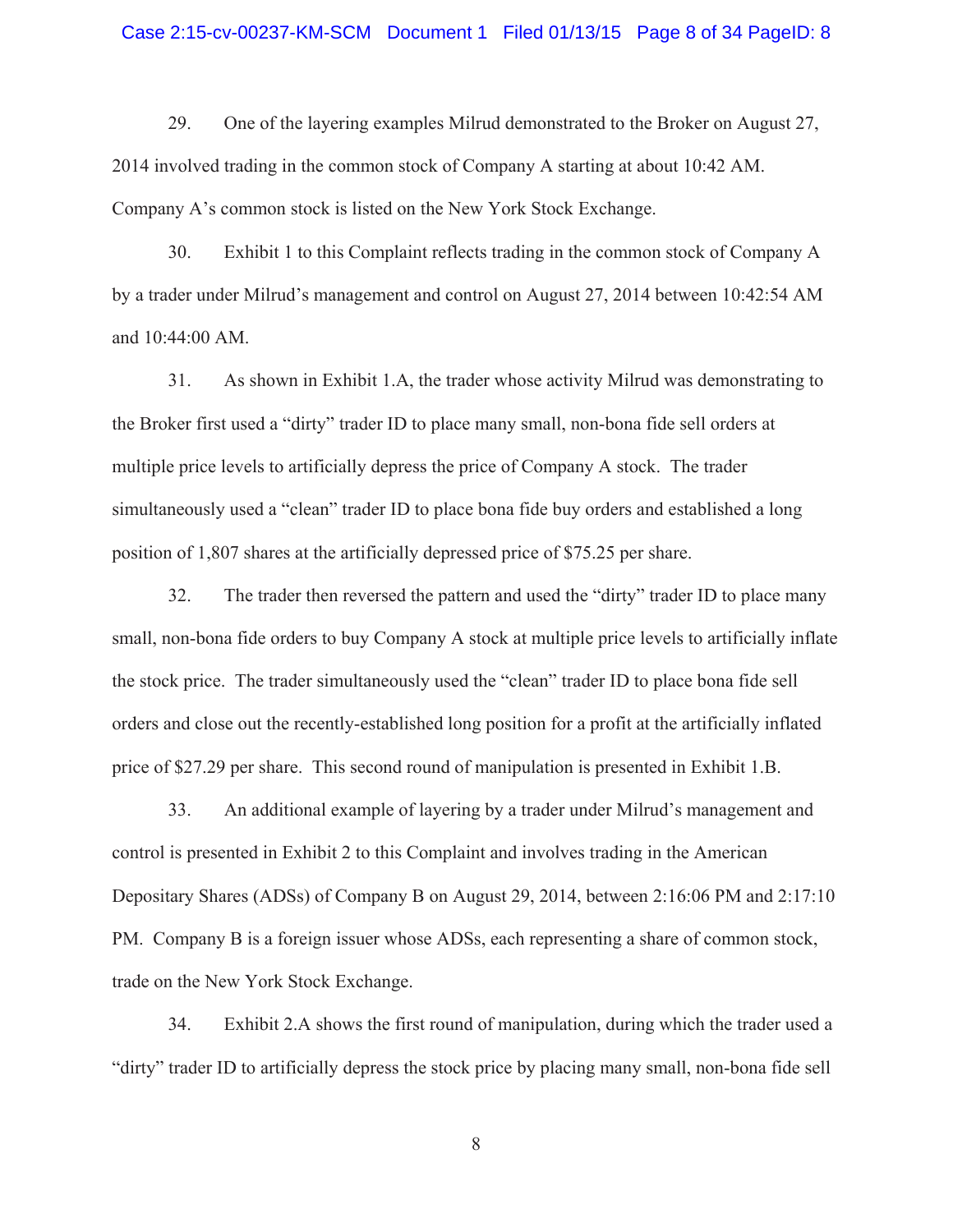### Case 2:15-cv-00237-KM-SCM Document 1 Filed 01/13/15 Page 9 of 34 PageID: 9

orders at multiple price levels. Simultaneously, the trader used a "clean" trader ID to place larger, bona-fide buy orders and to establish a long position of 2,531 shares purchased at \$22.81 per share.

35. Exhibit 2.B shows the second round of manipulation, during which the trader used the "dirty" trader ID to artificially inflate the stock price by placing many small, non-bona fide buy orders at multiple price levels, while nearly simultaneously using the "clean" trader ID to place larger, bona-fide sell orders. By the end of this round, the "clean" trader ID had sold its entire 2,531-share position at the average price of \$22.834 per share – that is, at a profit of 2.4 cents per share.

### **FIRST CLAIM FOR RELIEF Violations of Sections 17(a)(1) and 17(a)(3) of the Securities Act**

36. Paragraphs 1 through 35 are incorporated by reference as if set forth fully herein.

37. By virtue of the foregoing, Milrud, directly or indirectly, singly or in concert with others, by use of the means or instruments of transportation or communication in interstate commerce, or of the mails, in the offer or sale of securities, employed devices, schemes, or artifices to defraud and engaged in transactions, practices, or courses of business which operated or would operate as a fraud or deceit upon the purchasers.

38. By virtue of the foregoing, Milrud violated and, unless restrained and enjoined, will continue violating, Sections  $17(a)(1)$  and  $17(a)(3)$  of the Securities Act, 15 U.S.C. §§  $77q(a)(1)$ ,  $77q(a)(3)$ .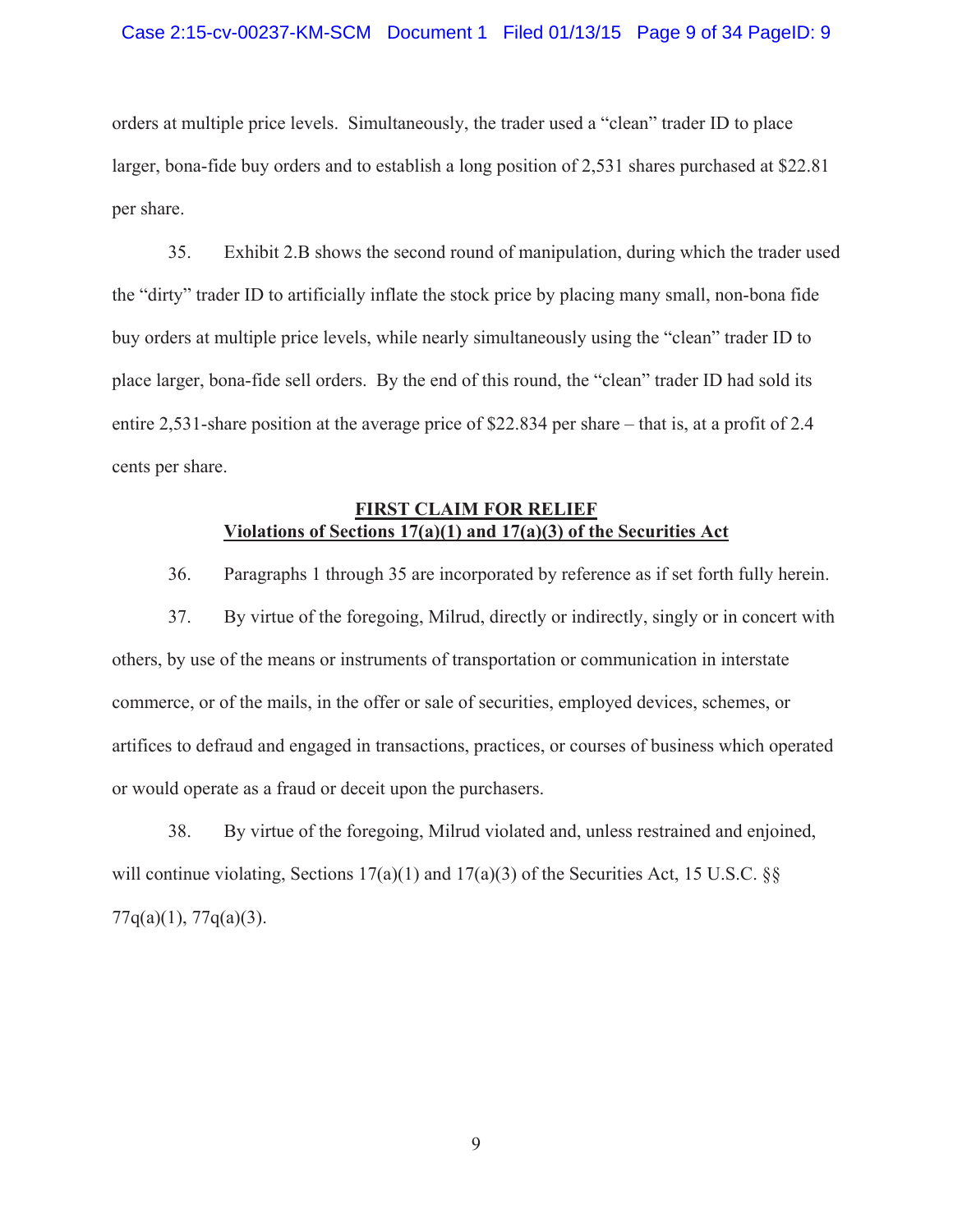# **SECOND CLAIM FOR RELIEF Aiding and Abetting Violations of Sections 17(a)(1) and 17(a)(3) of the Securities Act**

39. Paragraphs 1 through 35 are incorporated by reference as if set forth fully herein.

40. By virtue of the foregoing, Milrud knowingly or recklessly provided substantial assistance to persons who, directly or indirectly, singly or in concert with others, by use of the means or instruments of transportation or communication in interstate commerce, or of the mails, in the offer or sale of securities, employed devices, schemes, or artifices to defraud and engaged in transactions, practices, or courses of business which operated or would operate as a fraud or deceit upon the purchasers.

41. By virtue of the foregoing, Milrud aided and abetted and, unless restrained and enjoined, will continue aiding and abetting, violations of Sections  $17(a)(1)$  and  $17(a)(3)$  of the Securities Act, 15 U.S.C. §§ 77q(a)(1), 77q(a)(3), in violation of Section 15(b) of the Securities Act, 15 U.S.C. § 77o(b).

# **THIRD CLAIM FOR RELIEF Violations of Section 10(b) of the Exchange Act and Rules 10b-5(a) and 10b-5(c) Thereunder**

42. Paragraphs 1 through 35 are incorporated by reference as if set forth fully herein.

43. By virtue of the foregoing, Milrud, directly or indirectly, singly or in concert with others, in connection with the purchase or sale of a security, with scienter, used the means or instrumentalities of interstate commerce, or of the mails, or of a facility of a national securities exchange to employ devices, schemes, or artifices to defraud and to engage in acts, practices, or courses of business which operated or would operate as a fraud or deceit upon others.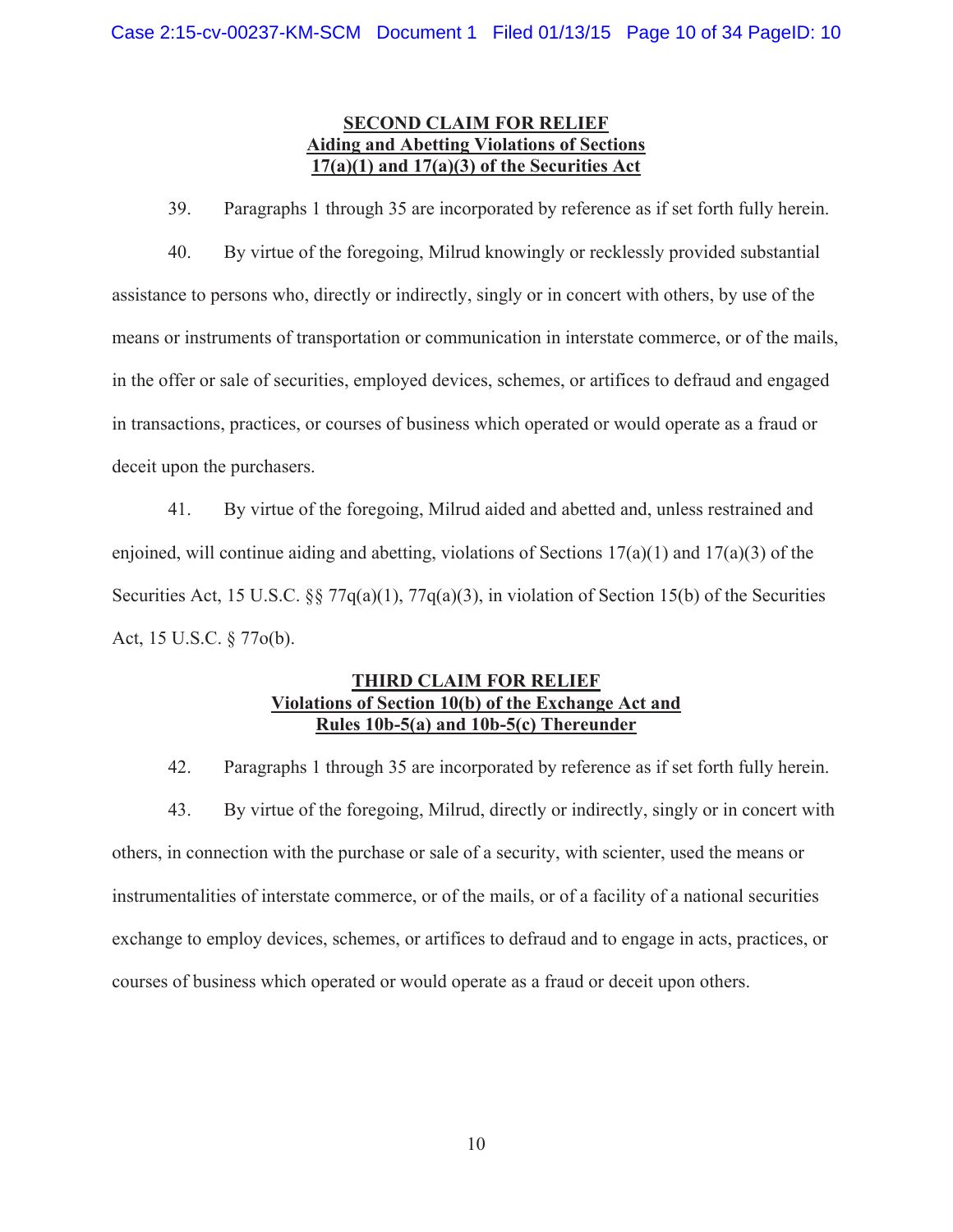Case 2:15-cv-00237-KM-SCM Document 1 Filed 01/13/15 Page 11 of 34 PageID: 11

44. By virtue of the foregoing, Milrud violated and, unless restrained and enjoined, will continue violating, Section 10(b) of the Exchange Act, 15 U.S.C. § 78j(b), and Rules 10b-5(a) and 10b-5(c) thereunder, 17 C.F.R. §§ 240.10b-5(a), 240.10b-5(c).

## **FOURTH CLAIM FOR RELIEF Aiding and Abetting Violations of Section 10(b) of the Exchange Act and Rules 10b-5(a) and 10b-5(c) Thereunder**

45. Paragraphs 1 through 35 are incorporated by reference as if set forth fully herein.

46. By virtue of the foregoing, Milrud knowingly or recklessly provided substantial assistance to persons who, directly or indirectly, singly or in concert with others, in connection with the purchase or sale of a security, with scienter, used the means or instrumentalities of interstate commerce, or of the mails, or of a facility of a national securities exchange to employ devices, schemes, or artifices to defraud and to engage in acts, practices, or courses of business which operated or would operate as a fraud or deceit upon others.

47. By virtue of the foregoing, Milrud aided and abetted and, unless restrained and enjoined, will continue aiding and abetting, violations of Section 10(b) of the Exchange Act, 15 U.S.C. § 78j(b), and Rules 10b-5(a) and 10b-5(c) thereunder, 17 C.F.R. §§ 240.10b-5(a), 240.10b-5(c), in violation of Section 20(e) of the Exchange Act, 15 U.S.C.  $\S 78t(e)$ .

## **FIFTH CLAIM FOR RELIEF Violations of Section 9(a)(2) of the Exchange Act**

48. Paragraphs 1 through 35 are incorporated by reference as if set forth fully herein.

49. By virtue of the foregoing, Milrud, directly or indirectly, by the use of the mails or means or instrumentalities of interstate commerce, or of a facility of a national securities exchange, effected, alone or with one or more other persons, a series of transactions in securities creating actual or apparent active trading in such securities, or raising or depressing the price of such securities, for the purpose of inducing the purchase or sale of such securities by others.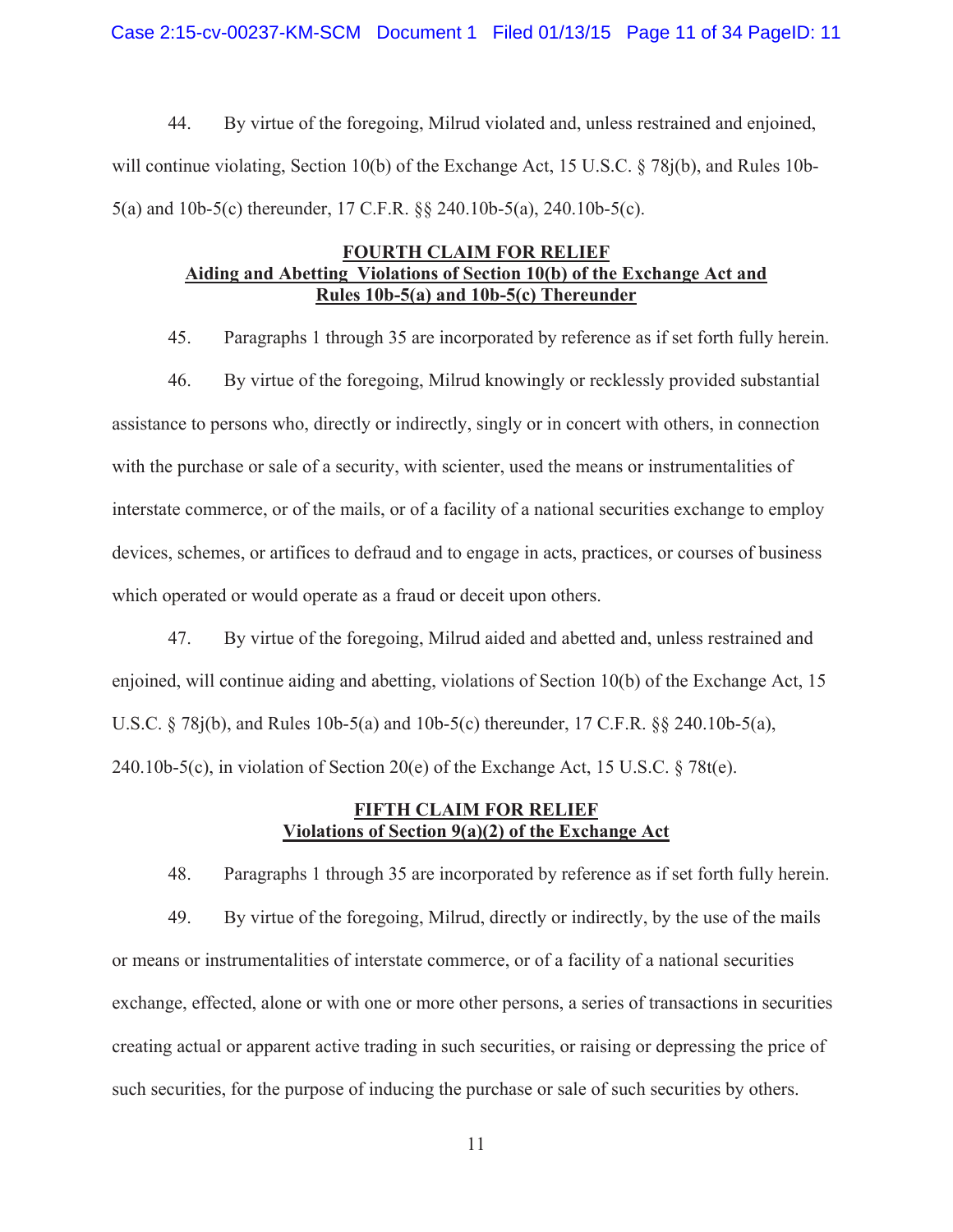Case 2:15-cv-00237-KM-SCM Document 1 Filed 01/13/15 Page 12 of 34 PageID: 12

50. By virtue of the foregoing, Milrud violated and, unless restrained and enjoined, will continue violating, Section  $9(a)(2)$  of the Exchange Act, 15 U.S.C. § 78i(a)(2).

# **SIXTH CLAIM FOR RELIEF Aiding and Abetting Violations of Section 9(a)(2) of the Exchange Act**

51. Paragraphs 1 through 35 are incorporated by reference as if set forth fully herein.

52. By virtue of the foregoing, Milrud knowingly or recklessly provided substantial

assistance to persons who, directly or indirectly, by the use of the mails or means or

instrumentalities of interstate commerce, or of a facility of a national securities exchange,

effected, alone or with one or more other persons, a series of transactions in securities creating

actual or apparent active trading in such securities, or raising or depressing the price of such

securities, for the purpose of inducing the purchase or sale of such securities by others.

53. By virtue of the foregoing, Milrud aided and abetted and, unless restrained and

enjoined, will continue aiding and abetting, violations of Section 9(a)(2) of the Exchange Act, 15

U.S.C.  $\S 78i(a)(2)$ , in violation of Section 20(e) of the Exchange Act, 15 U.S.C.  $\S 78t(e)$ .

## **SEVENTH CLAIM FOR RELIEF Control Person Liability Under Section 20(a) of the Exchange Act for Violations of Sections 9(a)(2) and 10(b) of the Exchange Act and Rules 10b-5(a) and 10b-5(c) Thereunder**

54. Paragraphs 1 through 35 are incorporated by reference as if set forth fully herein.

55. By virtue of the foregoing, certain traders under Milrud's management:

(a) directly or indirectly, by the use of the mails or means or instrumentalities of interstate commerce, or of a facility of a national securities exchange, effected, alone or with one or more other persons, a series of transactions in securities creating actual or apparent active trading in such securities, or raising or depressing the price of such securities, for the purpose of inducing the purchase or sale of such securities by others; and

(b) directly or indirectly, singly or in concert with others, in connection with the purchase or sale of a security, with scienter, used the means or instrumentalities of interstate commerce, or of the mails, or of a facility of a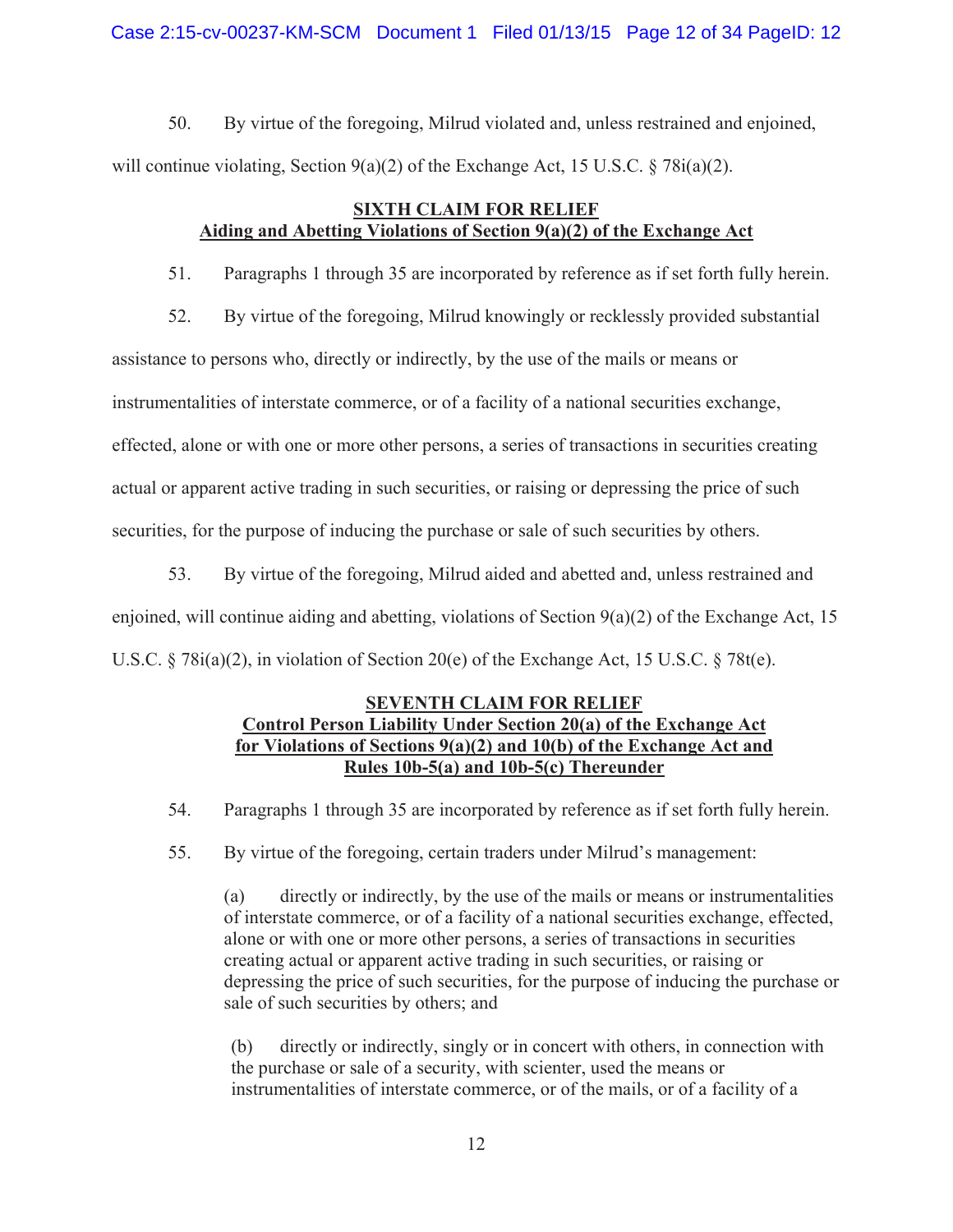national securities exchange to employ devices, schemes, or artifices to defraud and to engage in acts, practices, or courses of business which operated or would operate as a fraud or deceit upon others.

56. Milrud was a control person of these traders for the purposes of Section 20(a) of

the Exchange Act, 15 U.S.C. § 78t(a).

57. Milrud exercised actual power and control over these traders and directed their

strategy, policies and operations.

58. By virtue of the foregoing, as a control person of the traders under his management, pursuant to Section 20(a) of the Exchange Act, 15 U.S.C. § 78t(a), Milrud is liable for these traders' violations of Sections  $9(a)(2)$  and  $10(b)$  of the Exchange Act and Rules 10b-5(a) and 10b-5(c) thereunder, 15 U.S.C. §§ 78i(a)(2), 78j(b), 17 C.F.R. §§ 240.10b-5(a), (c).

# **EIGHTH CLAIM FOR RELIEF Liability Under Section 20(b) of the Exchange Act for Violations of Sections 9(a)(2) and 10(b) of the Exchange Act and Rules 10b-5(a) and 10b-5(c) Thereunder**

59. Paragraphs 1 through 35 are incorporated by reference as if set forth fully herein.

60. By virtue of the foregoing, Milrud, directly or indirectly, through or by means of other persons, including traders under Milrud's management, engaged in acts that would have been unlawful for Milrud to do himself under Sections 9(a)(2) and 10(b) of the Exchange Act and Rules 10b-5(a) and 10b-5(c) thereunder, 15 U.S.C. §§ 78i(a)(2), 78j(b), 17 C.F.R. §§ 240.10b-5(a), (c), namely:

> (a) directly or indirectly, by the use of the mails or means or instrumentalities of interstate commerce, or of a facility of a national securities exchange, effecting, alone or with one or more other persons, a series of transactions in securities creating actual or apparent active trading in such securities, or raising or depressing the price of such securities, for the purpose of inducing the purchase or sale of such securities by others; and

(b) directly or indirectly, singly or in concert with others, in connection with the purchase or sale of a security, with scienter, using the means or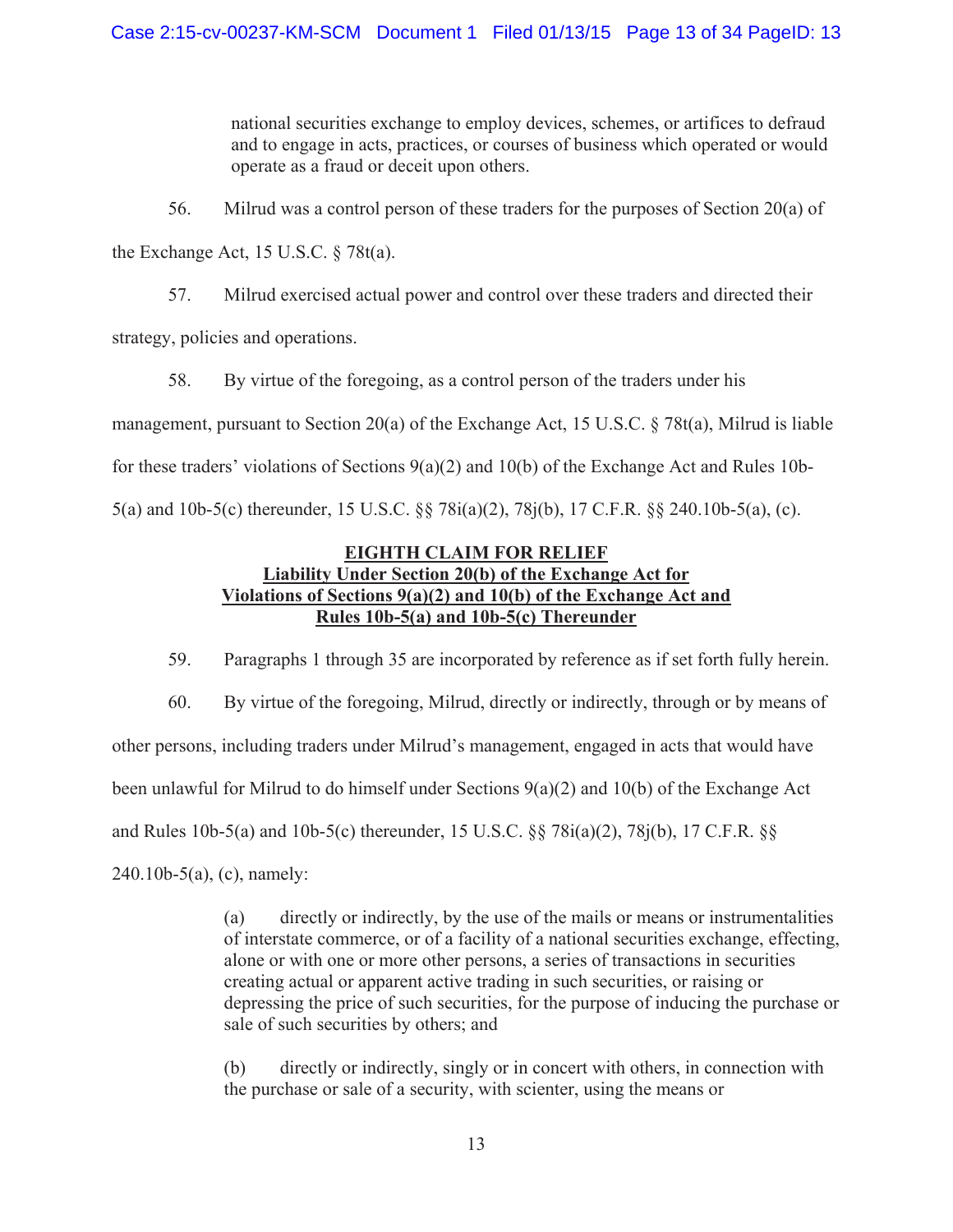instrumentalities of interstate commerce, or of the mails, or of a facility of a national securities exchange to employ devices, schemes, or artifices to defraud and to engage in acts, practices, or courses of business which operated or would operate as a fraud or deceit upon others.

61. By virtue of the foregoing, Milrud violated, and, unless restrained and enjoined,

will continue violating, Section 20(b) of the Exchange Act, 15 U.S.C. § 78t(b).

# **PRAYER FOR RELIEF**

 WHEREFORE, the Commission respectfully requests that the Court enter a Final Judgment:

## **I.**

Permanently restraining and enjoining Milrud, and each of his agents, servants,

employees, attorneys and other persons in active concert or participation with them who receive actual notice of the injunction by personal service or otherwise from violating Section 17(a) of the Securities Act, 15 U.S.C.  $\S 77q(a)$ , and Sections  $9(a)(2)$ , 10(b) and 20(b) of the Exchange Act, 15 U.S.C. §§ 78i(a)(2), 78j(b), 78t(b), and Rule 10b-5 thereunder, 17 C.F.R. § 240.10b-5.

## **II.**

Ordering Milrud to disgorge ill-gotten gains received as a result of the conduct alleged herein, plus prejudgment interest thereon.

## **III.**

Ordering Milrud to pay civil money penalties pursuant to Section 20(d) of the Securities Act, 15 U.S.C. § 77t(d), and Section 21(d)(3) of the Exchange Act, 15 U.S.C. § 78u(d)(3).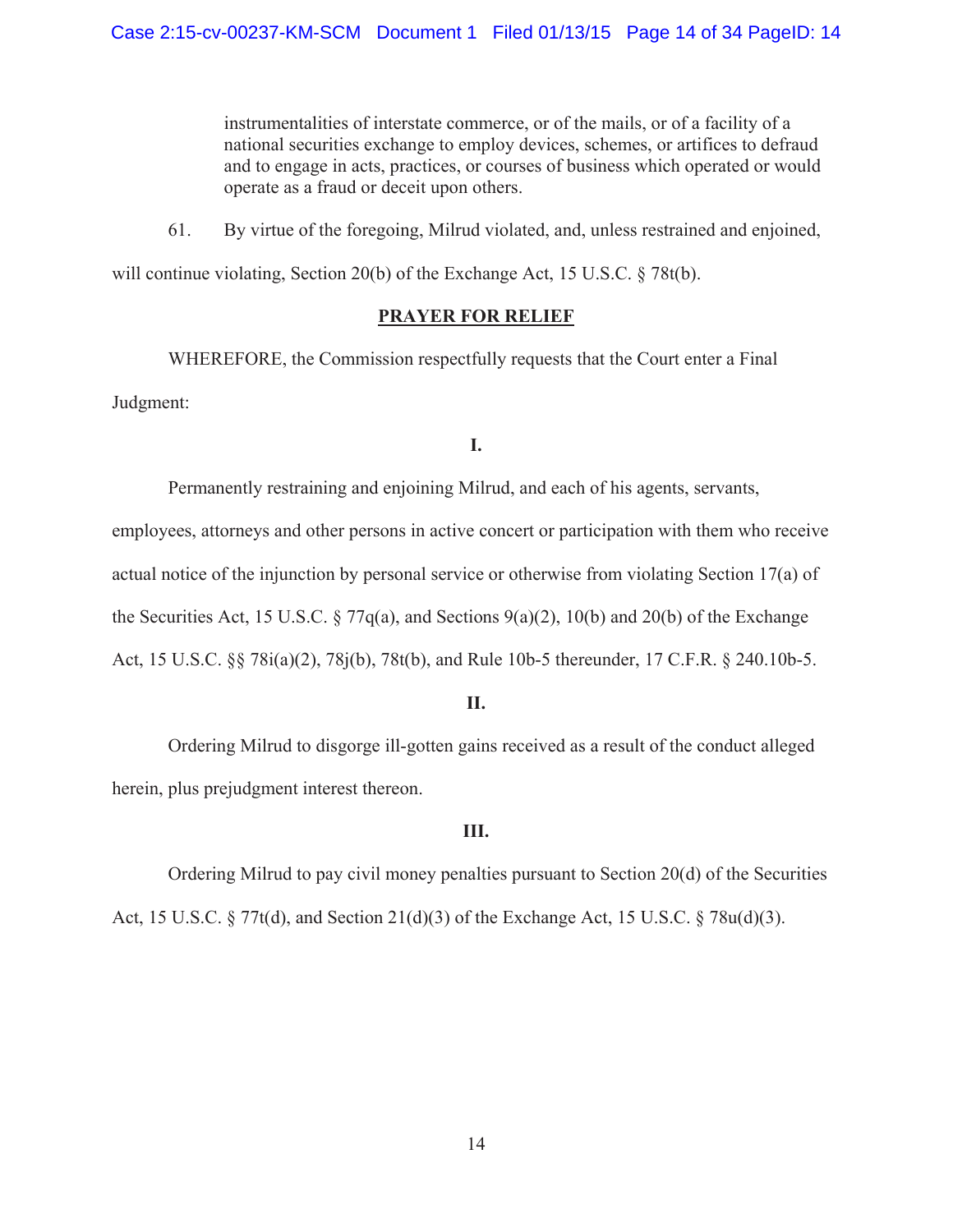Case 2:15-cv-00237-KM-SCM Document 1 Filed 01/13/15 Page 15 of 34 PageID: 15

# IV.

Granting such other and further relief as this Court deems just and appropriate.

Dated: January 13, 2015 New York, New York

## SECURITIES AND EXCHANGE COMMISSION

By:

Joseph & Vio Joseph G. Sansone Co-Deputy Chief, Market Abuse Unit

SECURITIES AND EXCHANGE COMMISSION Brookfield Place, 200 Vesey Street New York, New York 10281-1022  $(212)$  336-1023 (Brown) BrownN@sec.gov (Brown)

Of Counsel: Daniel M. Hawke Steven D. Buchholz Nancy A. Brown Simona K. Suh Barry P. O'Connell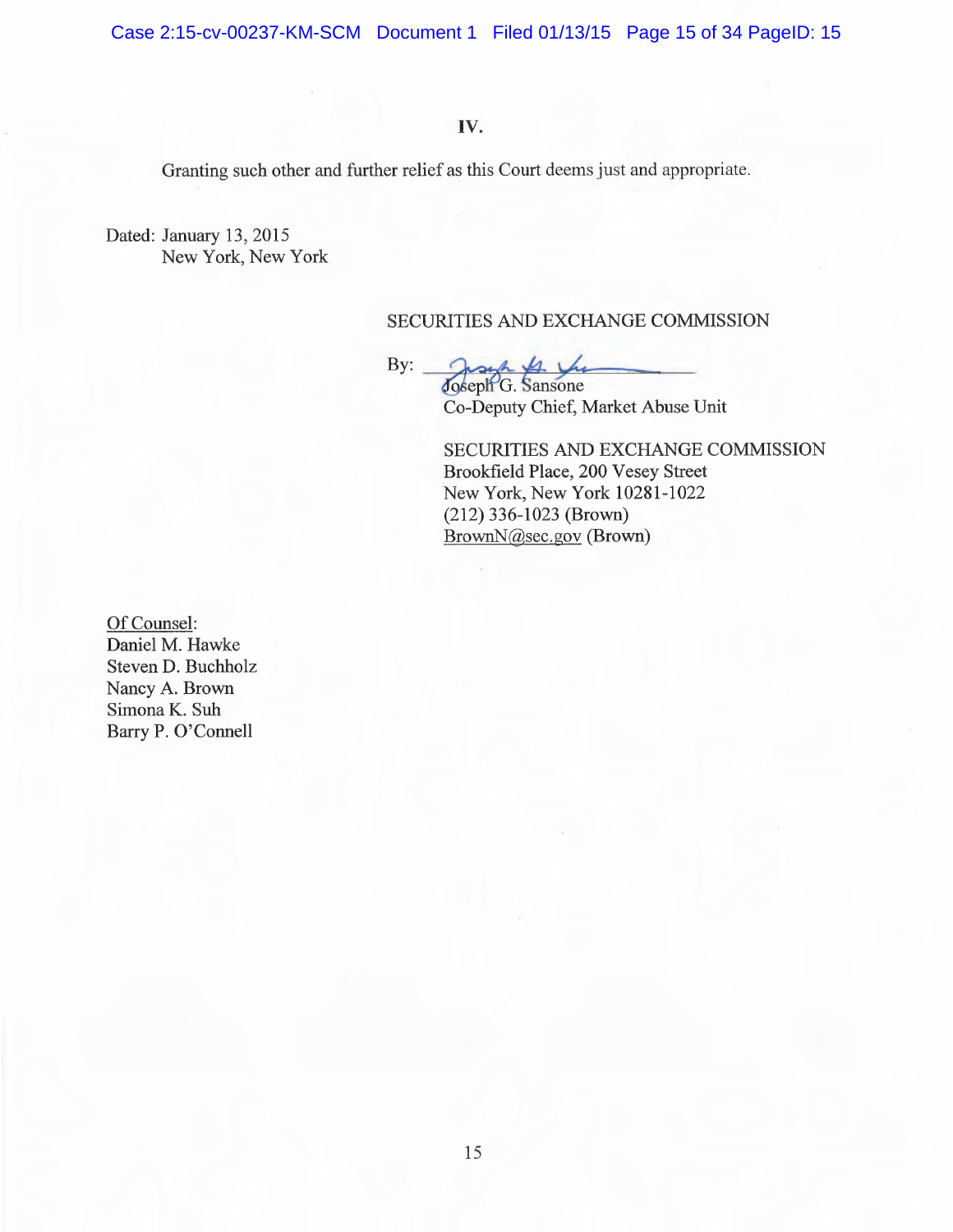Case 2:15-cv-00237-KM-SCM Document 1 Filed 01/13/15 Page 16 of 34 PageID: 16

# DESIGNATION PURSUANT TO LOCAL CIVIL RULE 101.1(f)

Per the requirements of Local Civil Rule 101.1(f), the undersigned hereby designates the

United States Attorney for the District of New Jersey to receive service of all notices or papers in

this action at the following address:

Chief, Civil Division United States Attorney's Office District of New Jersey 970 Broad Street, Ste. 700 Newark, New Jersey 07102

### SECURITIES AND EXCHANGE COMMISSION

By: Joseph G. Sansone

Co-Deputy Chief, Market Abuse Unit

SECURITIES AND EXCHANGE COMMISSION Brookfield Place, 200 Vesey Street New York, New York 10281-1022  $(212)$  336-1023 (Brown) BrownN@sec.gov (Brown)

Of Counsel: Daniel M. Hawke Steven D. Buchholz Nancy A. Brown Simona K. Suh Barry P. O'Connell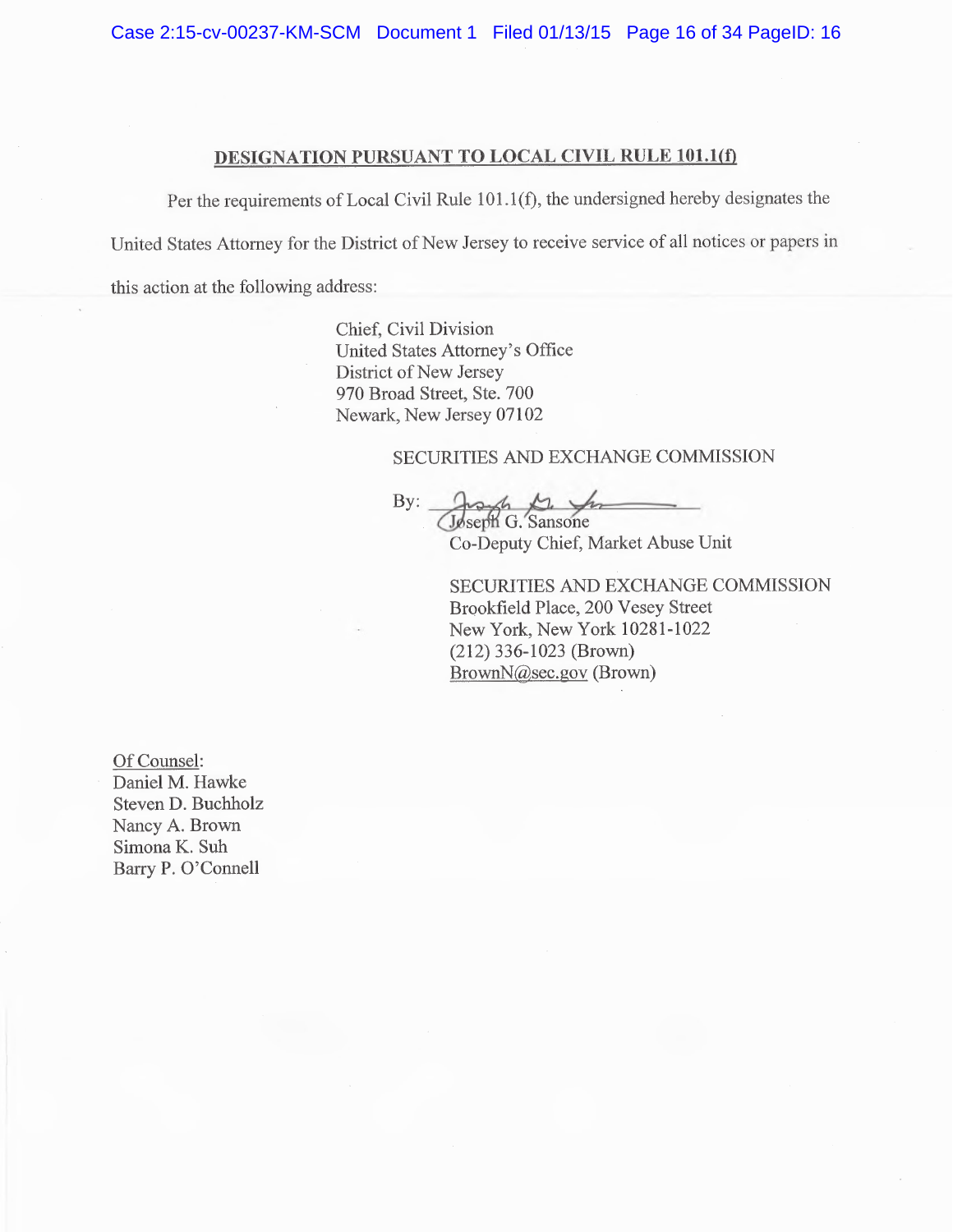# EXHIBIT 1

# TRADING IN THE COMMON STOCK OF COMPANY A

# AUGUST 27, 2014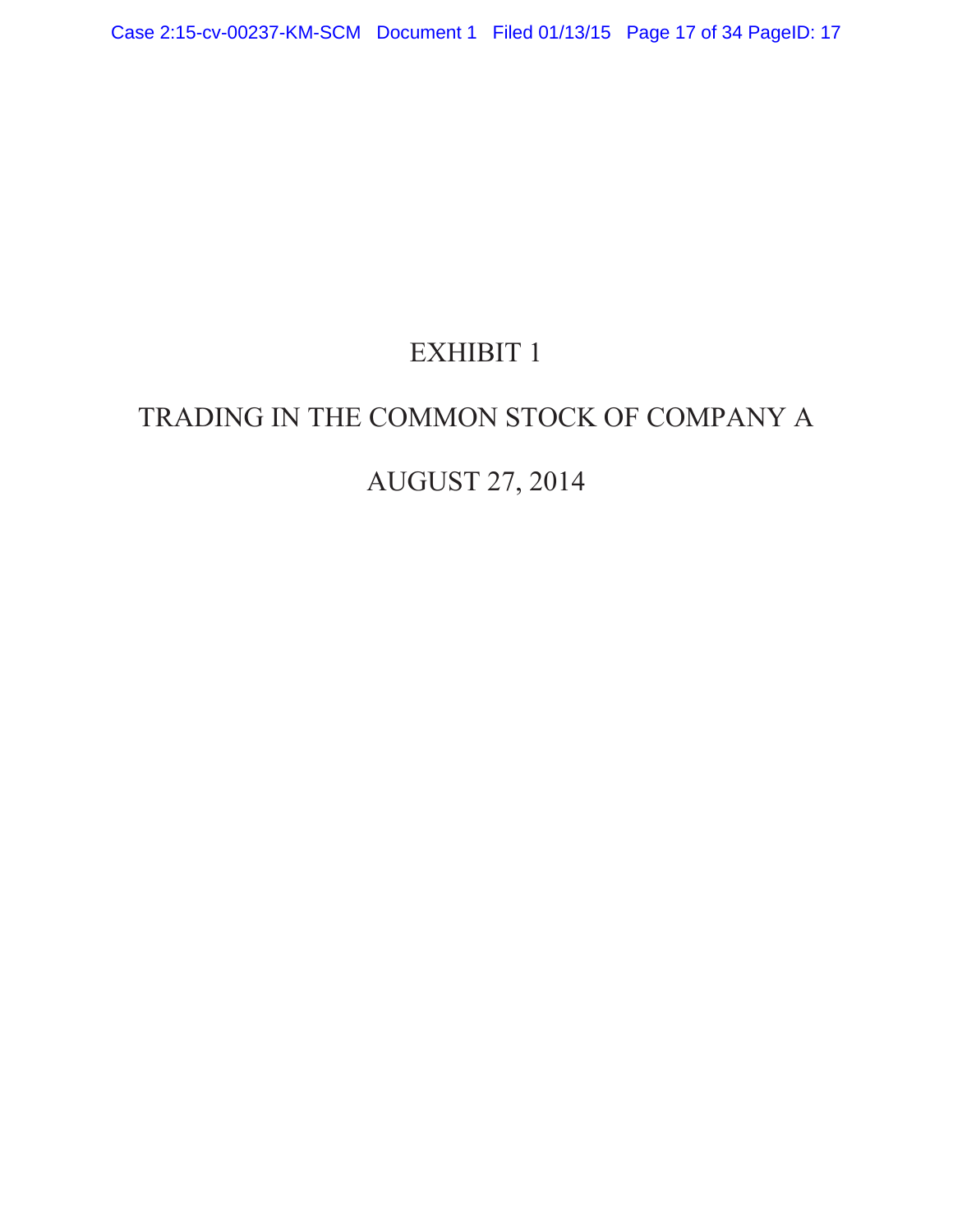## Exhibit 1.A: Establishing a Long Position at \$75.25

Between 10:42:54 AM and 10:43:19 AM, the "dirty" trader ID placed 51 orders to sell Company A stock, with an average order size of 171 shares, gradually decreasing the order price from \$75.32 per share to \$75.25 per share and placing multiple orders at each of the price levels along the way. During this time, the national best offer for Company A stock (that is, the lowest price at which market participants were offering to sell Company A stock) declined from \$75.29 per share to \$75.25 per share. Of the total of 8,700 shares that the "dirty" trader ID had offered for sale during this round of manipulation, only 200 shares (that is, approximately 2%) were in fact sold, at the average price of \$75.27 per share; this 200-share short position was covered with a purchase of 200 shares at \$75.25 per share (that is, a total gain of \$4) before the trading reversed course at 10:43:30 AM.

While the "dirty" trader ID was placing layered sell orders, at 10:43:09 AM, the "clean" trader ID placed four orders to purchase Company A stock at \$75.25 per share, each for 1,300 shares. After some of those buy orders were filled and the "clean" trader ID had established a long position of 1,807 shares at \$75.25 per share, both trader IDs canceled their outstanding orders.

## Exhibit 1.B: Closing Out the Long Position and Establishing a Short Position at \$75.29

Between 10:43:30 AM and 10:43:55 AM, the "dirty" trader ID placed 60 orders to buy Company A stock, with an average order size of 193 shares, gradually raising its order price from \$75.22 to \$75.31 and placing multiple orders at each price level along the way. During this time, the national best bid for Company A stock (that is, the highest price at which market participants were offering to buy Company A stock) increased from \$75.24 per share to \$75.29 per share. Of the total of 11,600 shares that the "dirty" trader ID bid to buy during this round of manipulation, only 400 (or approximately 3%) were in fact bought, at the average price of \$75.295 per share; those 400 shares were sold for \$75.29 per share (or a total loss of \$2) by the end of this round of manipulation at 10:44:00 AM.

While the "dirty" trader ID was placing layered buy orders, at 10:43:39 AM, the "clean" trader ID placed eight orders to sell Company A stock, for a total of 10,000 shares, all priced at \$75.29 per share. By 10:43:56 AM, the "clean" trader ID had sold 5,427 shares, realizing a profit of four cents per share on the previously established 1,807-share long position and establishing a short position of 3,620 shares at \$75.29. At that point, both trader IDs canceled all their outstanding orders.

\*\*\*

Milrud's trader continued trading Company A stock until 10:46:40 AM, when the activity in the stock stopped. While the "dirty" trader ID lost approximately \$98 trading Company A stock that day, the "clean" trader ID realized a profit of approximately \$152, resulting in total net profit of approximately \$54.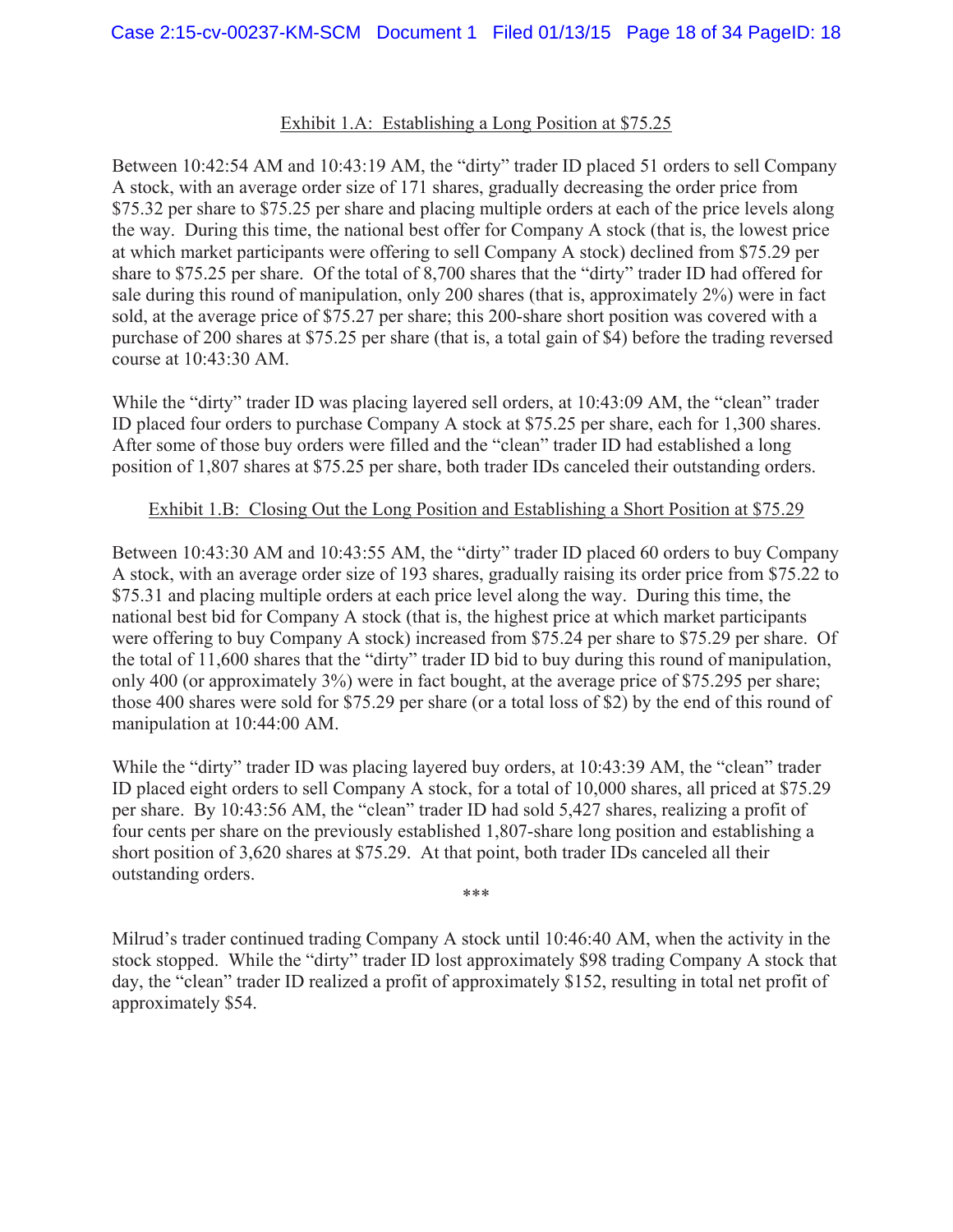#### **Exhibit 1.A:Establishing a Long Position at \$75.25 (10:42:54 AM – 10:43:29 AM)**

|             | <b>NBB = National Best Bid</b><br><b>NBO = National Best Offer</b> |            |                   |                                                     |              |                    |                  |                                      |          |         |  |
|-------------|--------------------------------------------------------------------|------------|-------------------|-----------------------------------------------------|--------------|--------------------|------------------|--------------------------------------|----------|---------|--|
|             |                                                                    |            |                   |                                                     |              |                    |                  | "Clean" Trader ID (ID No. XXXXXYIGO) |          |         |  |
| <b>Time</b> | <b>NBB</b>                                                         | <b>NBO</b> | Event             | "Dirty" Trader ID (ID No. XXXX102S)<br>Side $(B/S)$ | Quantity     | <b>Price</b>       | Event            | Side $(B/S)$                         | Quantity | Price   |  |
| 10:42:54    | \$75.28                                                            |            | \$75.29 NEW ORDER | S                                                   | 200          | \$75.32            |                  |                                      |          |         |  |
| 10:42:54    | \$75.28                                                            |            | \$75.29 NEW ORDER | S                                                   | 200          | \$75.32            |                  |                                      |          |         |  |
| 10:42:54    | \$75.28                                                            |            | \$75.29 NEW ORDER | S                                                   | 200          | \$75.32            |                  |                                      |          |         |  |
| 10:42:54    | \$75.28                                                            |            | \$75.29 NEW ORDER | S                                                   | 200          | \$75.32            |                  |                                      |          |         |  |
| 10:42:54    | \$75.28                                                            |            | \$75.29 NEW ORDER | S                                                   | 200          | \$75.32            |                  |                                      |          |         |  |
| 10:42:54    | \$75.28                                                            |            | \$75.29 NEW ORDER | S                                                   | 200          | \$75.32            |                  |                                      |          |         |  |
|             |                                                                    |            | \$75.29 NEW ORDER | S                                                   |              |                    |                  |                                      |          |         |  |
| 10:42:54    | \$75.28                                                            |            | \$75.29 NEW ORDER |                                                     | 200          | \$75.32            |                  |                                      |          |         |  |
| 10:42:54    | \$75.28                                                            |            |                   | S                                                   | 200          | \$75.32            |                  |                                      |          |         |  |
| 10:42:54    | \$75.28                                                            |            | \$75.29 NEW ORDER | S                                                   | 200          | \$75.31            |                  |                                      |          |         |  |
| 10:42:54    | \$75.28                                                            |            | \$75.29 NEW ORDER | S                                                   | 200          | \$75.31            |                  |                                      |          |         |  |
| 10:42:54    | \$75.28                                                            |            | \$75.29 NEW ORDER | S                                                   | 200          | \$75.31            |                  |                                      |          |         |  |
| 10:42:54    | \$75.28                                                            |            | \$75.29 NEW ORDER | S                                                   | 200          | \$75.31            |                  |                                      |          |         |  |
| 10:42:54    | \$75.28                                                            |            | \$75.29 NEW ORDER | S                                                   | 200          | \$75.30            |                  |                                      |          |         |  |
| 10:42:54    | \$75.28                                                            |            | \$75.29 NEW ORDER | S                                                   | 200          | \$75.30            |                  |                                      |          |         |  |
| 10:42:54    | \$75.28                                                            |            | \$75.29 NEW ORDER | S                                                   | 200          | \$75.30            |                  |                                      |          |         |  |
| 10:42:54    | \$75.28                                                            |            | \$75.29 NEW ORDER | S                                                   | 200          | \$75.30            |                  |                                      |          |         |  |
| 10:42:55    | \$75.28                                                            | \$75.29    |                   |                                                     |              |                    |                  |                                      |          |         |  |
| 10:42:56    | \$75.28                                                            |            | \$75.29 NEW ORDER | S                                                   | 100          | \$75.29            |                  |                                      |          |         |  |
| 10:42:56    | \$75.28                                                            |            | \$75.29 NEW ORDER | S                                                   | 100          | \$75.29            |                  |                                      |          |         |  |
| 10:42:57    | \$75.28                                                            |            | \$75.29 NEW ORDER | S                                                   | 200          | \$75.29            |                  |                                      |          |         |  |
| 10:42:57    | \$75.28                                                            |            | \$75.29 NEW ORDER | S                                                   | 200          | \$75.29            |                  |                                      |          |         |  |
| 10:42:57    | \$75.28                                                            |            | \$75.29 NEW ORDER | S                                                   | 200          | \$75.29            |                  |                                      |          |         |  |
| 10:42:57    | \$75.28                                                            |            | \$75.29 NEW ORDER | S                                                   | 200          | \$75.29            |                  |                                      |          |         |  |
| 10:42:58    | \$75.28                                                            |            | \$75.29 NEW ORDER | S                                                   | 100          | \$75.28            |                  |                                      |          |         |  |
| 10:42:58    | \$75.28                                                            |            | \$75.29 EXECUTION | S                                                   | $\mathbf{1}$ | \$75.28            |                  |                                      |          |         |  |
| 10:42:58    | \$75.28                                                            |            | \$75.29 EXECUTION | S                                                   | 99           | \$75.28            |                  |                                      |          |         |  |
| 10:42:59    | \$75.27                                                            |            | \$75.28 NEW ORDER | S                                                   | 100          | \$75.28            |                  |                                      |          |         |  |
| 10:43:00    | \$75.27                                                            |            | \$75.28 NEW ORDER | S                                                   | 100          | \$75.28            |                  |                                      |          |         |  |
| 10:43:01    | \$75.26                                                            |            | \$75.27 NEW ORDER | S                                                   | 200          | \$75.28            |                  |                                      |          |         |  |
| 10:43:01    | \$75.26                                                            |            | \$75.27 NEW ORDER | S                                                   | 200          | \$75.28            |                  |                                      |          |         |  |
| 10:43:01    | \$75.26                                                            |            | \$75.27 NEW ORDER | S                                                   | 200          | \$75.28            |                  |                                      |          |         |  |
| 10:43:01    | \$75.26                                                            |            | \$75.27 NEW ORDER | S                                                   | 200          | \$75.28            |                  |                                      |          |         |  |
| 10:43:01    | \$75.26                                                            |            | \$75.27 NEW ORDER | S                                                   | 100          | \$75.26            |                  |                                      |          |         |  |
| 10:43:01    | \$75.26                                                            |            | \$75.27 EXECUTION | S                                                   | 100          | \$75.26            |                  |                                      |          |         |  |
| 10:43:02    | \$75.25                                                            | \$75.26    |                   |                                                     |              |                    |                  |                                      |          |         |  |
| 10:43:03    | \$75.25                                                            | \$75.27    |                   |                                                     |              |                    |                  |                                      |          |         |  |
| 10:43:04    | \$75.25                                                            |            | \$75.27 NEW ORDER | S                                                   | 200          | \$75.28            |                  |                                      |          |         |  |
| 10:43:04    | \$75.25                                                            |            | \$75.27 NEW ORDER | S                                                   | 200          | \$75.28            |                  |                                      |          |         |  |
| 10:43:04    | \$75.25                                                            |            | \$75.27 NEW ORDER | $\sf S$                                             | 200          | \$75.28            |                  |                                      |          |         |  |
| 10:43:04    | \$75.25                                                            |            | \$75.27 NEW ORDER | $\sf S$                                             | 200          | \$75.28            |                  |                                      |          |         |  |
| 10:43:05    | \$75.25                                                            |            | \$75.27 NEW ORDER | S                                                   | 100          | \$75.27            |                  |                                      |          |         |  |
| 10:43:05    | \$75.25                                                            |            | \$75.27 NEW ORDER | S                                                   | 100          | \$75.27            |                  |                                      |          |         |  |
| 10:43:06    | \$75.25                                                            |            | \$75.27 NEW ORDER | S                                                   | 100          | \$75.27            |                  |                                      |          |         |  |
| 10:43:07    | \$75.25                                                            |            | \$75.27 NEW ORDER | S                                                   |              | \$75.27            |                  |                                      |          |         |  |
|             |                                                                    |            |                   |                                                     | 200          |                    |                  |                                      |          |         |  |
| 10:43:07    | \$75.25                                                            |            | \$75.27 NEW ORDER | S                                                   | 200          | \$75.27<br>\$75.27 |                  |                                      |          |         |  |
| 10:43:07    | \$75.25                                                            |            | \$75.27 NEW ORDER | S                                                   | 200          |                    |                  |                                      |          |         |  |
| 10:43:07    | \$75.25                                                            |            | \$75.27 NEW ORDER | S                                                   | 200          | \$75.27            |                  |                                      |          |         |  |
| 10:43:08    | \$75.25                                                            |            | \$75.27 NEW ORDER | S                                                   | 100          | \$75.26            |                  |                                      |          |         |  |
| 10:43:09    | \$75.25                                                            | \$75.26    |                   |                                                     |              |                    | <b>NEW ORDER</b> | В                                    | 1,300    | \$75.25 |  |
| 10:43:09    | \$75.25                                                            | \$75.26    |                   |                                                     |              |                    | <b>NEW ORDER</b> | B                                    | 1,300    | \$75.25 |  |
| 10:43:09    | \$75.25                                                            | \$75.26    |                   |                                                     |              |                    | <b>NEW ORDER</b> | B                                    | 1,300    | \$75.25 |  |
| 10:43:09    | \$75.25                                                            | \$75.26    |                   |                                                     |              |                    | <b>NEW ORDER</b> | В                                    | 1,300    | \$75.25 |  |
| 10:43:09    | \$75.25                                                            | \$75.26    |                   |                                                     |              |                    | <b>EXECUTION</b> | B                                    | 100      | \$75.25 |  |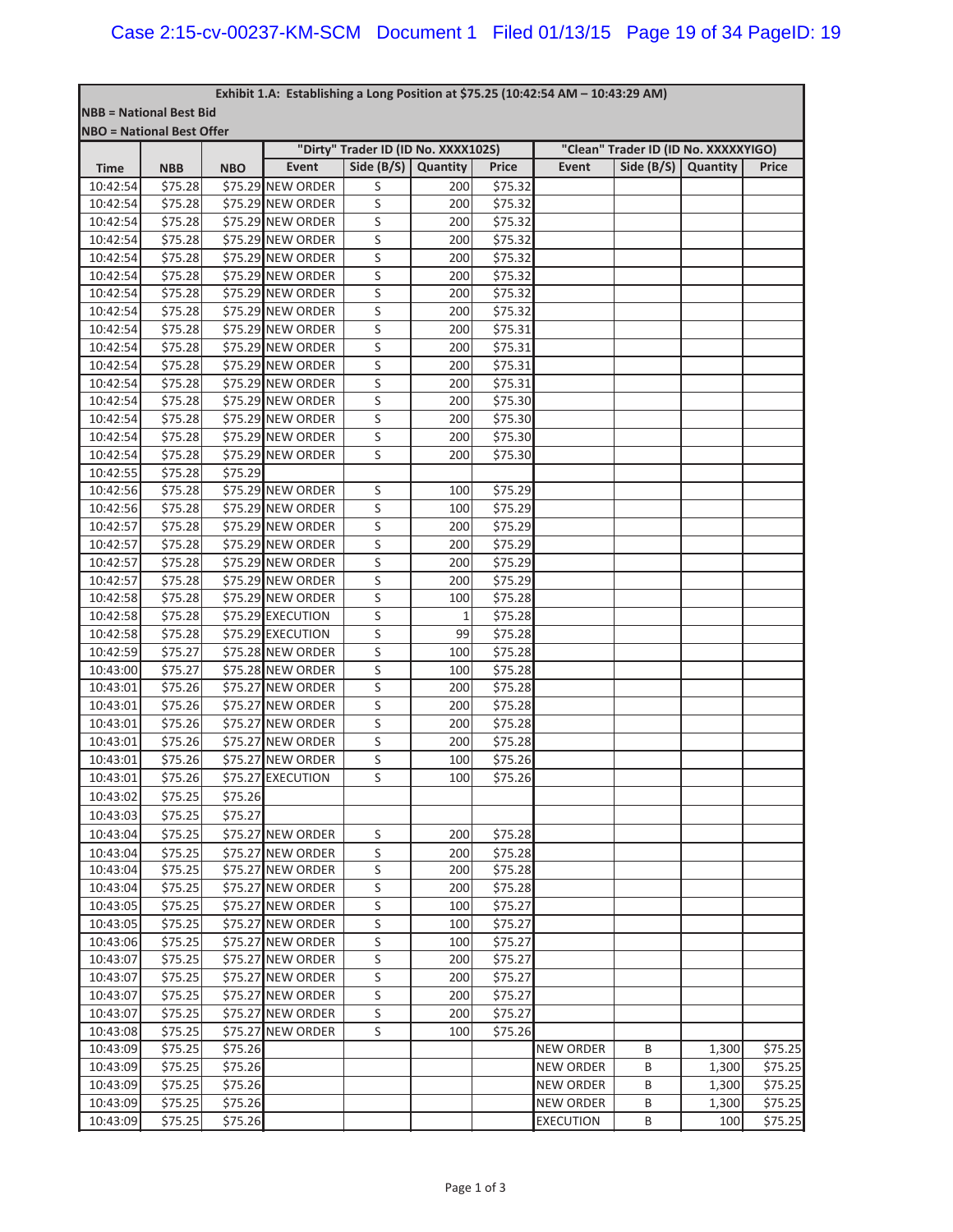#### **Exhibit 1.A:Establishing a Long Position at \$75.25 (10:42:54 AM – 10:43:29 AM)**

| <b>NBB = National Best Bid</b>   |            |            |                   |                                     |          |              |                  |                                      |          |         |
|----------------------------------|------------|------------|-------------------|-------------------------------------|----------|--------------|------------------|--------------------------------------|----------|---------|
| <b>NBO</b> = National Best Offer |            |            |                   |                                     |          |              |                  |                                      |          |         |
|                                  |            |            |                   | "Dirty" Trader ID (ID No. XXXX102S) |          |              |                  | "Clean" Trader ID (ID No. XXXXXYIGO) |          |         |
| <b>Time</b>                      | <b>NBB</b> | <b>NBO</b> | <b>Event</b>      | Side $(B/S)$                        | Quantity | <b>Price</b> | <b>Event</b>     | Side $(B/S)$                         | Quantity | Price   |
| 10:43:10                         | \$75.24    | \$75.26    |                   |                                     |          |              | <b>EXECUTION</b> | B                                    | 1,200    | \$75.25 |
| 10:43:10                         | \$75.24    | \$75.26    |                   |                                     |          |              | <b>EXECUTION</b> | B                                    | 7        | \$75.25 |
| 10:43:11                         | \$75.24    |            | \$75.26 NEW ORDER | S                                   | 100      | \$75.26      |                  |                                      |          |         |
| 10:43:12                         | \$75.24    |            | \$75.26 NEW ORDER | S                                   | 100      | \$75.26      |                  |                                      |          |         |
| 10:43:12                         | \$75.24    |            | \$75.26 NEW ORDER | S                                   | 200      | \$75.26      |                  |                                      |          |         |
| 10:43:12                         | \$75.24    |            | \$75.26 NEW ORDER | S                                   | 200      | \$75.26      |                  |                                      |          |         |
| 10:43:12                         | \$75.24    |            | \$75.26 NEW ORDER | S                                   | 200      | \$75.26      |                  |                                      |          |         |
| 10:43:12                         | \$75.24    |            | \$75.26 NEW ORDER | S                                   | 200      | \$75.26      |                  |                                      |          |         |
| 10:43:13                         | \$75.24    |            | \$75.26 NEW ORDER | S                                   | 100      | \$75.25      |                  |                                      |          |         |
| 10:43:13                         | \$75.24    | \$75.26    |                   |                                     |          |              | <b>EXECUTION</b> | B                                    | 500      | \$75.25 |
| 10:43:14                         | \$75.24    |            | \$75.25 NEW ORDER | S                                   | 100      | \$75.25      |                  |                                      |          |         |
| 10:43:15                         | \$75.24    | \$75.25    |                   |                                     |          |              |                  |                                      |          |         |
| 10:43:16                         | \$75.24    | \$75.25    |                   |                                     |          |              |                  |                                      |          |         |
| 10:43:17                         | \$75.24    | \$75.25    |                   |                                     |          |              |                  |                                      |          |         |
| 10:43:18                         | \$75.24    | \$75.25    |                   |                                     |          |              |                  |                                      |          |         |
| 10:43:19                         | \$75.24    |            | \$75.25 NEW ORDER | S                                   | 100      | \$75.25      |                  |                                      |          |         |
| 10:43:20                         | \$75.24    | \$75.25    |                   |                                     |          |              |                  |                                      |          |         |
| 10:43:21                         | \$75.24    | \$75.25    |                   |                                     |          |              |                  |                                      |          |         |
| 10:43:22                         | \$75.24    |            | \$75.25 CANCEL    | S                                   | 100      | \$75.25      |                  |                                      |          |         |
| 10:43:22                         | \$75.24    |            | \$75.25 CANCEL    | S                                   | 100      | \$75.25      |                  |                                      |          |         |
| 10:43:22                         | \$75.24    |            | \$75.25 CANCEL    | S                                   | 100      | \$75.25      |                  |                                      |          |         |
| 10:43:23                         | \$75.24    | \$75.25    |                   |                                     |          |              |                  |                                      |          |         |
| 10:43:24                         | \$75.24    |            | \$75.25 CANCEL    | S                                   | 100      | \$75.27      |                  |                                      |          |         |
| 10:43:24                         | \$75.24    |            | \$75.25 CANCEL    | S                                   | 100      | \$75.27      |                  |                                      |          |         |
| 10:43:24                         | \$75.24    |            | \$75.25 CANCEL    | S                                   | 100      | \$75.27      |                  |                                      |          |         |
| 10:43:24                         | \$75.24    |            | \$75.25 CANCEL    | S                                   | 200      | \$75.27      |                  |                                      |          |         |
| 10:43:24                         | \$75.24    |            | \$75.25 CANCEL    | S                                   | 200      | \$75.27      |                  |                                      |          |         |
| 10:43:24                         | \$75.24    |            | \$75.25 CANCEL    | S                                   | 200      | \$75.27      |                  |                                      |          |         |
| 10:43:24                         | \$75.24    |            | \$75.25 CANCEL    | S                                   | 200      | \$75.27      |                  |                                      |          |         |
| 10:43:24                         | \$75.24    |            | \$75.25 CANCEL    | S                                   | 100      | \$75.26      |                  |                                      |          |         |
| 10:43:24                         | \$75.24    |            | \$75.25 CANCEL    | S                                   | 100      | \$75.26      |                  |                                      |          |         |
| 10:43:24                         | \$75.24    |            | \$75.25 CANCEL    | S                                   | 100      | \$75.26      |                  |                                      |          |         |
| 10:43:24                         | \$75.24    |            | \$75.25 CANCEL    | S                                   | 200      | \$75.26      |                  |                                      |          |         |
| 10:43:24                         | \$75.24    |            | \$75.25 CANCEL    | S                                   | 200      | \$75.26      |                  |                                      |          |         |
| 10:43:24                         | \$75.24    |            | \$75.25 CANCEL    | S                                   | 200      | \$75.26      |                  |                                      |          |         |
| 10:43:24                         | \$75.24    |            | \$75.25 CANCEL    | S                                   | 200      | \$75.26      |                  |                                      |          |         |
| 10:43:24                         | \$75.24    |            | \$75.25 NEW ORDER | B                                   | 200      | \$75.25      |                  |                                      |          |         |
| 10:43:24                         | \$75.24    |            | \$75.25 EXECUTION | B                                   | 100      | \$75.25      |                  |                                      |          |         |
| 10:43:24                         | \$75.24    |            | \$75.25 EXECUTION | B                                   | 100      | \$75.25      |                  |                                      |          |         |
| 10:43:25                         | \$75.24    |            | \$75.26 CANCEL    | $\sf S$                             | 100      | \$75.28      |                  |                                      |          |         |
| 10:43:25                         | \$75.24    |            | \$75.26 CANCEL    | $\sf S$                             | 100      | \$75.28      |                  |                                      |          |         |
| 10:43:25                         | \$75.24    |            | \$75.26 CANCEL    | $\sf S$                             | 200      | \$75.28      |                  |                                      |          |         |
| 10:43:25                         | \$75.24    |            | \$75.26 CANCEL    | $\sf S$                             | 200      | \$75.28      |                  |                                      |          |         |
| 10:43:25                         | \$75.24    |            | \$75.26 CANCEL    | S                                   | 200      | \$75.28      |                  |                                      |          |         |
| 10:43:25                         | \$75.24    |            | \$75.26 CANCEL    | S                                   | 200      | \$75.28      |                  |                                      |          |         |
| 10:43:25                         | \$75.24    |            | \$75.26 CANCEL    | $\sf S$                             | 200      | \$75.28      |                  |                                      |          |         |
| 10:43:25                         | \$75.24    |            | \$75.26 CANCEL    | S                                   | 200      | \$75.28      |                  |                                      |          |         |
| 10:43:25                         | \$75.24    |            | \$75.26 CANCEL    | S                                   | 200      | \$75.28      |                  |                                      |          |         |
| 10:43:25                         | \$75.24    |            | \$75.26 CANCEL    | S                                   | 200      | \$75.28      |                  |                                      |          |         |
| 10:43:26                         | \$75.24    | \$75.26    |                   |                                     |          |              | CANCEL           | B                                    | 793      | \$75.25 |
| 10:43:26                         | \$75.24    | \$75.26    |                   |                                     |          |              | CANCEL           | B                                    | 1,300    | \$75.25 |
| 10:43:26                         | \$75.24    | \$75.26    |                   |                                     |          |              | CANCEL           | B                                    | 1,300    | \$75.25 |
| 10:43:27                         | \$75.24    | \$75.26    |                   |                                     |          |              |                  |                                      |          |         |
|                                  |            |            | \$75.26 CANCEL    | $\sf S$                             |          | \$75.31      |                  |                                      |          |         |
| 10:43:28                         | \$75.24    |            |                   |                                     | 200      |              |                  |                                      |          |         |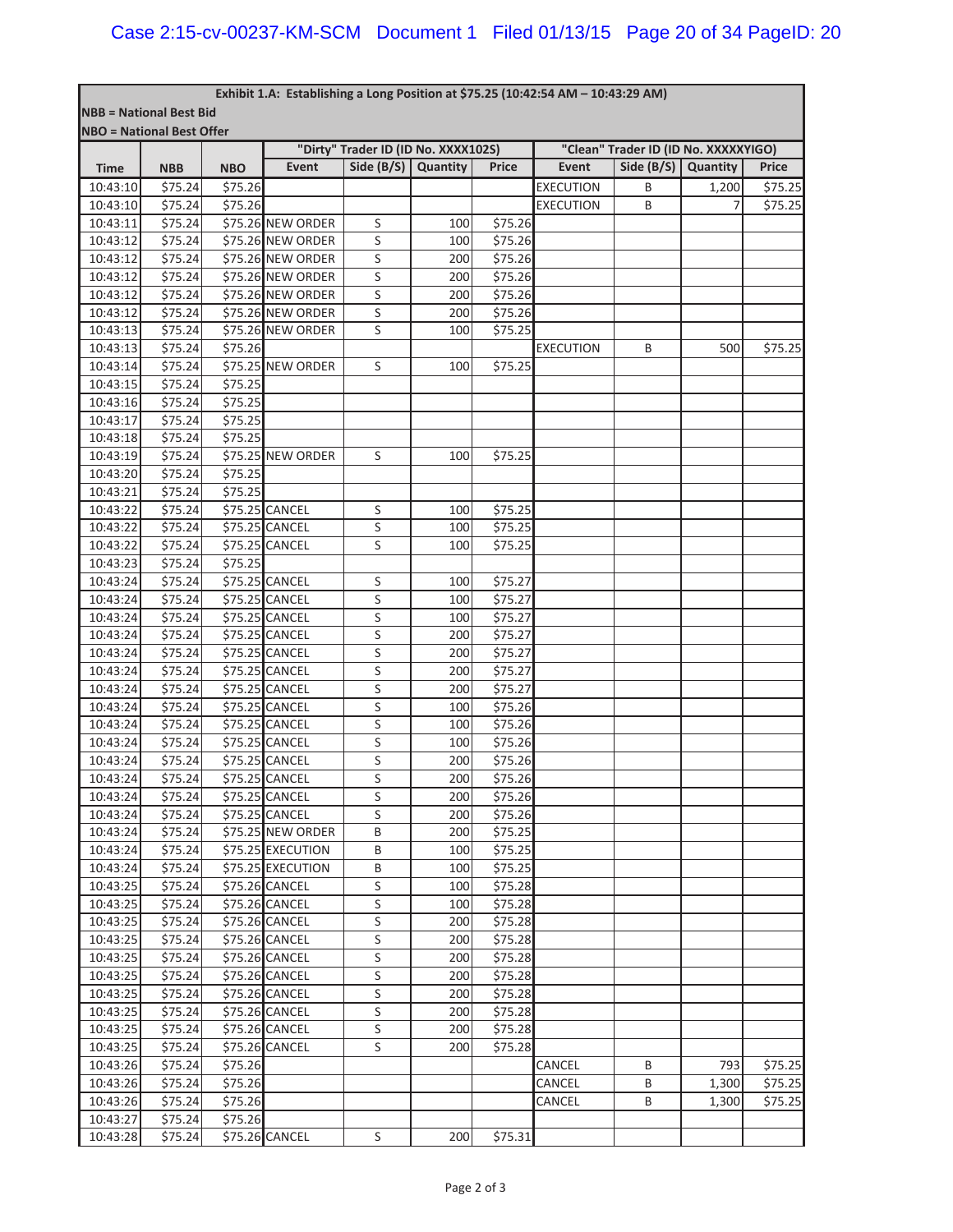|                                  | Exhibit 1.A: Establishing a Long Position at \$75.25 (10:42:54 AM - 10:43:29 AM) |            |                |                                     |          |              |       |                                      |          |              |  |  |
|----------------------------------|----------------------------------------------------------------------------------|------------|----------------|-------------------------------------|----------|--------------|-------|--------------------------------------|----------|--------------|--|--|
| <b>NBB = National Best Bid</b>   |                                                                                  |            |                |                                     |          |              |       |                                      |          |              |  |  |
| <b>NBO</b> = National Best Offer |                                                                                  |            |                |                                     |          |              |       |                                      |          |              |  |  |
|                                  |                                                                                  |            |                | "Dirty" Trader ID (ID No. XXXX102S) |          |              |       | "Clean" Trader ID (ID No. XXXXXYIGO) |          |              |  |  |
| <b>Time</b>                      | <b>NBB</b>                                                                       | <b>NBO</b> | <b>Event</b>   | Side $(B/S)$                        | Quantity | <b>Price</b> | Event | Side $(B/S)$                         | Quantity | <b>Price</b> |  |  |
| 10:43:28                         | \$75.24                                                                          |            | \$75.26 CANCEL | S                                   | 200      | \$75.31      |       |                                      |          |              |  |  |
| 10:43:28                         | \$75.24                                                                          |            | \$75.26 CANCEL | S                                   | 200      | \$75.31      |       |                                      |          |              |  |  |
| 10:43:28                         | \$75.24                                                                          |            | \$75.26 CANCEL | S                                   | 200      | \$75.31      |       |                                      |          |              |  |  |
| 10:43:28                         | \$75.24                                                                          |            | \$75.26 CANCEL | S                                   | 200      | \$75.30      |       |                                      |          |              |  |  |
| 10:43:28                         | \$75.24                                                                          |            | \$75.26 CANCEL | S                                   | 200      | \$75.30      |       |                                      |          |              |  |  |
| 10:43:28                         | \$75.24                                                                          |            | \$75.26 CANCEL | S                                   | 200      | \$75.30      |       |                                      |          |              |  |  |
| 10:43:28                         | \$75.24                                                                          |            | \$75.26 CANCEL | S                                   | 200      | \$75.30      |       |                                      |          |              |  |  |
| 10:43:28                         | \$75.24                                                                          |            | \$75.26 CANCEL | S                                   | 100      | \$75.29      |       |                                      |          |              |  |  |
| 10:43:28                         | \$75.24                                                                          |            | \$75.26 CANCEL | S                                   | 100      | \$75.29      |       |                                      |          |              |  |  |
| 10:43:28                         | \$75.24                                                                          |            | \$75.26 CANCEL | S                                   | 200      | \$75.29      |       |                                      |          |              |  |  |
| 10:43:28                         | \$75.24                                                                          |            | \$75.26 CANCEL | S                                   | 200      | \$75.29      |       |                                      |          |              |  |  |
| 10:43:28                         | \$75.24                                                                          |            | \$75.26 CANCEL | S                                   | 200      | \$75.29      |       |                                      |          |              |  |  |
| 10:43:28                         | \$75.24                                                                          |            | \$75.26 CANCEL | S                                   | 200      | \$75.29      |       |                                      |          |              |  |  |
| 10:43:29                         | \$75.24                                                                          |            | \$75.26 CANCEL | S                                   | 200      | \$75.32      |       |                                      |          |              |  |  |
| 10:43:29                         | \$75.24                                                                          |            | \$75.26 CANCEL | S                                   | 200      | \$75.32      |       |                                      |          |              |  |  |
| 10:43:29                         | \$75.24                                                                          |            | \$75.26 CANCEL | S                                   | 200      | \$75.32      |       |                                      |          |              |  |  |
| 10:43:29                         | \$75.24                                                                          |            | \$75.26 CANCEL | S                                   | 200      | \$75.32      |       |                                      |          |              |  |  |
| 10:43:29                         | \$75.24                                                                          |            | \$75.26 CANCEL | S                                   | 200      | \$75.32      |       |                                      |          |              |  |  |
| 10:43:29                         | \$75.24                                                                          |            | \$75.26 CANCEL | S                                   | 200      | \$75.32      |       |                                      |          |              |  |  |
| 10:43:29                         | \$75.24                                                                          |            | \$75.26 CANCEL | S                                   | 200      | \$75.32      |       |                                      |          |              |  |  |
| 10:43:29                         | \$75.24                                                                          |            | \$75.26 CANCEL | S                                   | 200      | \$75.32      |       |                                      |          |              |  |  |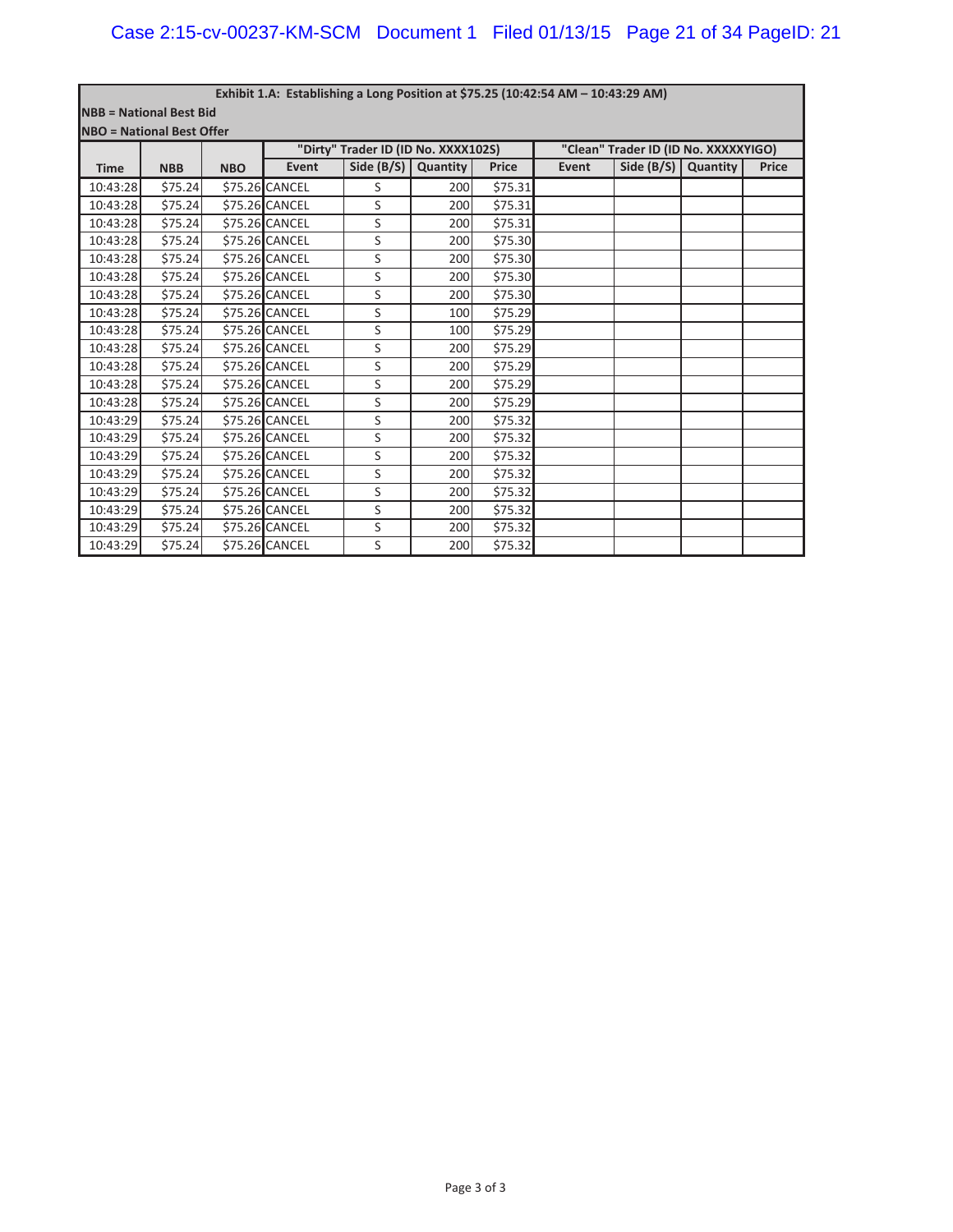г

|                                |                                  |            | Exhibit 1.B: Closing Out the Long Position and Establishing a Short Position at \$75.29 (10:43:30 AM - 10:44:00 AM) |                       |                                     |              |                  |                                     |          |              |
|--------------------------------|----------------------------------|------------|---------------------------------------------------------------------------------------------------------------------|-----------------------|-------------------------------------|--------------|------------------|-------------------------------------|----------|--------------|
| <b>NBB = National Best Bid</b> |                                  |            |                                                                                                                     |                       |                                     |              |                  |                                     |          |              |
|                                | <b>NBO</b> = National Best Offer |            |                                                                                                                     |                       |                                     |              |                  |                                     |          |              |
|                                |                                  |            |                                                                                                                     |                       | "Dirty" Trader ID (ID No. XXXX102S) |              |                  | "Clean" Trader ID (ID No. XXXXYIGO) |          |              |
| <b>Time</b>                    | <b>NBB</b>                       | <b>NBO</b> | Event                                                                                                               | Side $(B/S)$ Quantity |                                     | <b>Price</b> | Event            | Side $(B/S)$                        | Quantity | <b>Price</b> |
| 10:43:30                       | \$75.24                          |            | \$75.26 NEW ORDER                                                                                                   | B                     | 200                                 | \$75.22      |                  |                                     |          |              |
| 10:43:30                       | \$75.24                          |            | \$75.26 NEW ORDER                                                                                                   | B                     | 200                                 | \$75.22      |                  |                                     |          |              |
| 10:43:30                       | \$75.24                          |            | \$75.26 NEW ORDER                                                                                                   | B                     | 200                                 | \$75.22      |                  |                                     |          |              |
| 10:43:30                       | \$75.24                          |            | \$75.26 NEW ORDER                                                                                                   | В                     | 200                                 | \$75.22      |                  |                                     |          |              |
| 10:43:30                       | \$75.24                          |            | \$75.26 NEW ORDER                                                                                                   | В                     | 200                                 | \$75.23      |                  |                                     |          |              |
| 10:43:30                       | \$75.24                          |            | \$75.26 NEW ORDER                                                                                                   | В                     | 200                                 | \$75.23      |                  |                                     |          |              |
| 10:43:30                       | \$75.24                          |            | \$75.26 NEW ORDER                                                                                                   | В                     | 200                                 | \$75.23      |                  |                                     |          |              |
| 10:43:30                       | \$75.24                          |            | \$75.26 NEW ORDER                                                                                                   | В                     | 200                                 | \$75.23      |                  |                                     |          |              |
| 10:43:30                       | \$75.24                          |            | \$75.26 NEW ORDER                                                                                                   | В                     | 200                                 | \$75.23      |                  |                                     |          |              |
| 10:43:30                       | \$75.24                          |            | \$75.26 NEW ORDER                                                                                                   | B                     | 200                                 | \$75.23      |                  |                                     |          |              |
| 10:43:30                       | \$75.24                          |            | \$75.26 NEW ORDER                                                                                                   | B                     | 200                                 | \$75.23      |                  |                                     |          |              |
| 10:43:30                       | \$75.24                          |            | \$75.26 NEW ORDER                                                                                                   | B                     | 200                                 | \$75.23      |                  |                                     |          |              |
| 10:43:31                       | \$75.24                          |            | \$75.26 NEW ORDER                                                                                                   | B                     | 100                                 | \$75.24      |                  |                                     |          |              |
| 10:43:31                       | \$75.24                          |            | \$75.26 NEW ORDER                                                                                                   | B                     | 500                                 | \$75.24      |                  |                                     |          |              |
| 10:43:31                       | \$75.24                          |            | \$75.26 NEW ORDER                                                                                                   | B                     | 500                                 | \$75.24      |                  |                                     |          |              |
| 10:43:31                       | \$75.24                          |            | \$75.26 NEW ORDER                                                                                                   | B                     | 500                                 | \$75.24      |                  |                                     |          |              |
| 10:43:31                       | \$75.24                          |            | \$75.26 NEW ORDER                                                                                                   | B                     | 500                                 | \$75.24      |                  |                                     |          |              |
| 10:43:32                       | \$75.26                          |            | \$75.28 NEW ORDER                                                                                                   | B                     | 200                                 | \$75.25      |                  |                                     |          |              |
| 10:43:32                       | \$75.26                          |            | \$75.28 NEW ORDER                                                                                                   | B                     | 200                                 | \$75.25      |                  |                                     |          |              |
| 10:43:32                       | \$75.26                          |            | \$75.28 NEW ORDER                                                                                                   | B                     | 200                                 | \$75.25      |                  |                                     |          |              |
| 10:43:32                       | \$75.26                          |            | \$75.28 NEW ORDER                                                                                                   | B                     | 200                                 | \$75.25      |                  |                                     |          |              |
| 10:43:33                       | \$75.26                          |            | \$75.28 NEW ORDER                                                                                                   | B                     | 200                                 | \$75.24      |                  |                                     |          |              |
| 10:43:33                       | \$75.26                          |            | \$75.28 NEW ORDER                                                                                                   | B                     | 200                                 | \$75.24      |                  |                                     |          |              |
| 10:43:33                       | \$75.26                          |            | \$75.28 NEW ORDER                                                                                                   | B                     | 200                                 | \$75.24      |                  |                                     |          |              |
| 10:43:33                       | \$75.26                          |            | \$75.28 NEW ORDER                                                                                                   | B                     | 200                                 | \$75.24      |                  |                                     |          |              |
| 10:43:34                       | \$75.26                          |            | \$75.28 NEW ORDER                                                                                                   | B                     | 100                                 | \$75.26      |                  |                                     |          |              |
| 10:43:34                       | \$75.26                          |            | \$75.28 NEW ORDER                                                                                                   | B                     | 100                                 | \$75.26      |                  |                                     |          |              |
| 10:43:35                       | \$75.26                          |            | \$75.28 NEW ORDER                                                                                                   | B                     | 200                                 | \$75.26      |                  |                                     |          |              |
| 10:43:35                       | \$75.26                          |            | \$75.28 NEW ORDER                                                                                                   | B                     | 200                                 | \$75.26      |                  |                                     |          |              |
| 10:43:35                       | \$75.26                          |            | \$75.28 NEW ORDER                                                                                                   | B                     | 200                                 | \$75.26      |                  |                                     |          |              |
| 10:43:35                       | \$75.26                          |            | \$75.28 NEW ORDER                                                                                                   | B                     | 200                                 | \$75.26      |                  |                                     |          |              |
| 10:43:35                       | \$75.26                          |            | \$75.28 NEW ORDER                                                                                                   | B                     | 100                                 | \$75.27      |                  |                                     |          |              |
| 10:43:36                       | \$75.27                          |            | \$75.29 NEW ORDER                                                                                                   | B                     | 100                                 | \$75.27      |                  |                                     |          |              |
| 10:43:36                       | \$75.27                          |            | \$75.29 NEW ORDER                                                                                                   | B                     | 100                                 | \$75.27      |                  |                                     |          |              |
| 10:43:37                       | \$75.27                          |            | \$75.29 NEW ORDER                                                                                                   | B                     | 100                                 | \$75.28      |                  |                                     |          |              |
| 10:43:38                       | \$75.28                          | \$75.29    |                                                                                                                     |                       |                                     |              |                  |                                     |          |              |
| 10:43:39                       | \$75.28                          | \$75.29    |                                                                                                                     |                       |                                     |              | <b>NEW ORDER</b> | S                                   | 1,300    | \$75.29      |
| 10:43:39                       | \$75.28                          | \$75.29    |                                                                                                                     |                       |                                     |              | <b>NEW ORDER</b> | S                                   | 1,300    | \$75.29      |
| 10:43:39                       | \$75.28                          | \$75.29    |                                                                                                                     |                       |                                     |              | <b>NEW ORDER</b> | S                                   | 1,200    | \$75.29      |
| 10:43:39                       | \$75.28                          | \$75.29    |                                                                                                                     |                       |                                     |              | <b>NEW ORDER</b> | S                                   | 1,200    | \$75.29      |
| 10:43:39                       | \$75.28                          | \$75.29    |                                                                                                                     |                       |                                     |              | NEW ORDER        | S                                   | 1,300    | \$75.29      |
| 10:43:39                       | \$75.28                          | \$75.29    |                                                                                                                     |                       |                                     |              | <b>NEW ORDER</b> | S                                   | 1,300    | \$75.29      |
| 10:43:39                       | \$75.28                          | \$75.29    |                                                                                                                     |                       |                                     |              | <b>NEW ORDER</b> | S                                   | 1,200    | \$75.29      |
| 10:43:39                       | \$75.28                          | \$75.29    |                                                                                                                     |                       |                                     |              | <b>NEW ORDER</b> | S                                   | 1,200    | \$75.29      |
| 10:43:40                       | \$75.28                          |            | \$75.29 NEW ORDER                                                                                                   | B                     | 200                                 | \$75.28      |                  |                                     |          |              |
| 10:43:40                       | \$75.28                          |            | \$75.29 NEW ORDER                                                                                                   | B                     | 200                                 | \$75.28      |                  |                                     |          |              |
| 10:43:40                       | \$75.28                          |            | \$75.29 NEW ORDER                                                                                                   | В                     | 200                                 | \$75.28      |                  |                                     |          |              |
| 10:43:40                       | \$75.28                          |            | \$75.29 NEW ORDER                                                                                                   | В                     | 200                                 | \$75.28      |                  |                                     |          |              |
| 10:43:40                       | \$75.28                          |            | \$75.29 NEW ORDER                                                                                                   | В                     | 100                                 | \$75.29      |                  |                                     |          |              |
| 10:43:40                       | \$75.28                          |            | \$75.29 EXECUTION                                                                                                   | B                     | 100                                 | \$75.29      |                  |                                     |          |              |
| 10:43:41                       | \$75.28                          |            | \$75.30 NEW ORDER                                                                                                   | В                     | 100                                 | \$75.29      |                  |                                     |          |              |
| 10:43:42                       | \$75.29                          |            | \$75.30 NEW ORDER                                                                                                   | В                     | 100                                 | \$75.29      |                  |                                     |          |              |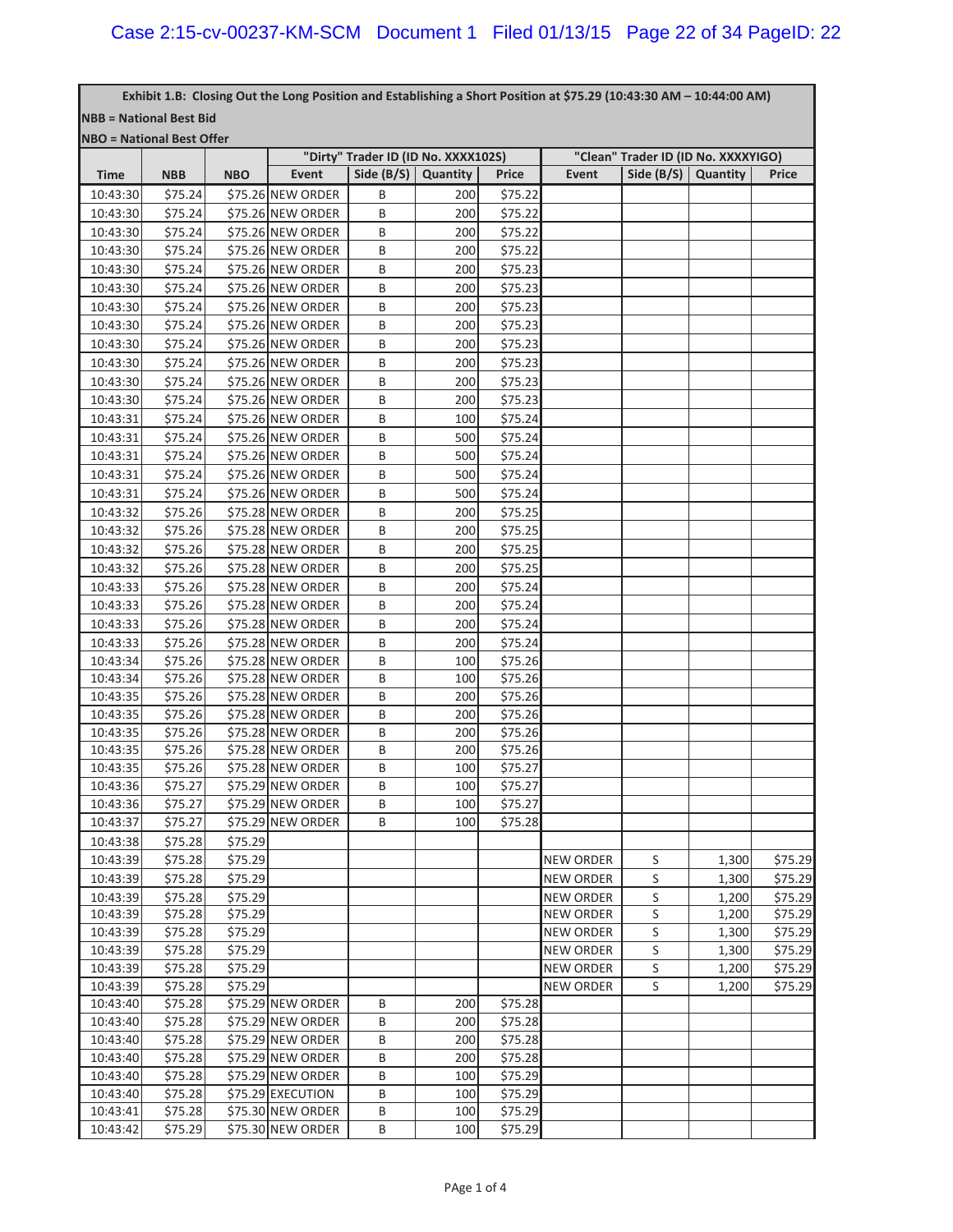**NBB = National Best Bid** Exhibit 1.B: Closing Out the Long Position and Establishing a Short Position at \$75.29 (10:43:30 AM - 10:44:00 AM)

| . |                                   |  |
|---|-----------------------------------|--|
|   | <b>INBO = National Best Offer</b> |  |

|             |            |            |                   | "Dirty" Trader ID (ID No. XXXX102S) |          |              | "Clean" Trader ID (ID No. XXXXYIGO) |                       |     |              |
|-------------|------------|------------|-------------------|-------------------------------------|----------|--------------|-------------------------------------|-----------------------|-----|--------------|
| <b>Time</b> | <b>NBB</b> | <b>NBO</b> | Event             | Side (B/S)                          | Quantity | <b>Price</b> | Event                               | Side $(B/S)$ Quantity |     | <b>Price</b> |
| 10:43:42    | \$75.29    |            | \$75.30 NEW ORDER | B                                   | 100      | \$75.29      |                                     |                       |     |              |
| 10:43:43    | \$75.29    |            | \$75.30 NEW ORDER | B                                   | 200      | \$75.28      |                                     |                       |     |              |
| 10:43:43    | \$75.29    |            | \$75.30 NEW ORDER | B                                   | 200      | \$75.28      |                                     |                       |     |              |
| 10:43:43    | \$75.29    |            | \$75.30 NEW ORDER | B                                   | 200      | \$75.28      |                                     |                       |     |              |
| 10:43:43    | \$75.29    |            | \$75.30 NEW ORDER | B                                   | 200      | \$75.28      |                                     |                       |     |              |
| 10:43:43    | \$75.29    |            | \$75.30 NEW ORDER | B                                   | 200      | \$75.28      |                                     |                       |     |              |
| 10:43:43    | \$75.29    | \$75.30    |                   |                                     |          |              | <b>EXECUTION</b>                    | S                     | 108 | \$75.29      |
| 10:43:44    | \$75.29    |            | \$75.30 NEW ORDER | B                                   | 200      | \$75.27      |                                     |                       |     |              |
| 10:43:44    | \$75.29    |            | \$75.30 NEW ORDER | B                                   | 200      | \$75.27      |                                     |                       |     |              |
| 10:43:44    | \$75.29    |            | \$75.30 NEW ORDER | B                                   | 200      | \$75.27      |                                     |                       |     |              |
| 10:43:44    | \$75.29    |            | \$75.30 NEW ORDER | B                                   | 200      | \$75.27      |                                     |                       |     |              |
| 10:43:44    | \$75.29    |            | \$75.30 NEW ORDER | B                                   | 200      | \$75.28      |                                     |                       |     |              |
| 10:43:44    | \$75.29    |            | \$75.30 NEW ORDER | B                                   | 200      | \$75.28      |                                     |                       |     |              |
| 10:43:44    | \$75.29    |            | \$75.30 NEW ORDER | B                                   | 200      | \$75.28      |                                     |                       |     |              |
| 10:43:44    | \$75.29    | \$75.30    |                   |                                     |          |              | <b>EXECUTION</b>                    | S                     | 100 | \$75.29      |
| 10:43:45    | \$75.29    | \$75.30    |                   |                                     |          |              |                                     |                       |     |              |
| 10:43:46    | \$75.29    | \$75.30    |                   |                                     |          |              |                                     |                       |     |              |
| 10:43:47    | \$75.29    |            | \$75.30 NEW ORDER | B                                   | 100      | \$75.29      |                                     |                       |     |              |
| 10:43:48    | \$75.29    | \$75.30    |                   |                                     |          |              |                                     |                       |     |              |
| 10:43:49    | \$75.29    |            | \$75.30 NEW ORDER | B                                   | 100      | \$75.30      |                                     |                       |     |              |
| 10:43:49    | \$75.29    |            | \$75.30 EXECUTION | B                                   | 100      | \$75.30      |                                     |                       |     |              |
| 10:43:49    | \$75.29    | \$75.30    |                   |                                     |          |              | <b>EXECUTION</b>                    | S                     | 500 | \$75.29      |
| 10:43:49    | \$75.29    | \$75.30    |                   |                                     |          |              | <b>EXECUTION</b>                    | $\sf S$               | 100 | \$75.29      |
| 10:43:49    | \$75.29    | \$75.30    |                   |                                     |          |              | <b>EXECUTION</b>                    | S                     | 100 | \$75.29      |
| 10:43:49    | \$75.29    | \$75.30    |                   |                                     |          |              | <b>EXECUTION</b>                    | S                     | 286 | \$75.29      |
| 10:43:49    | \$75.29    | \$75.30    |                   |                                     |          |              | <b>EXECUTION</b>                    | $\sf S$               | 206 | \$75.29      |
| 10:43:49    | \$75.29    | \$75.30    |                   |                                     |          |              | <b>EXECUTION</b>                    | S                     | 294 | \$75.29      |
| 10:43:49    | \$75.29    | \$75.30    |                   |                                     |          |              | <b>EXECUTION</b>                    | S                     | 185 | \$75.29      |
| 10:43:49    | \$75.29    | \$75.30    |                   |                                     |          |              | <b>EXECUTION</b>                    | S                     | 200 | \$75.29      |
| 10:43:49    | \$75.29    | \$75.30    |                   |                                     |          |              | <b>EXECUTION</b>                    | S                     | 200 | \$75.29      |
| 10:43:49    | \$75.29    | \$75.30    |                   |                                     |          |              | <b>EXECUTION</b>                    | S                     | 100 | \$75.29      |
| 10:43:49    | \$75.29    | \$75.30    |                   |                                     |          |              | <b>EXECUTION</b>                    | S                     | 200 | \$75.29      |
| 10:43:49    | \$75.29    | \$75.30    |                   |                                     |          |              | <b>EXECUTION</b>                    | S                     | 100 | \$75.29      |
| 10:43:49    | \$75.29    | \$75.30    |                   |                                     |          |              | <b>EXECUTION</b>                    | S                     | 100 | \$75.29      |
| 10:43:49    | \$75.29    | \$75.30    |                   |                                     |          |              | <b>EXECUTION</b>                    | S                     | 200 | \$75.29      |
| 10:43:49    | \$75.29    | \$75.30    |                   |                                     |          |              | <b>EXECUTION</b>                    | S                     | 200 | \$75.29      |
| 10:43:49    | \$75.29    | 575.30     |                   |                                     |          |              | <b>EXECUTION</b>                    | S                     | 200 | \$75.29      |
| 10:43:49    | \$75.29    | \$75.30    |                   |                                     |          |              | <b>EXECUTION</b>                    | S                     | 100 | \$75.29      |
| 10:43:49    | \$75.29    | \$75.30    |                   |                                     |          |              | <b>EXECUTION</b>                    | S                     | 100 | \$75.29      |
| 10:43:50    | \$75.29    | \$75.30    |                   |                                     |          |              |                                     |                       |     |              |
| 10:43:51    | \$75.29    |            | \$75.30 EXECUTION | B                                   | 100      | \$75.29      |                                     |                       |     |              |
| 10:43:51    | \$75.29    |            | \$75.30 NEW ORDER | B                                   | 100      | \$75.30      |                                     |                       |     |              |
| 10:43:51    | \$75.29    | \$75.30    |                   |                                     |          |              | <b>EXECUTION</b>                    | S                     | 100 | \$75.29      |
| 10:43:51    | \$75.29    | \$75.30    |                   |                                     |          |              | <b>EXECUTION</b>                    | S                     | 100 | \$75.29      |
| 10:43:52    | \$75.29    |            | \$75.30 NEW ORDER | B                                   | 100      | \$75.29      |                                     |                       |     |              |
| 10:43:53    | \$75.29    | \$75.30    |                   |                                     |          |              |                                     |                       |     |              |
| 10:43:54    | \$75.29    | \$75.30    |                   |                                     |          |              | <b>EXECUTION</b>                    | S                     | 248 | \$75.29      |
| 10:43:54    | \$75.29    | \$75.30    |                   |                                     |          |              | <b>EXECUTION</b>                    | S                     | 200 | \$75.29      |
| 10:43:54    | \$75.29    | \$75.30    |                   |                                     |          |              | <b>EXECUTION</b>                    | S                     | 100 | \$75.29      |
| 10:43:55    | \$75.29    |            | \$75.30 EXECUTION | B                                   | 100      | \$75.30      |                                     |                       |     |              |
| 10:43:55    | \$75.29    |            | \$75.30 NEW ORDER | B                                   | 100      | \$75.31      |                                     |                       |     |              |
| 10:43:55    | \$75.29    | \$75.30    |                   |                                     |          |              | <b>EXECUTION</b>                    | S                     | 373 | \$75.29      |
| 10:43:55    | \$75.29    | \$75.30    |                   |                                     |          |              | <b>EXECUTION</b>                    | S                     | 200 | \$75.29      |
|             |            |            |                   |                                     |          |              |                                     |                       |     |              |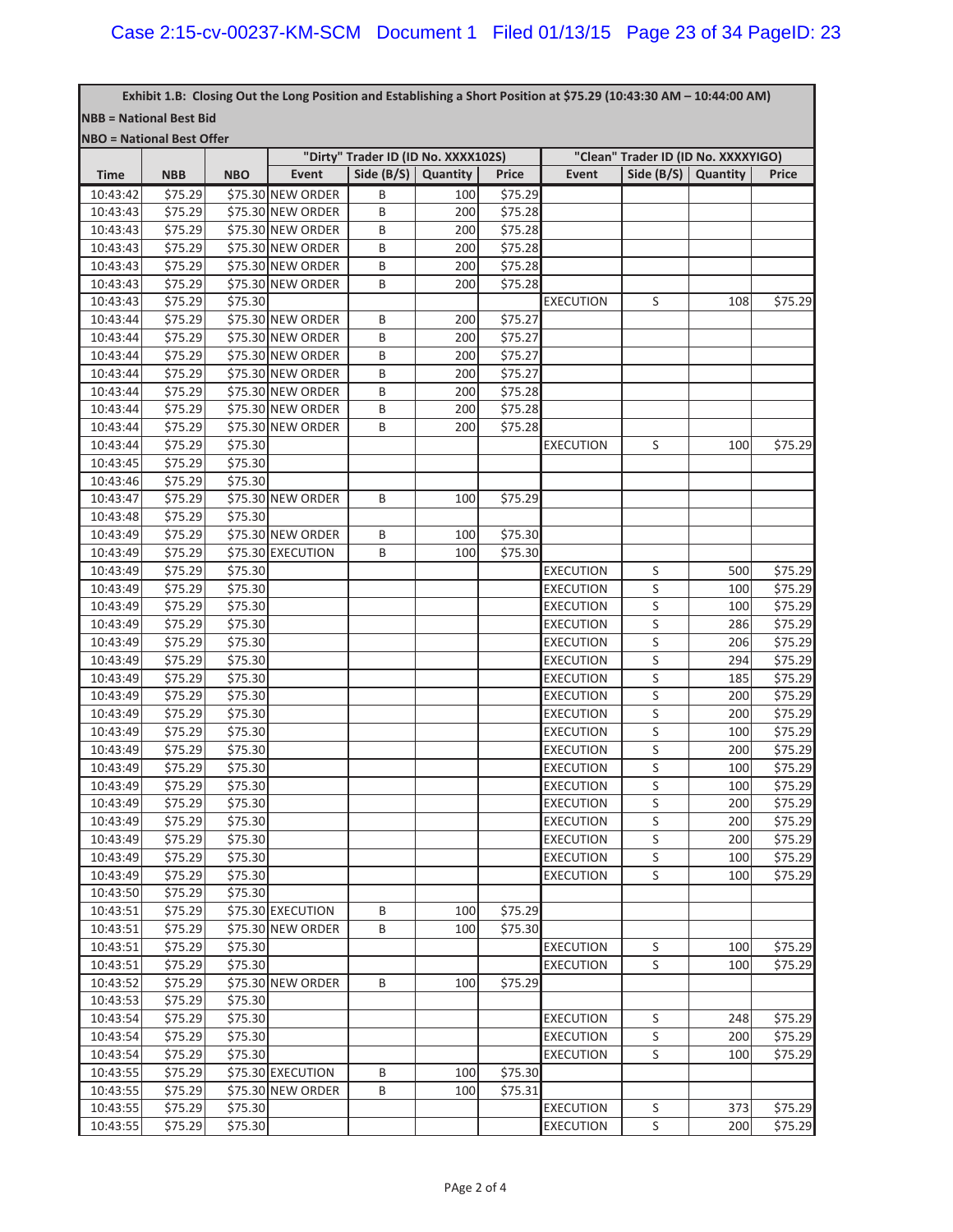| Exhibit 1.B: Closing Out the Long Position and Establishing a Short Position at \$75.29 (10:43:30 AM - 10:44:00 AM) |
|---------------------------------------------------------------------------------------------------------------------|
| <b>NBB = National Best Bid</b>                                                                                      |

**NBO = National Best Offer**

|             |            |            |                   | "Dirty" Trader ID (ID No. XXXX102S) |          |              | "Clean" Trader ID (ID No. XXXXYIGO) |                       |       |              |  |  |
|-------------|------------|------------|-------------------|-------------------------------------|----------|--------------|-------------------------------------|-----------------------|-------|--------------|--|--|
| <b>Time</b> | <b>NBB</b> | <b>NBO</b> | <b>Event</b>      | Side $(B/S)$                        | Quantity | <b>Price</b> | Event                               | Side $(B/S)$ Quantity |       | <b>Price</b> |  |  |
| 10:43:55    | \$75.29    | \$75.30    |                   |                                     |          |              | <b>EXECUTION</b>                    | S                     | 100   | \$75.29      |  |  |
| 10:43:55    | \$75.29    | \$75.30    |                   |                                     |          |              | <b>EXECUTION</b>                    | S                     | 27    | \$75.29      |  |  |
| 10:43:55    | \$75.29    | \$75.30    |                   |                                     |          |              | <b>EXECUTION</b>                    | S                     | 400   | \$75.29      |  |  |
| 10:43:56    | \$75.29    |            | \$75.30 CANCEL    | B                                   | 100      | \$75.28      |                                     |                       |       |              |  |  |
| 10:43:56    | \$75.29    |            | \$75.30 CANCEL    | B                                   | 200      | \$75.28      |                                     |                       |       |              |  |  |
| 10:43:56    | \$75.29    |            | \$75.30 CANCEL    | B                                   | 200      | \$75.28      |                                     |                       |       |              |  |  |
| 10:43:56    | \$75.29    |            | \$75.30 CANCEL    | B                                   | 200      | \$75.28      |                                     |                       |       |              |  |  |
| 10:43:56    | \$75.29    |            | \$75.30 CANCEL    | B                                   | 200      | \$75.28      |                                     |                       |       |              |  |  |
| 10:43:56    | \$75.29    |            | \$75.30 CANCEL    | B                                   | 200      | \$75.28      |                                     |                       |       |              |  |  |
| 10:43:56    | \$75.29    |            | \$75.30 CANCEL    | B                                   | 200      | \$75.28      |                                     |                       |       |              |  |  |
| 10:43:56    | \$75.29    |            | \$75.30 CANCEL    | B                                   | 200      | \$75.28      |                                     |                       |       |              |  |  |
| 10:43:56    | \$75.29    |            | \$75.30 CANCEL    | B                                   | 200      | \$75.28      |                                     |                       |       |              |  |  |
| 10:43:56    | \$75.29    |            | \$75.30 CANCEL    | B                                   | 200      | \$75.28      |                                     |                       |       |              |  |  |
| 10:43:56    | \$75.29    |            | \$75.30 CANCEL    | B                                   | 200      | \$75.28      |                                     |                       |       |              |  |  |
| 10:43:56    | \$75.29    |            | \$75.30 CANCEL    | B                                   | 200      | \$75.28      |                                     |                       |       |              |  |  |
| 10:43:56    | 575.29     |            | \$75.30 CANCEL    | B                                   | 200      | \$75.28      |                                     |                       |       |              |  |  |
| 10:43:56    | \$75.29    |            | \$75.30 CANCEL    | B                                   | 100      | \$75.29      |                                     |                       |       |              |  |  |
| 10:43:56    | \$75.29    |            | \$75.30 CANCEL    | B                                   | 100      | \$75.29      |                                     |                       |       |              |  |  |
| 10:43:56    | \$75.29    |            | \$75.30 CANCEL    | B                                   | 100      | \$75.29      |                                     |                       |       |              |  |  |
| 10:43:56    | \$75.29    |            | \$75.30 CANCEL    | B                                   | 100      | \$75.29      |                                     |                       |       |              |  |  |
| 10:43:56    | \$75.29    |            | \$75.30 CANCEL    | B                                   | 100      | \$75.29      |                                     |                       |       |              |  |  |
| 10:43:57    | \$75.28    |            | \$75.30 CANCEL    | B                                   | 100      | \$75.26      |                                     |                       |       |              |  |  |
| 10:43:57    | \$75.28    |            | \$75.30 CANCEL    | B                                   | 100      | \$75.26      |                                     |                       |       |              |  |  |
| 10:43:57    | \$75.28    |            | \$75.30 CANCEL    | B                                   | 200      | \$75.26      |                                     |                       |       |              |  |  |
| 10:43:57    | \$75.28    |            | \$75.30 CANCEL    | B                                   | 200      | \$75.26      |                                     |                       |       |              |  |  |
| 10:43:57    | \$75.28    |            | \$75.30 CANCEL    | B                                   | 200      | \$75.26      |                                     |                       |       |              |  |  |
| 10:43:57    | \$75.28    |            | \$75.30 CANCEL    | B                                   | 200      | \$75.26      |                                     |                       |       |              |  |  |
| 10:43:57    | \$75.28    |            | \$75.30 CANCEL    | B                                   | 100      | \$75.27      |                                     |                       |       |              |  |  |
| 10:43:57    | \$75.28    |            | \$75.30 CANCEL    | B                                   | 100      | \$75.27      |                                     |                       |       |              |  |  |
| 10:43:57    | \$75.28    |            | \$75.30 CANCEL    | B                                   | 100      | \$75.27      |                                     |                       |       |              |  |  |
| 10:43:57    | \$75.28    |            | \$75.30 CANCEL    | B                                   | 200      | \$75.27      |                                     |                       |       |              |  |  |
| 10:43:57    | \$75.28    |            | \$75.30 CANCEL    | B                                   | 200      | \$75.27      |                                     |                       |       |              |  |  |
| 10:43:57    | \$75.28    |            | \$75.30 CANCEL    | B                                   | 200      | \$75.27      |                                     |                       |       |              |  |  |
| 10:43:57    | \$75.28    |            | \$75.30 CANCEL    | B                                   | 200      | \$75.27      |                                     |                       |       |              |  |  |
| 10:43:57    | \$75.28    |            | \$75.30 NEW ORDER | S                                   | 400      | \$75.29      |                                     |                       |       |              |  |  |
| 10:43:57    | \$75.28    |            | \$75.30 EXECUTION | S                                   | 400      | \$75.29      |                                     |                       |       |              |  |  |
| 10:43:58    | \$75.28    |            | \$75.30 CANCEL    | B                                   | 200      | \$75.25      |                                     |                       |       |              |  |  |
| 10:43:58    | \$75.28    |            | \$75.30 CANCEL    | B                                   | 200      | \$75.25      |                                     |                       |       |              |  |  |
| 10:43:58    | \$75.28    |            | \$75.30 CANCEL    | B                                   | 200      | \$75.25      |                                     |                       |       |              |  |  |
| 10:43:58    | \$75.28    |            | \$75.30 CANCEL    | B                                   | 200      | \$75.25      |                                     |                       |       |              |  |  |
| 10:43:59    | \$75.28    | \$75.29    |                   |                                     |          |              | CANCEL                              | S                     | 873   | \$75.29      |  |  |
| 10:43:59    | \$75.28    | \$75.29    |                   |                                     |          |              | CANCEL                              | S                     | 1,300 | \$75.29      |  |  |
| 10:43:59    | \$75.28    | \$75.29    |                   |                                     |          |              | CANCEL                              | S                     | 1,200 | \$75.29      |  |  |
| 10:43:59    | \$75.28    | \$75.29    |                   |                                     |          |              | CANCEL                              | S                     | 1,200 | \$75.29      |  |  |
| 10:44:00    | \$75.28    |            | \$75.29 CANCEL    | B                                   | 200      | \$75.22      |                                     |                       |       |              |  |  |
| 10:44:00    | \$75.28    |            | \$75.29 CANCEL    | B                                   | 200      | \$75.22      |                                     |                       |       |              |  |  |
| 10:44:00    | \$75.28    |            | \$75.29 CANCEL    | B                                   | 200      | \$75.22      |                                     |                       |       |              |  |  |
| 10:44:00    | \$75.28    |            | \$75.29 CANCEL    | В                                   | 200      | \$75.22      |                                     |                       |       |              |  |  |
| 10:44:00    | \$75.28    |            | \$75.29 CANCEL    | В                                   | 200      | \$75.23      |                                     |                       |       |              |  |  |
| 10:44:00    | \$75.28    |            | \$75.29 CANCEL    | B                                   | 200      | \$75.23      |                                     |                       |       |              |  |  |
| 10:44:00    | \$75.28    |            | \$75.29 CANCEL    | B                                   | 200      | \$75.23      |                                     |                       |       |              |  |  |
| 10:44:00    | \$75.28    |            | \$75.29 CANCEL    | B                                   | 200      | \$75.23      |                                     |                       |       |              |  |  |
| 10:44:00    | \$75.28    |            | \$75.29 CANCEL    | B                                   | 200      | \$75.23      |                                     |                       |       |              |  |  |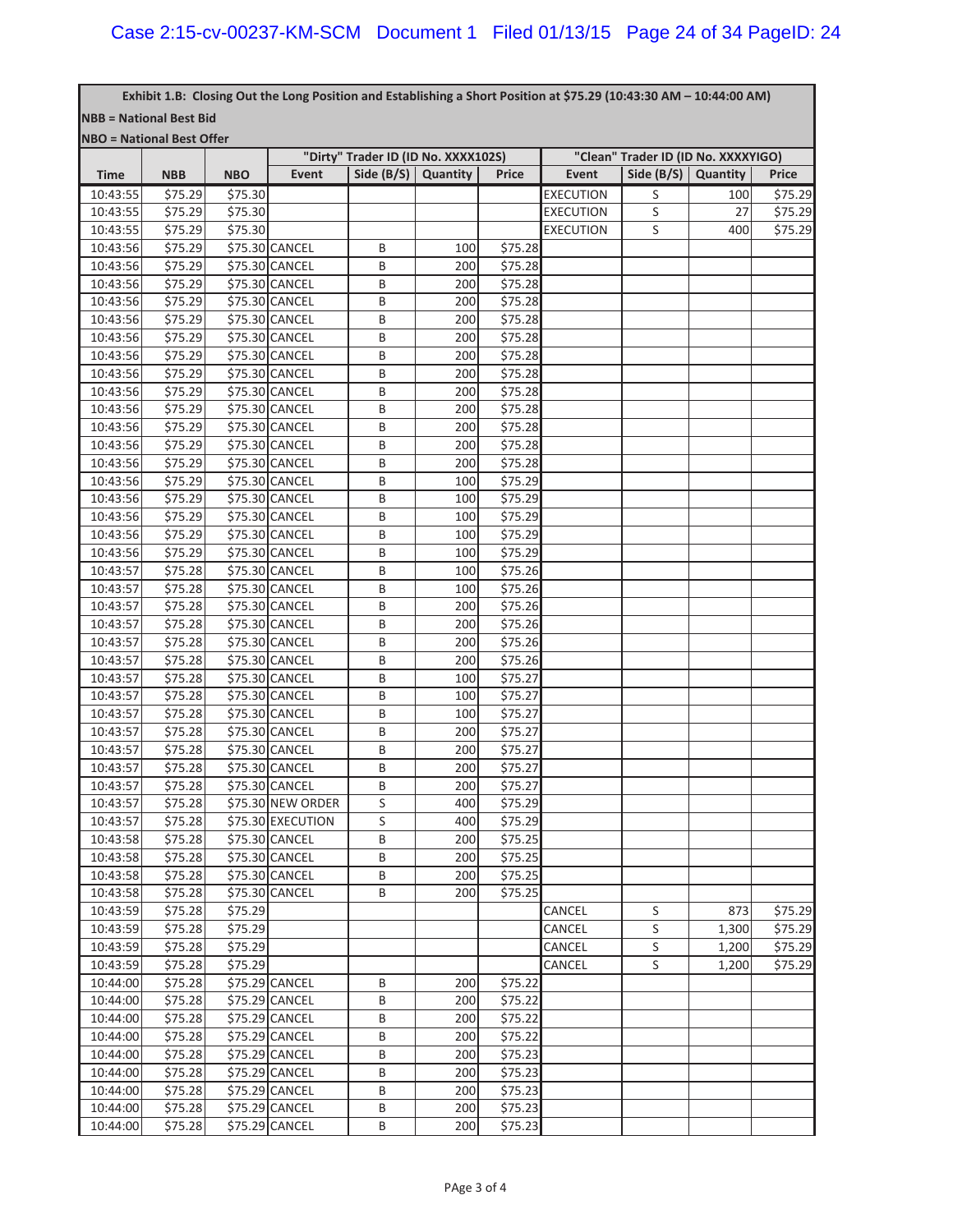**NBB = National Best Bid** Exhibit 1.B: Closing Out the Long Position and Establishing a Short Position at \$75.29 (10:43:30 AM - 10:44:00 AM)

**NBO = National Best Offer**

|             |            |            |                | "Dirty" Trader ID (ID No. XXXX102S) |          |              |       | "Clean" Trader ID (ID No. XXXXYIGO) |          |              |
|-------------|------------|------------|----------------|-------------------------------------|----------|--------------|-------|-------------------------------------|----------|--------------|
| <b>Time</b> | <b>NBB</b> | <b>NBO</b> | Event          | Side $(B/S)$                        | Quantity | <b>Price</b> | Event | Side $(B/S)$                        | Quantity | <b>Price</b> |
| 10:44:00    | \$75.28    |            | \$75.29 CANCEL | B                                   | 200      | \$75.23      |       |                                     |          |              |
| 10:44:00    | \$75.28    |            | \$75.29 CANCEL | B                                   | 200      | \$75.23      |       |                                     |          |              |
| 10:44:00    | \$75.28    |            | \$75.29 CANCEL | B                                   | 200      | \$75.23      |       |                                     |          |              |
| 10:44:00    | \$75.28    |            | \$75.29 CANCEL | B                                   | 100      | \$75.24      |       |                                     |          |              |
| 10:44:00    | \$75.28    |            | \$75.29 CANCEL | B                                   | 500      | \$75.24      |       |                                     |          |              |
| 10:44:00    | \$75.28    |            | \$75.29 CANCEL | B                                   | 500      | \$75.24      |       |                                     |          |              |
| 10:44:00    | \$75.28    |            | \$75.29 CANCEL | B                                   | 500      | \$75.24      |       |                                     |          |              |
| 10:44:00    | \$75.28    |            | \$75.29 CANCEL | B                                   | 500      | \$75.24      |       |                                     |          |              |
| 10:44:00    | \$75.28    |            | \$75.29 CANCEL | B                                   | 200      | \$75.24      |       |                                     |          |              |
| 10:44:00    | \$75.28    |            | \$75.29 CANCEL | B                                   | 200      | \$75.24      |       |                                     |          |              |
| 10:44:00    | \$75.28    |            | \$75.29 CANCEL | B                                   | 200      | \$75.24      |       |                                     |          |              |
| 10:44:00    | \$75.28    |            | \$75.29 CANCEL | B                                   | 200      | \$75.24      |       |                                     |          |              |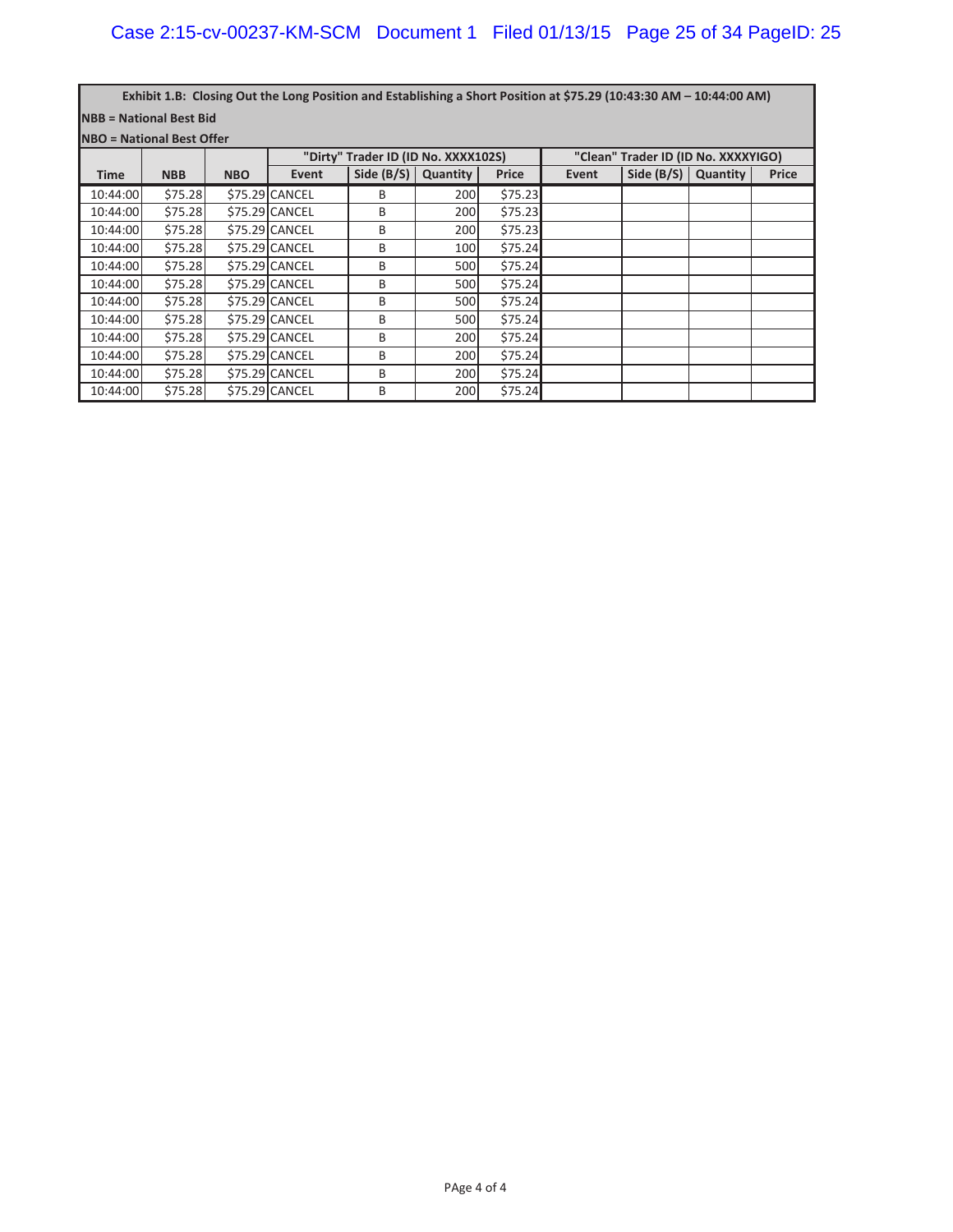# EXHIBIT 2

# TRADING IN THE ADSs OF COMPANY B

# AUGUST 29, 2014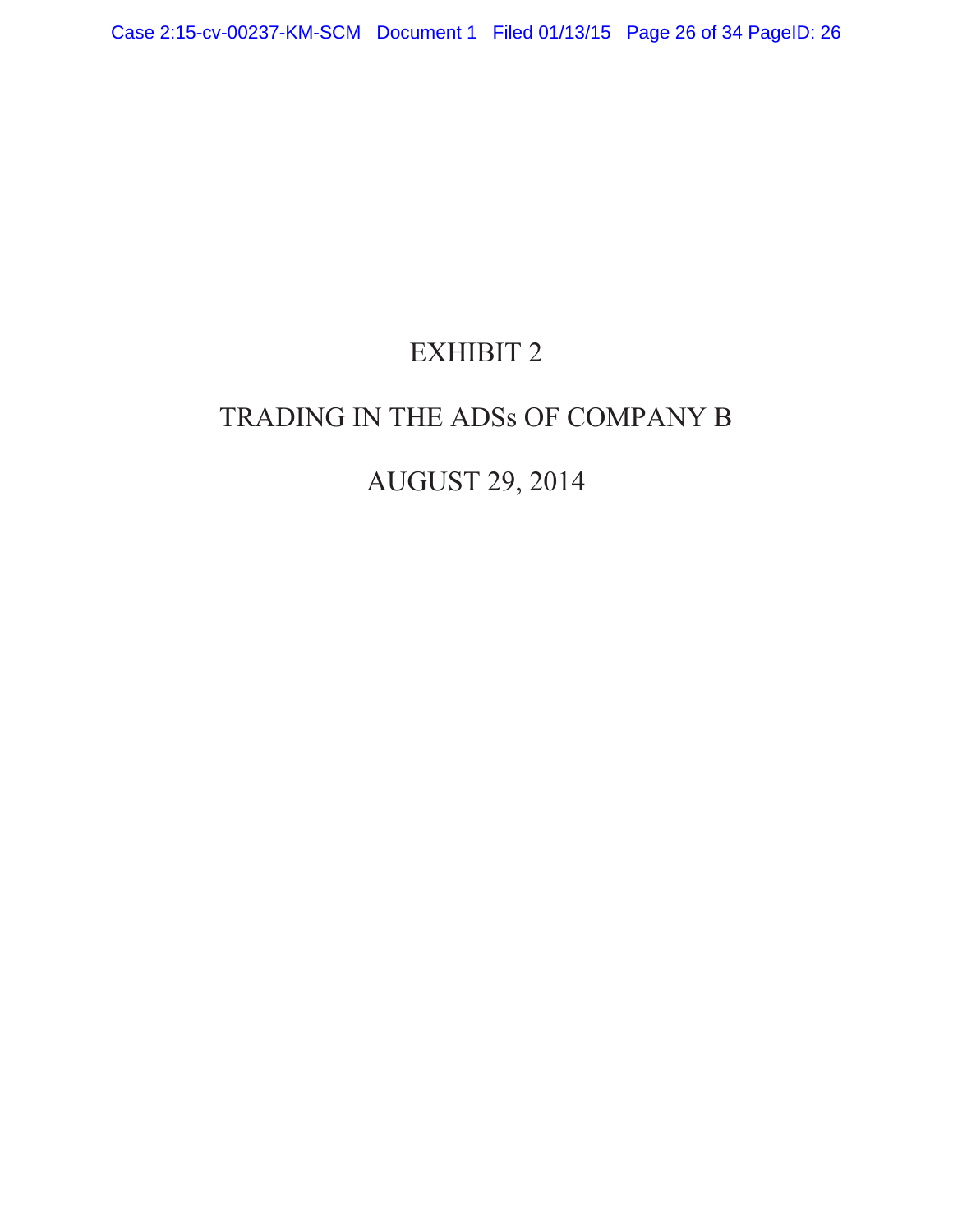## Exhibit 2.A: Establishing a Long Position at \$22.81

Between 2:16:06 PM and 2:16:30 PM, the "dirty" trader ID placed 64 sell orders, with the average order size of 169 shares, gradually decreasing its order price from \$22.84-\$22.86 per share to \$22.80 per share. During this time, the national best offer for Company B ADSs declined from \$22.83 per share to \$22.81 per share. Of the 10,800 shares that the "dirty" trader ID offered to sell during this round of trading, only 900 shares (or 8.3%) were in fact sold, for \$22.80-\$22.82 per share; of those 900 shares, 600 shares were purchased back to cover before the second round of manipulation began.

While the "dirty" trader ID was placing the layered sell orders, at 2:16:12 PM, the "clean" trader ID placed four orders to buy, each for 1,300 shares and priced at \$22.81 per share. Once the "clean" trader ID began obtaining executions at \$22.81 per share, both trader IDs began canceling their open orders. By the completion of this round of trading at 2:16:38 PM, the "clean" trader ID had bought 2,531 shares at \$22.81 per share.

# Exhibit 2.B: Closing Out the Long Position at \$22.834

Between 2:16:40 PM and 2:17:01 PM, the "dirty" trader ID placed 53 buy orders, with the average order size of 243 shares, gradually increasing its order price from \$22.78-\$22.80 per share to \$22.84 per share. During this time, the national best bid for the ADSs of Company B increased from \$22.82 per share to \$22.84 per share. Of the 12,900 shares the "dirty" trader ID bid to buy during this round of manipulation, only 600 (or 4.7%) were in fact bought, for \$22.83- \$22.84 per share. Of those 600 shares, 300 shares covered the short position remaining from the previous round of manipulation, reflected in Exhibit 2.A, and the remaining 300 shares were sold at 2:17:07 PM for \$22.83 per share.

While these layered buy orders were being placed by the "dirty" trader ID, the "clean" trader ID placed eight orders to sell a total of 10,000 shares, at \$22.84 per share. After obtaining sell executions for 900 shares, the "clean" trader ID first canceled its open orders and then placed and obtained an execution for an additional 1,631-share sell order, priced at \$22.83 per share. The "dirty" trader canceled its open orders by the end of the round at 2:17:10 PM. Overall, by the end of this round of trading, the "clean" trader ID had sold its entire 2,531-share position at the average price of \$22.834 per share – that is, at a profit of 2.4 cents per share.

\*\*\*

The trading shown in Exhibit 2 represents all the activity in the ADSs of Company B by the two trader IDs on that day. Milrud's trader's manipulation of the market for the ADSs of Company B on August 29, 2014 resulted in a loss of approximately \$16 generated by the "dirty" trader ID and a profit of approximately \$60 generated by the "clean" trader ID, for the overall net profit of approximately \$44.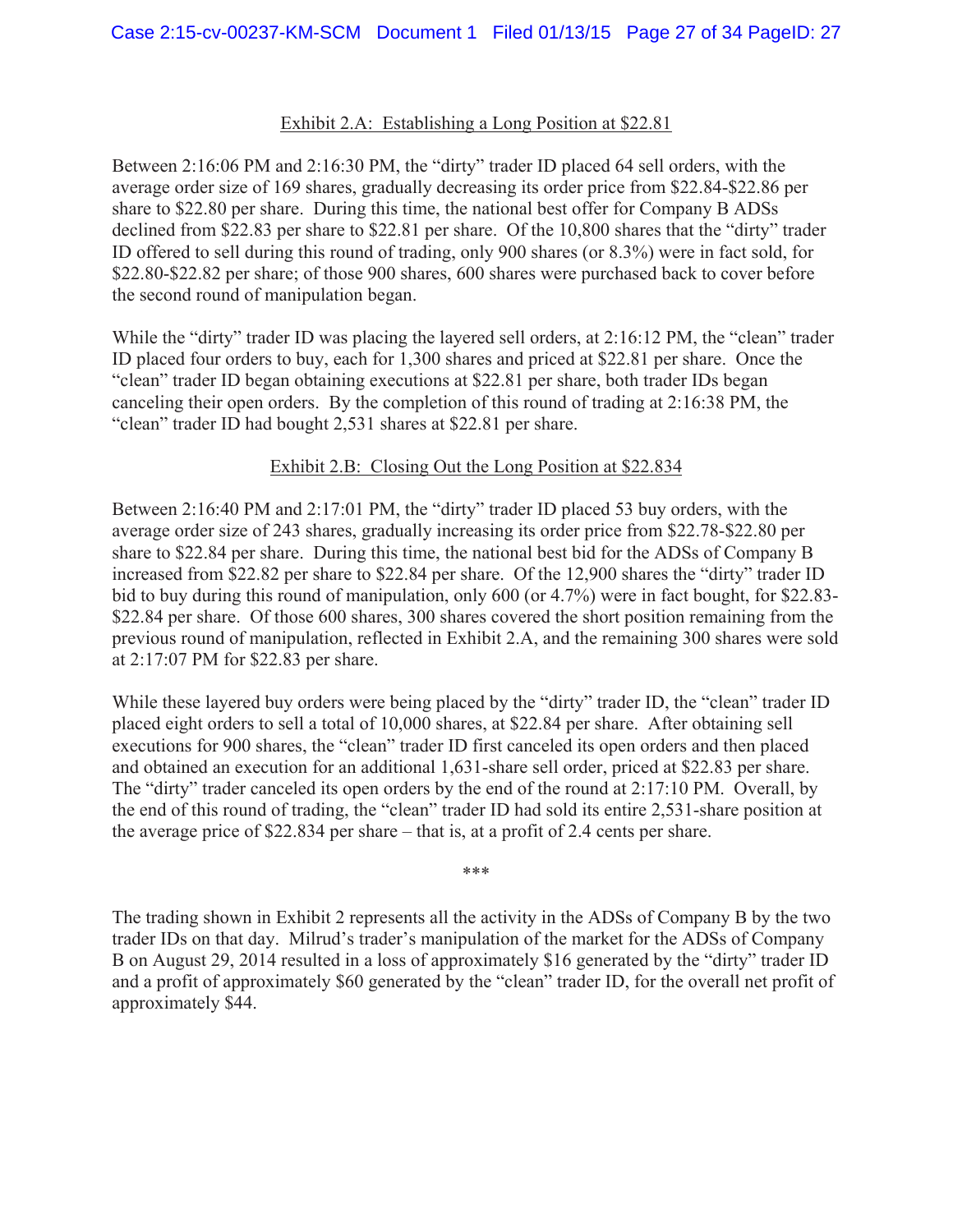**NBB = National Best Bid**

| <b>NBO = National Best Offer</b> |            |            |                   |                                     |          |              |                  |                                      |          |              |
|----------------------------------|------------|------------|-------------------|-------------------------------------|----------|--------------|------------------|--------------------------------------|----------|--------------|
|                                  |            |            |                   | "Dirty" Trader ID (ID No. XXXX102S) |          |              |                  | "Clean" Trader ID (ID No. XXXXXYIGO) |          |              |
| <b>Time</b>                      | <b>NBB</b> | <b>NBO</b> | <b>Event</b>      | Side $(B/S)$                        | Quantity | <b>Price</b> | Event            | Side $(B/S)$                         | Quantity | <b>Price</b> |
| 14:16:06                         | \$22.82    |            | \$22.83 NEW ORDER | S                                   | 200      | \$22.84      |                  |                                      |          |              |
| 14:16:06                         | \$22.82    |            | \$22.83 NEW ORDER | S                                   | 200      | \$22.84      |                  |                                      |          |              |
| 14:16:06                         | \$22.82    |            | \$22.83 NEW ORDER | S                                   | 200      | \$22.84      |                  |                                      |          |              |
| 14:16:06                         | \$22.82    |            | \$22.83 NEW ORDER | S                                   | 200      | \$22.84      |                  |                                      |          |              |
| 14:16:07                         | \$22.82    |            | \$22.83 NEW ORDER | S                                   | 200      | \$22.85      |                  |                                      |          |              |
| 14:16:07                         | \$22.82    |            | \$22.83 NEW ORDER | S                                   | 200      | \$22.85      |                  |                                      |          |              |
| 14:16:07                         | \$22.82    |            | \$22.83 NEW ORDER | S                                   | 200      | \$22.85      |                  |                                      |          |              |
| 14:16:07                         | \$22.82    |            | \$22.83 NEW ORDER | S                                   | 200      | \$22.85      |                  |                                      |          |              |
| 14:16:07                         | \$22.82    |            | \$22.83 NEW ORDER | S                                   | 200      | \$22.86      |                  |                                      |          |              |
| 14:16:07                         | \$22.82    |            | \$22.83 NEW ORDER | S                                   | 200      | \$22.86      |                  |                                      |          |              |
| 14:16:07                         | \$22.82    |            | \$22.83 NEW ORDER | S                                   | 200      | \$22.86      |                  |                                      |          |              |
| 14:16:07                         | \$22.82    |            | \$22.83 NEW ORDER | S                                   | 200      | \$22.86      |                  |                                      |          |              |
| 14:16:07                         | \$22.82    |            | \$22.83 NEW ORDER | S                                   | 200      | \$22.86      |                  |                                      |          |              |
| 14:16:07                         | \$22.82    |            | \$22.83 NEW ORDER | S                                   | 200      | \$22.86      |                  |                                      |          |              |
| 14:16:07                         | \$22.82    |            | \$22.83 NEW ORDER | S                                   | 200      | \$22.86      |                  |                                      |          |              |
| 14:16:07                         | \$22.82    |            | \$22.83 NEW ORDER | S                                   | 200      | \$22.86      |                  |                                      |          |              |
| 14:16:07                         | \$22.82    |            | \$22.83 NEW ORDER | S                                   | 200      | \$22.86      |                  |                                      |          |              |
| 14:16:07                         | \$22.82    |            | \$22.83 NEW ORDER | S                                   | 200      | \$22.86      |                  |                                      |          |              |
| 14:16:07                         | \$22.82    |            | \$22.83 NEW ORDER | S                                   | 200      | \$22.86      |                  |                                      |          |              |
| 14:16:07                         | \$22.82    |            | \$22.83 NEW ORDER | S                                   | 200      | \$22.86      |                  |                                      |          |              |
| 14:16:08                         | \$22.82    | \$22.83    |                   |                                     |          |              |                  |                                      |          |              |
| 14:16:09                         | \$22.82    |            | \$22.83 NEW ORDER | S                                   | 100      | \$22.83      |                  |                                      |          |              |
| 14:16:09                         | \$22.82    |            | \$22.83 NEW ORDER | S                                   | 100      | \$22.83      |                  |                                      |          |              |
| 14:16:09                         | \$22.82    |            | \$22.83 NEW ORDER | S                                   | 200      | \$22.84      |                  |                                      |          |              |
| 14:16:09                         | \$22.82    |            | \$22.83 NEW ORDER | S                                   | 200      | \$22.84      |                  |                                      |          |              |
| 14:16:09                         | \$22.82    |            | \$22.83 NEW ORDER | S                                   | 200      | \$22.84      |                  |                                      |          |              |
| 14:16:09                         | \$22.82    |            | \$22.83 NEW ORDER | S                                   | 200      | \$22.84      |                  |                                      |          |              |
| 14:16:10                         | \$22.82    |            | \$22.83 EXECUTION | S                                   | 100      | \$22.82      |                  |                                      |          |              |
| 14:16:10                         | \$22.82    |            | \$22.83 NEW ORDER | S                                   | 100      | \$22.82      |                  |                                      |          |              |
| 14:16:10                         | \$22.82    |            | \$22.83 NEW ORDER | S                                   | 200      | \$22.83      |                  |                                      |          |              |
| 14:16:10                         | \$22.82    |            | \$22.83 NEW ORDER | S                                   | 200      | \$22.83      |                  |                                      |          |              |
| 14:16:10                         | \$22.82    |            | \$22.83 NEW ORDER | S                                   | 200      | \$22.83      |                  |                                      |          |              |
| 14:16:10                         | \$22.82    |            | \$22.83 NEW ORDER | S                                   | 200      | \$22.83      |                  |                                      |          |              |
| 14:16:11                         | \$22.81    | \$22.82    |                   |                                     |          |              |                  |                                      |          |              |
| 14:16:12                         | \$22.81    | \$22.82    |                   |                                     |          |              | <b>NEW ORDER</b> | B                                    | 1,300    | \$22.81      |
| 14:16:12                         | \$22.81    | \$22.82    |                   |                                     |          |              | <b>NEW ORDER</b> | B                                    | 1,300    | \$22.81      |
| 14:16:12                         | \$22.81    | \$22.82    |                   |                                     |          |              | <b>NEW ORDER</b> | B                                    | 1,300    | \$22.81      |
| 14:16:12                         | \$22.81    | \$22.82    |                   |                                     |          |              | <b>NEW ORDER</b> | B                                    | 1,300    | \$22.81      |
| 14:16:13                         | \$22.81    |            | \$22.82 NEW ORDER | S                                   | 100      | \$22.82      |                  |                                      |          |              |
| 14:16:13                         | \$22.81    |            | \$22.82 NEW ORDER | S                                   | 200      | \$22.83      |                  |                                      |          |              |
| 14:16:13                         | \$22.81    |            | \$22.82 NEW ORDER | S                                   | 200      | \$22.83      |                  |                                      |          |              |
| 14:16:13                         | \$22.81    |            | \$22.82 NEW ORDER | S                                   | 200      | \$22.83      |                  |                                      |          |              |
| 14:16:13                         | \$22.81    |            | \$22.82 NEW ORDER | S                                   | 200      | \$22.83      |                  |                                      |          |              |
| 14:16:13                         | \$22.81    |            | \$22.82 NEW ORDER | S                                   | 200      | \$22.83      |                  |                                      |          |              |
| 14:16:13                         | \$22.81    |            | \$22.82 NEW ORDER | S                                   | 200      | \$22.83      |                  |                                      |          |              |
| 14:16:13                         | \$22.81    |            | \$22.82 NEW ORDER | S                                   | 200      | \$22.83      |                  |                                      |          |              |
| 14:16:13                         | \$22.81    |            | \$22.82 NEW ORDER | S                                   | 200      | \$22.83      |                  |                                      |          |              |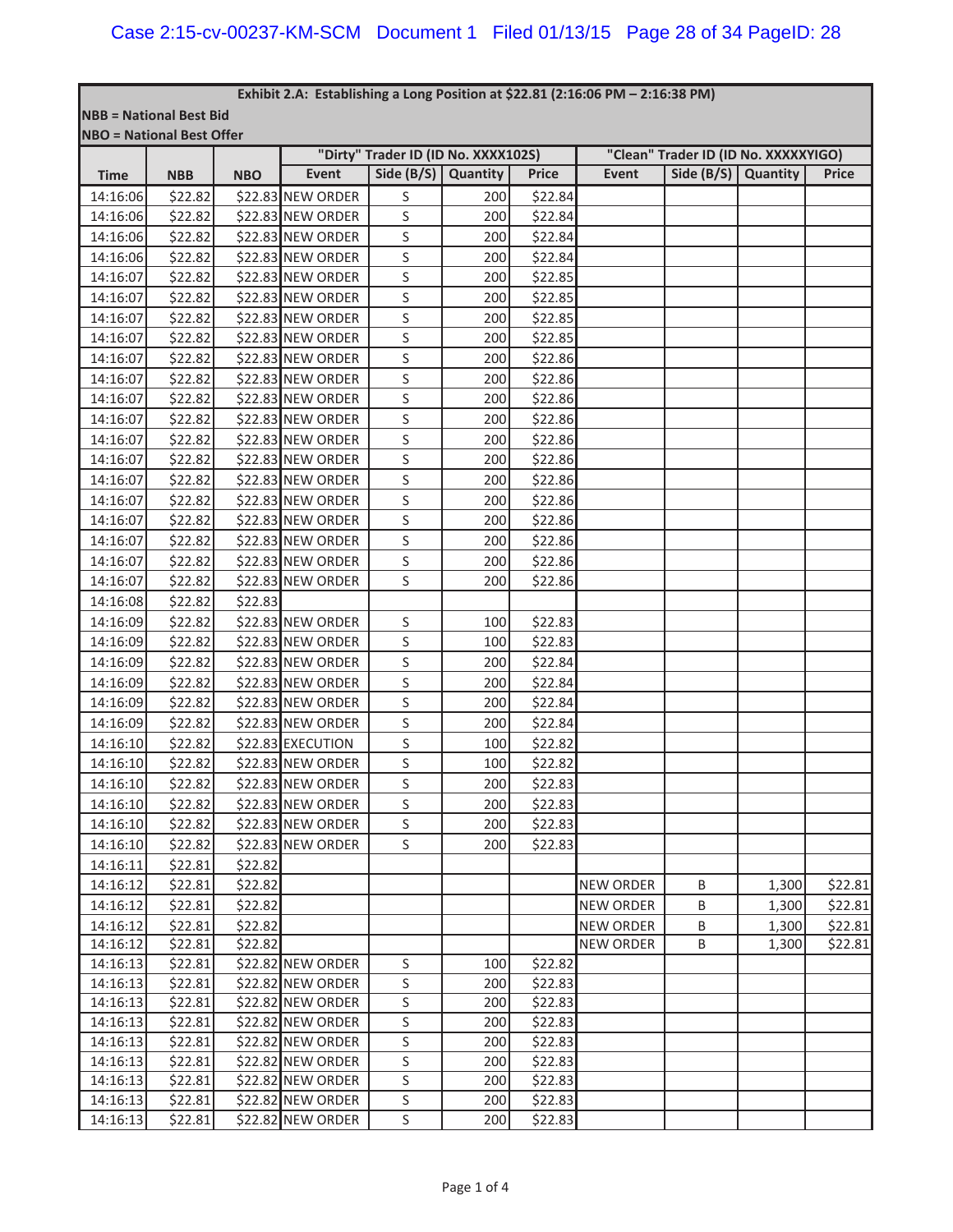**NBB = National Best Bid**

| <b>NBO</b> = National Best Offer |                    |            |                   | "Dirty" Trader ID (ID No. XXXX102S) |            |              | "Clean" Trader ID (ID No. XXXXXYIGO) |                       |     |              |  |
|----------------------------------|--------------------|------------|-------------------|-------------------------------------|------------|--------------|--------------------------------------|-----------------------|-----|--------------|--|
| <b>Time</b>                      | <b>NBB</b>         | <b>NBO</b> | <b>Event</b>      | Side $(B/S)$                        | Quantity   | <b>Price</b> | Event                                | Side $(B/S)$ Quantity |     | <b>Price</b> |  |
| 14:16:14                         | \$22.81            |            | \$22.82 NEW ORDER | S                                   | 200        | \$22.82      |                                      |                       |     |              |  |
| 14:16:14                         | \$22.81            |            | \$22.82 NEW ORDER | S                                   | 200        | \$22.82      |                                      |                       |     |              |  |
| 14:16:14                         | \$22.81            |            | \$22.82 NEW ORDER | S                                   | 200        | \$22.82      |                                      |                       |     |              |  |
| 14:16:14                         | \$22.81            |            | \$22.82 NEW ORDER | S                                   | 200        | \$22.82      |                                      |                       |     |              |  |
| 14:16:14                         | \$22.81            |            | \$22.82 NEW ORDER | $\sf S$                             | 100        | \$22.82      |                                      |                       |     |              |  |
| 14:16:14                         | \$22.81            |            | \$22.82 NEW ORDER | S                                   | 100        | \$22.82      |                                      |                       |     |              |  |
| 14:16:15                         | \$22.81            | \$22.82    |                   |                                     |            |              | <b>EXECUTION</b>                     | B                     | 100 | \$22.81      |  |
| 14:16:15                         | \$22.81            | \$22.82    |                   |                                     |            |              | <b>EXECUTION</b>                     | B                     | 100 | \$22.81      |  |
| 14:16:15                         | \$22.81            | \$22.82    |                   |                                     |            |              | <b>EXECUTION</b>                     | B                     | 100 | \$22.81      |  |
| 14:16:15                         | \$22.81            | \$22.82    |                   |                                     |            |              | <b>EXECUTION</b>                     | B                     | 100 | \$22.81      |  |
| 14:16:15                         | \$22.81            |            | \$22.82 EXECUTION | S                                   | 100        | \$22.80      |                                      |                       |     |              |  |
| 14:16:15                         | \$22.81            |            | \$22.82 NEW ORDER | $\sf S$                             | 100        | \$22.80      |                                      |                       |     |              |  |
| 14:16:15                         | \$22.81            |            | \$22.82 EXECUTION | $\mathsf S$                         | 100        | \$22.81      |                                      |                       |     |              |  |
| 14:16:15                         | \$22.81            |            | \$22.82 NEW ORDER | $\sf S$                             | 100        | \$22.81      |                                      |                       |     |              |  |
| 14:16:16                         | \$22.81            | \$22.82    |                   |                                     |            |              |                                      |                       |     |              |  |
| 14:16:17                         | \$22.81            |            | \$22.82 NEW ORDER | S                                   | 200        | \$22.82      |                                      |                       |     |              |  |
| 14:16:17                         | \$22.81            |            | \$22.82 NEW ORDER | $\sf S$                             | 200        | \$22.82      |                                      |                       |     |              |  |
| 14:16:17                         | \$22.81            |            | \$22.82 NEW ORDER | $\sf S$                             | 200        | \$22.82      |                                      |                       |     |              |  |
| 14:16:17                         | \$22.81            |            | \$22.82 NEW ORDER | $\overline{\mathsf{S}}$             | 200        | \$22.82      |                                      |                       |     |              |  |
| 14:16:18                         | \$22.81            |            | \$22.82 EXECUTION | S                                   | 100        | \$22.81      |                                      |                       |     |              |  |
| 14:16:18                         | \$22.81            |            | \$22.82 NEW ORDER | S                                   | 100        | \$22.81      |                                      |                       |     |              |  |
| 14:16:19                         | \$22.81            | \$22.82    |                   |                                     |            |              | <b>EXECUTION</b>                     | B                     | 100 | \$22.81      |  |
| 14:16:19                         | \$22.81            |            | \$22.82 EXECUTION | $\mathsf S$                         | 100        | \$22.81      |                                      |                       |     |              |  |
| 14:16:19                         | \$22.81            |            | \$22.82 NEW ORDER | S                                   | 100        | \$22.81      |                                      |                       |     |              |  |
| 14:16:20                         | \$22.80            | \$22.82    |                   |                                     |            |              | <b>EXECUTION</b>                     | B                     | 400 | \$22.81      |  |
| 14:16:20                         | \$22.80            | \$22.82    |                   |                                     |            |              | <b>EXECUTION</b>                     | B                     | 100 | \$22.81      |  |
| 14:16:20                         | \$22.80            |            | \$22.82 NEW ORDER | S                                   | 100        | \$22.81      |                                      |                       |     |              |  |
| 14:16:21                         | \$22.80            |            | \$22.81 NEW ORDER | $\sf S$                             | 100        | \$22.81      |                                      |                       |     |              |  |
| 14:16:22                         | \$22.80            |            | \$22.81 NEW ORDER | $\sf S$                             |            | \$22.81      |                                      |                       |     |              |  |
|                                  | \$22.80            |            | \$22.81 NEW ORDER | S                                   | 100<br>100 | \$22.81      |                                      |                       |     |              |  |
| 14:16:22<br>14:16:23             | \$22.80            | \$22.81    |                   |                                     |            |              | <b>EXECUTION</b>                     | B                     | 281 | \$22.81      |  |
| 14:16:23                         | \$22.80            | \$22.81    |                   |                                     |            |              | <b>EXECUTION</b>                     | B                     | 100 | \$22.81      |  |
| 14:16:23                         | \$22.80            | 522.81     |                   |                                     |            |              | <b>EXECUTION</b>                     | B                     | 100 | \$22.81      |  |
| 14:16:23                         | \$22.80            | \$22.81    |                   |                                     |            |              | <b>EXECUTION</b>                     | B                     | 200 | \$22.81      |  |
| 14:16:24                         | \$22.80            |            | \$22.81 NEW ORDER | $\mathsf S$                         | 100        | \$22.81      |                                      |                       |     |              |  |
| 14:16:25                         | \$22.80            | \$22.81    |                   |                                     |            |              |                                      |                       |     |              |  |
| 14:16:26                         | \$22.80            | \$22.81    |                   |                                     |            |              | <b>EXECUTION</b>                     | B                     | 100 | \$22.81      |  |
| 14:16:26                         | \$22.80            | \$22.81    |                   |                                     |            |              | <b>EXECUTION</b>                     | B                     | 250 | \$22.81      |  |
| 14:16:26                         | \$22.80            | \$22.81    |                   |                                     |            |              | <b>EXECUTION</b>                     | B                     | 100 | \$22.81      |  |
| 14:16:26                         | \$22.80            |            | \$22.81 EXECUTION | $\mathsf S$                         | 100        | \$22.80      |                                      |                       |     |              |  |
| 14:16:26                         | \$22.80            |            | \$22.81 NEW ORDER | S                                   | 100        | \$22.80      |                                      |                       |     |              |  |
| 14:16:26                         | \$22.80            |            | \$22.81 EXECUTION | S                                   | 100        | \$22.81      |                                      |                       |     |              |  |
| 14:16:27                         | \$22.80            | \$22.81    |                   |                                     |            |              |                                      |                       |     |              |  |
| 14:16:28                         | \$22.80            |            | \$22.81 NEW ORDER | $\sf S$                             | 100        | \$22.81      |                                      |                       |     |              |  |
| 14:16:29                         | \$22.80            |            | \$22.81 NEW ORDER | $\sf S$                             | 100        | \$22.81      |                                      |                       |     |              |  |
|                                  |                    |            |                   | $\sf S$                             |            |              |                                      |                       |     |              |  |
| 14:16:29<br>14:16:30             | \$22.80            |            | \$22.81 NEW ORDER |                                     | 100        | \$22.81      | <b>EXECUTION</b>                     | B                     | 31  | \$22.81      |  |
| 14:16:30                         | \$22.80<br>\$22.80 | \$22.81    |                   |                                     |            |              | <b>EXECUTION</b>                     |                       | 69  |              |  |
|                                  |                    | \$22.81    |                   |                                     |            |              |                                      | B                     |     | \$22.81      |  |
| 14:16:30                         | \$22.80            | \$22.81    |                   |                                     |            |              | <b>EXECUTION</b>                     | B                     | 200 | \$22.81      |  |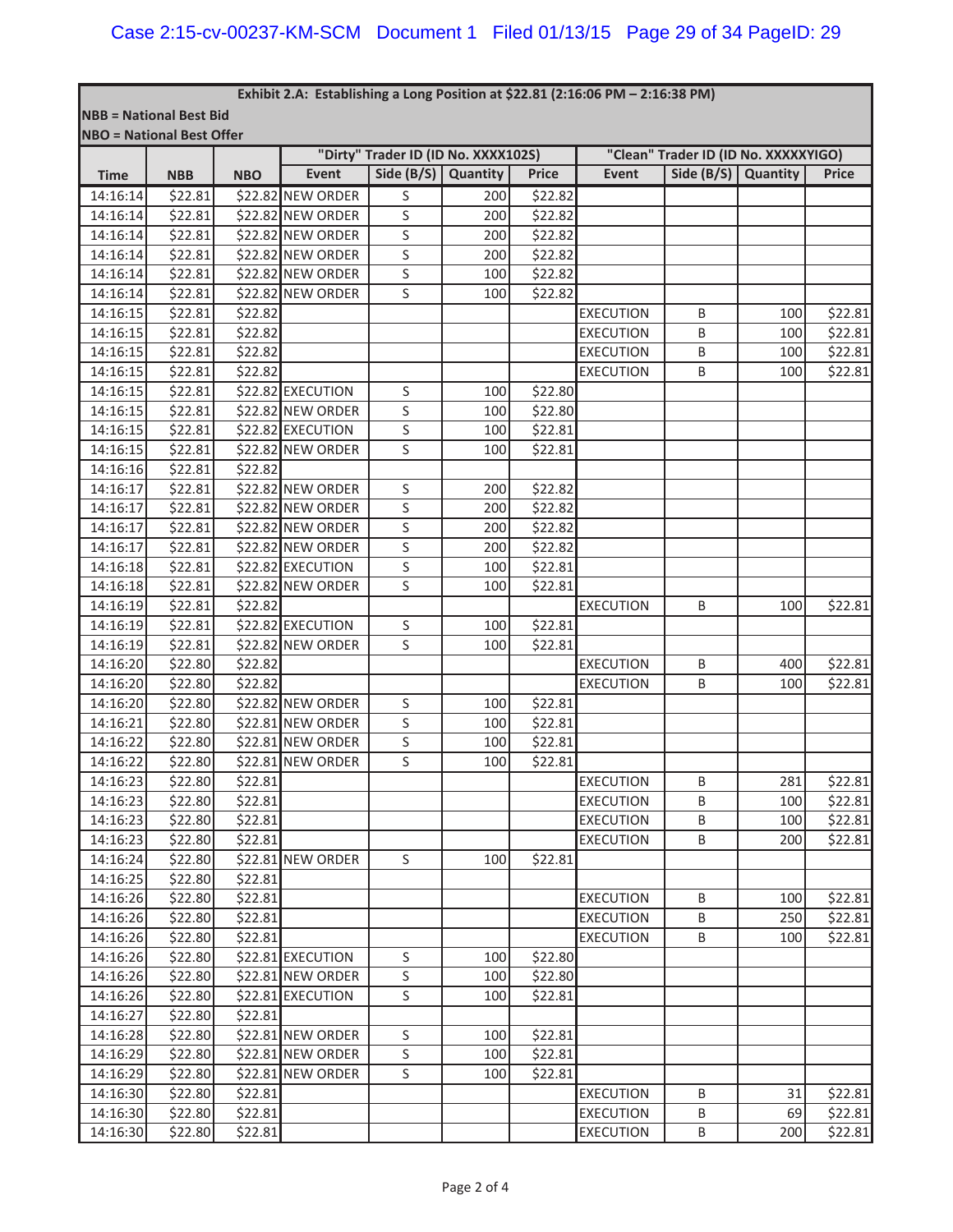**NBB = National Best Bid**

| <b>NBO = National Best Offer</b> |            |            |                   |                                     |     |              |                                      |              |          |              |  |
|----------------------------------|------------|------------|-------------------|-------------------------------------|-----|--------------|--------------------------------------|--------------|----------|--------------|--|
|                                  |            |            |                   | "Dirty" Trader ID (ID No. XXXX102S) |     |              | "Clean" Trader ID (ID No. XXXXXYIGO) |              |          |              |  |
| <b>Time</b>                      | <b>NBB</b> | <b>NBO</b> | <b>Event</b>      | Side $(B/S)$ Quantity               |     | <b>Price</b> | Event                                | Side $(B/S)$ | Quantity | <b>Price</b> |  |
| 14:16:30                         | \$22.80    |            | \$22.81 EXECUTION | S                                   | 100 | \$22.80      |                                      |              |          |              |  |
| 14:16:30                         | \$22.80    |            | \$22.81 NEW ORDER | S                                   | 100 | \$22.80      |                                      |              |          |              |  |
| 14:16:31                         | \$22.80    | \$22.81    |                   |                                     |     |              | <b>EXECUTION</b>                     | B            | 100      | \$22.81      |  |
| 14:16:32                         | \$22.80    |            | \$22.81 EXECUTION | S                                   | 100 | \$22.81      |                                      |              |          |              |  |
| 14:16:33                         | \$22.80    |            | \$22.81 CANCEL    | S                                   | 100 | \$22.81      |                                      |              |          |              |  |
| 14:16:33                         | \$22.80    |            | \$22.81 CANCEL    | S                                   | 100 | \$22.81      |                                      |              |          |              |  |
| 14:16:33                         | \$22.80    |            | \$22.81 CANCEL    | S                                   | 100 | \$22.81      |                                      |              |          |              |  |
| 14:16:33                         | \$22.80    |            | \$22.81 CANCEL    | S                                   | 100 | \$22.81      |                                      |              |          |              |  |
| 14:16:33                         | \$22.80    |            | \$22.81 CANCEL    | S                                   | 100 | \$22.81      |                                      |              |          |              |  |
| 14:16:33                         | \$22.80    |            | \$22.81 CANCEL    | S                                   | 100 | \$22.81      |                                      |              |          |              |  |
| 14:16:33                         | \$22.80    |            | \$22.81 NEW ORDER | B                                   | 900 | \$22.81      |                                      |              |          |              |  |
| 14:16:34                         | \$22.80    |            | \$22.81 EXECUTION | B                                   | 100 | \$22.81      |                                      |              |          |              |  |
| 14:16:34                         | \$22.80    |            | \$22.81 EXECUTION | В                                   | 100 | \$22.81      |                                      |              |          |              |  |
| 14:16:34                         | \$22.80    |            | \$22.81 CANCEL    | S                                   | 200 | \$22.82      |                                      |              |          |              |  |
| 14:16:34                         | \$22.80    |            | \$22.81 CANCEL    | S                                   | 200 | \$22.82      |                                      |              |          |              |  |
| 14:16:34                         | \$22.80    |            | \$22.81 CANCEL    | S                                   | 200 | \$22.82      |                                      |              |          |              |  |
| 14:16:34                         | \$22.80    |            | \$22.81 CANCEL    | S                                   | 200 | \$22.82      |                                      |              |          |              |  |
| 14:16:34                         | \$22.80    |            | \$22.81 CANCEL    | S                                   | 200 | \$22.82      |                                      |              |          |              |  |
| 14:16:34                         | \$22.80    |            | \$22.81 CANCEL    | S                                   | 200 | \$22.82      |                                      |              |          |              |  |
| 14:16:34                         | \$22.80    |            | \$22.81 CANCEL    | S                                   | 200 | \$22.82      |                                      |              |          |              |  |
| 14:16:34                         | \$22.80    |            | \$22.81 CANCEL    | S                                   | 100 | \$22.82      |                                      |              |          |              |  |
| 14:16:34                         | \$22.80    |            | \$22.81 CANCEL    | S                                   | 100 | \$22.82      |                                      |              |          |              |  |
| 14:16:34                         | \$22.80    |            | \$22.81 CANCEL    | S                                   | 100 | \$22.82      |                                      |              |          |              |  |
| 14:16:34                         | \$22.80    |            | \$22.81 CANCEL    | S                                   | 200 | \$22.82      |                                      |              |          |              |  |
| 14:16:34                         | \$22.80    |            | \$22.81 CANCEL    | S                                   | 200 | \$22.83      |                                      |              |          |              |  |
| 14:16:34                         | \$22.80    |            | \$22.81 CANCEL    | S                                   | 200 | \$22.83      |                                      |              |          |              |  |
| 14:16:34                         | \$22.80    |            | \$22.81 CANCEL    | S                                   | 200 | \$22.83      |                                      |              |          |              |  |
| 14:16:34                         | \$22.80    |            | \$22.81 CANCEL    | S                                   | 200 | \$22.83      |                                      |              |          |              |  |
| 14:16:34                         | \$22.80    |            | \$22.81 CANCEL    | S                                   | 200 | \$22.83      |                                      |              |          |              |  |
| 14:16:34                         | \$22.80    |            | \$22.81 CANCEL    | S                                   | 200 | \$22.83      |                                      |              |          |              |  |
| 14:16:34                         | \$22.80    |            | \$22.81 CANCEL    | S                                   | 200 | \$22.83      |                                      |              |          |              |  |
| 14:16:34                         | \$22.80    |            | \$22.81 CANCEL    | S                                   | 200 | \$22.83      |                                      |              |          |              |  |
| 14:16:34                         | \$22.80    |            | \$22.81 CANCEL    | S                                   | 200 | \$22.83      |                                      |              |          |              |  |
| 14:16:34                         | \$22.80    |            | \$22.81 CANCEL    | S                                   | 200 | \$22.83      |                                      |              |          |              |  |
| 14:16:34                         | \$22.80    |            | \$22.81 CANCEL    | S                                   | 200 | \$22.83      |                                      |              |          |              |  |
| 14:16:34                         | \$22.80    |            | \$22.81 CANCEL    | S                                   | 200 | \$22.83      |                                      |              |          |              |  |
| 14:16:34                         | \$22.80    |            | \$22.81 CANCEL    | S                                   | 100 | \$22.83      |                                      |              |          |              |  |
| 14:16:34                         | \$22.80    |            | \$22.81 CANCEL    | S                                   | 100 | \$22.83      |                                      |              |          |              |  |
| 14:16:35                         | \$22.81    |            | \$22.82 CANCEL    | Β                                   | 700 | \$22.81      |                                      |              |          |              |  |
| 14:16:36                         | \$22.81    |            | \$22.82 EXECUTION | В                                   | 100 | \$22.82      |                                      |              |          |              |  |
| 14:16:36                         | \$22.81    |            | \$22.82 EXECUTION | В                                   | 200 | \$22.82      |                                      |              |          |              |  |
| 14:16:36                         | \$22.81    |            | \$22.82 EXECUTION | B                                   | 100 | \$22.82      |                                      |              |          |              |  |
| 14:16:36                         | \$22.81    |            | \$22.82 NEW ORDER | В                                   | 700 | \$22.82      |                                      |              |          |              |  |
| 14:16:36                         | \$22.81    |            | \$22.82 CANCEL    | S                                   | 200 | \$22.84      |                                      |              |          |              |  |
| 14:16:36                         | \$22.81    |            | \$22.82 CANCEL    | S                                   | 200 | \$22.84      |                                      |              |          |              |  |
| 14:16:36                         | \$22.81    |            | \$22.82 CANCEL    | S                                   | 200 | \$22.84      |                                      |              |          |              |  |
| 14:16:36                         | \$22.81    |            | \$22.82 CANCEL    | S                                   | 200 | \$22.84      |                                      |              |          |              |  |
| 14:16:36                         | \$22.81    |            | \$22.82 CANCEL    | S                                   | 200 | \$22.84      |                                      |              |          |              |  |
| 14:16:36                         | \$22.81    |            | \$22.82 CANCEL    | S                                   | 200 | \$22.84      |                                      |              |          |              |  |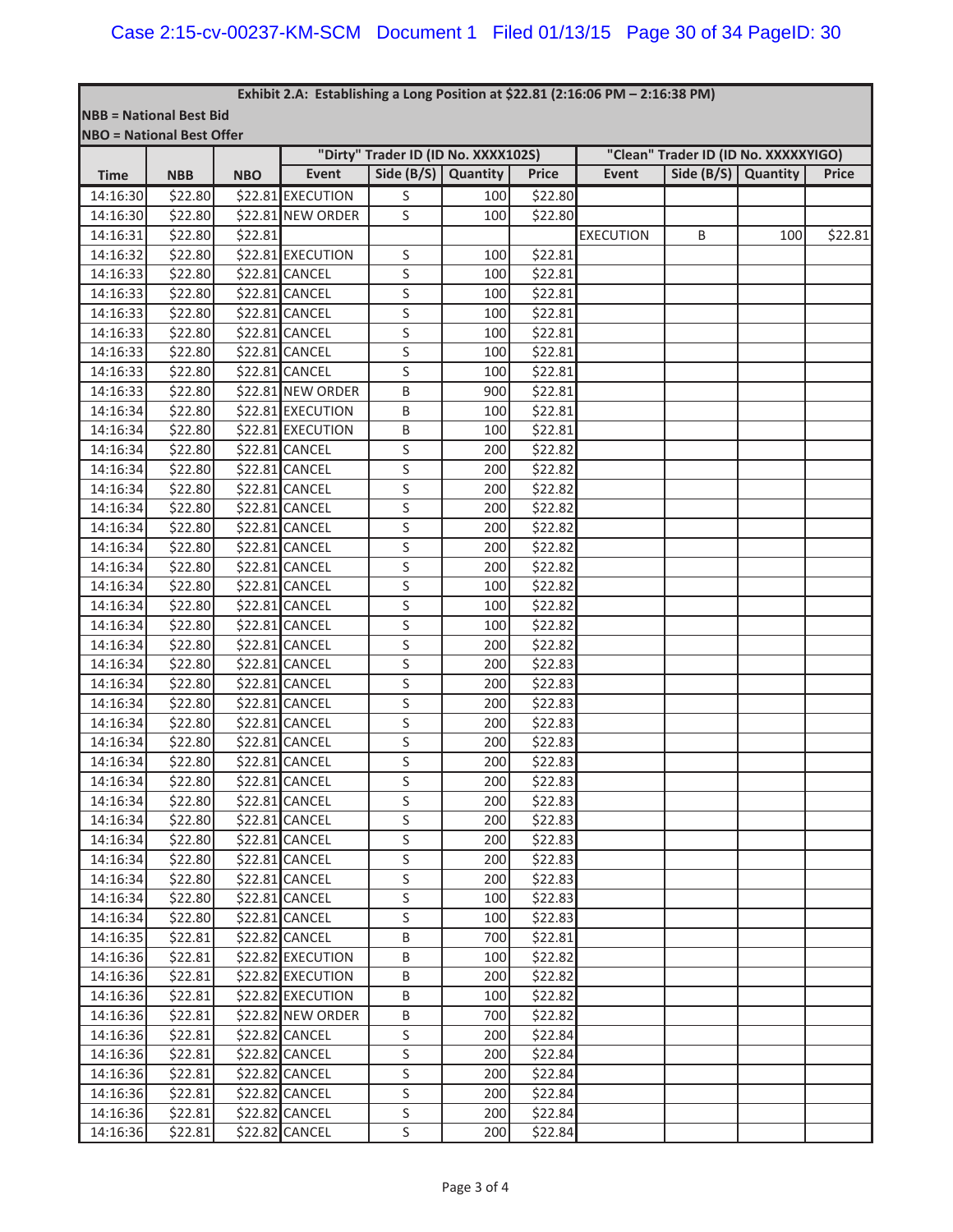**NBB = National Best Bid NBO = National Best Offer**

| INDU – Nduondi best Uller |            |            |                       |                                     |          |              |        |                                      |          |              |  |  |  |
|---------------------------|------------|------------|-----------------------|-------------------------------------|----------|--------------|--------|--------------------------------------|----------|--------------|--|--|--|
|                           |            |            |                       | "Dirty" Trader ID (ID No. XXXX102S) |          |              |        | "Clean" Trader ID (ID No. XXXXXYIGO) |          |              |  |  |  |
| <b>Time</b>               | <b>NBB</b> | <b>NBO</b> | Event                 | Side $(B/S)$                        | Quantity | <b>Price</b> | Event  | Side $(B/S)$                         | Quantity | <b>Price</b> |  |  |  |
| 14:16:36                  | \$22.81    |            | \$22.82 CANCEL        | S                                   | 200      | \$22.84      |        |                                      |          |              |  |  |  |
| 14:16:36                  | \$22.81    |            | \$22.82 CANCEL        | S                                   | 200      | \$22.84      |        |                                      |          |              |  |  |  |
| 14:16:36                  | \$22.81    |            | \$22.82 CANCEL        | S                                   | 200      | \$22.85      |        |                                      |          |              |  |  |  |
| 14:16:36                  | \$22.81    |            | \$22.82 CANCEL        | S                                   | 200      | \$22.85      |        |                                      |          |              |  |  |  |
| 14:16:36                  | \$22.81    |            | \$22.82 CANCEL        | S                                   | 200      | \$22.85      |        |                                      |          |              |  |  |  |
| 14:16:36                  | \$22.81    |            | \$22.82 CANCEL        | S                                   | 200      | \$22.85      |        |                                      |          |              |  |  |  |
| 14:16:37                  | \$22.82    |            | \$22.83 CANCEL        | S                                   | 200      | \$22.86      |        |                                      |          |              |  |  |  |
| 14:16:37                  | \$22.82    |            | \$22.83 CANCEL        | S                                   | 200      | \$22.86      |        |                                      |          |              |  |  |  |
| 14:16:37                  | \$22.82    |            | <b>\$22.83 CANCEL</b> | S                                   | 200      | \$22.86      |        |                                      |          |              |  |  |  |
| 14:16:37                  | \$22.82    |            | \$22.83 CANCEL        | S                                   | 200      | \$22.86      |        |                                      |          |              |  |  |  |
| 14:16:37                  | \$22.82    |            | \$22.83 CANCEL        | S                                   | 200      | \$22.86      |        |                                      |          |              |  |  |  |
| 14:16:37                  | \$22.82    |            | \$22.83 CANCEL        | S                                   | 200      | \$22.86      |        |                                      |          |              |  |  |  |
| 14:16:37                  | \$22.82    |            | \$22.83 CANCEL        | S                                   | 200      | \$22.86      |        |                                      |          |              |  |  |  |
| 14:16:37                  | \$22.82    |            | \$22.83 CANCEL        | S                                   | 200      | \$22.86      |        |                                      |          |              |  |  |  |
| 14:16:37                  | \$22.82    |            | \$22.83 CANCEL        | S                                   | 200      | \$22.86      |        |                                      |          |              |  |  |  |
| 14:16:37                  | \$22.82    |            | \$22.83 CANCEL        | S                                   | 200      | \$22.86      |        |                                      |          |              |  |  |  |
| 14:16:37                  | \$22.82    |            | \$22.83 CANCEL        | S                                   | 200      | \$22.86      |        |                                      |          |              |  |  |  |
| 14:16:37                  | \$22.82    |            | \$22.83 CANCEL        | S                                   | 200      | \$22.86      |        |                                      |          |              |  |  |  |
| 14:16:37                  | \$22.82    |            | \$22.83 CANCEL        | B                                   | 300      | \$22.82      |        |                                      |          |              |  |  |  |
| 14:16:38                  | \$22.82    | \$22.83    |                       |                                     |          |              | CANCEL | B                                    | 1,269    | \$22.81      |  |  |  |
| 14:16:38                  | \$22.82    | \$22.83    |                       |                                     |          |              | CANCEL | B                                    | 1,300    | \$22.81      |  |  |  |
| 14:16:38                  | \$22.82    | \$22.83    |                       |                                     |          |              | CANCEL | B                                    | 100      | \$22.81      |  |  |  |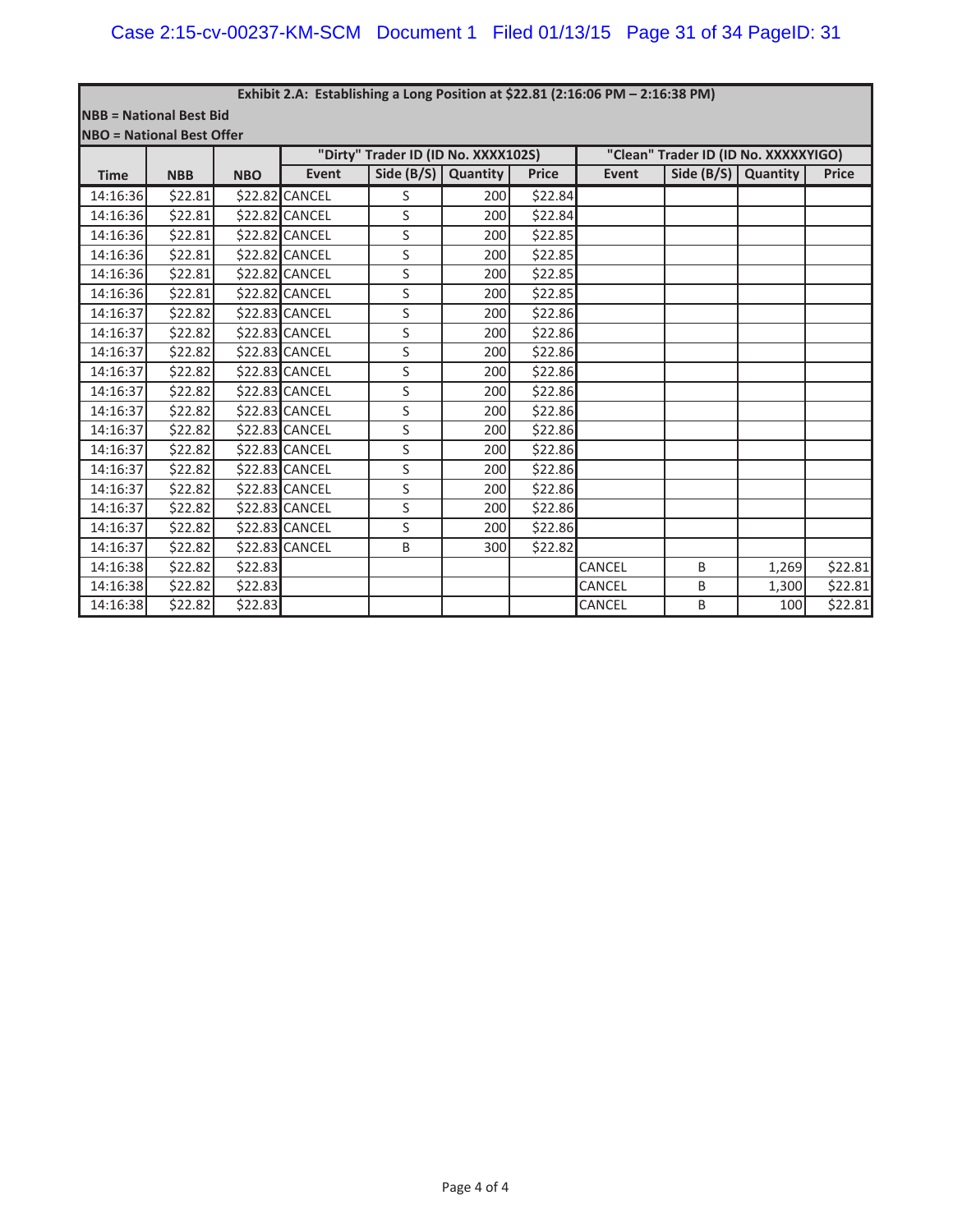#### **Exhibit 2.B:Closing Out the Long Position at \$22.834 (2:16:40 PM – 2:17:10 PM)**

**NBB = National Best Bid NBO = National Best Offer**

|             |            |            | "Dirty" Trader ID (ID No. XXXX102S) |              |          |              | "Clean" Trader ID (ID No. XXXXXYIGO) |              |          |              |  |  |
|-------------|------------|------------|-------------------------------------|--------------|----------|--------------|--------------------------------------|--------------|----------|--------------|--|--|
| <b>Time</b> | <b>NBB</b> | <b>NBO</b> | Event                               | Side $(B/S)$ | Quantity | <b>Price</b> | Event                                | Side $(B/S)$ | Quantity | <b>Price</b> |  |  |
| 14:16:40    | \$22.82    |            | \$22.83 NEW ORDER                   | B            | 200      | \$22.79      |                                      |              |          |              |  |  |
| 14:16:40    | \$22.82    |            | \$22.83 NEW ORDER                   | B            | 200      | \$22.80      |                                      |              |          |              |  |  |
| 14:16:40    | \$22.82    |            | \$22.83 NEW ORDER                   | В            | 200      | \$22.80      |                                      |              |          |              |  |  |
| 14:16:40    | \$22.82    |            | \$22.83 NEW ORDER                   | В            | 200      | \$22.80      |                                      |              |          |              |  |  |
| 14:16:40    | \$22.82    |            | \$22.83 NEW ORDER                   | В            | 200      | \$22.80      |                                      |              |          |              |  |  |
| 14:16:40    | \$22.82    |            | \$22.83 NEW ORDER                   | B            | 200      | \$22.81      |                                      |              |          |              |  |  |
| 14:16:40    | \$22.82    |            | \$22.83 NEW ORDER                   | В            | 200      | \$22.81      |                                      |              |          |              |  |  |
| 14:16:40    | \$22.82    |            | \$22.83 NEW ORDER                   | Β            | 200      | \$22.81      |                                      |              |          |              |  |  |
| 14:16:40    | \$22.82    |            | \$22.83 NEW ORDER                   | В            | 200      | \$22.81      |                                      |              |          |              |  |  |
| 14:16:41    | \$22.82    |            | \$22.83 NEW ORDER                   | B            | 200      | \$22.77      |                                      |              |          |              |  |  |
| 14:16:41    | \$22.82    |            | \$22.83 NEW ORDER                   | B            | 200      | \$22.77      |                                      |              |          |              |  |  |
| 14:16:41    | \$22.82    |            | \$22.83 NEW ORDER                   | B            | 200      | \$22.77      |                                      |              |          |              |  |  |
| 14:16:41    | \$22.82    |            | \$22.83 NEW ORDER                   | Β            | 200      | \$22.77      |                                      |              |          |              |  |  |
| 14:16:41    | \$22.82    |            | \$22.83 NEW ORDER                   | В            | 200      | \$22.78      |                                      |              |          |              |  |  |
| 14:16:41    | \$22.82    |            | \$22.83 NEW ORDER                   | B            | 200      | \$22.78      |                                      |              |          |              |  |  |
| 14:16:41    | \$22.82    |            | \$22.83 NEW ORDER                   | В            | 200      | \$22.78      |                                      |              |          |              |  |  |
| 14:16:41    | \$22.82    |            | \$22.83 NEW ORDER                   | Β            | 200      | \$22.78      |                                      |              |          |              |  |  |
| 14:16:41    | \$22.82    |            | \$22.83 NEW ORDER                   | Β            | 200      | \$22.79      |                                      |              |          |              |  |  |
| 14:16:41    | \$22.82    |            | \$22.83 NEW ORDER                   | В            | 200      | \$22.79      |                                      |              |          |              |  |  |
| 14:16:41    | \$22.82    |            | \$22.83 NEW ORDER                   | B            | 200      | \$22.79      |                                      |              |          |              |  |  |
| 14:16:42    | \$22.82    |            | \$22.83 NEW ORDER                   | B            | 100      | \$22.82      |                                      |              |          |              |  |  |
| 14:16:42    | \$22.82    |            | \$22.83 NEW ORDER                   | Β            | 200      | \$22.82      |                                      |              |          |              |  |  |
| 14:16:42    | \$22.82    |            | \$22.83 NEW ORDER                   | В            | 200      | \$22.82      |                                      |              |          |              |  |  |
| 14:16:42    | \$22.82    |            | \$22.83 NEW ORDER                   | В            | 200      | \$22.82      |                                      |              |          |              |  |  |
| 14:16:42    | \$22.82    |            | \$22.83 NEW ORDER                   | В            | 200      | \$22.82      |                                      |              |          |              |  |  |
| 14:16:43    | \$22.82    |            | \$22.83 EXECUTION                   | B            | 100      | \$22.83      |                                      |              |          |              |  |  |
| 14:16:43    | \$22.82    |            | \$22.83 NEW ORDER                   | Β            | 100      | \$22.83      |                                      |              |          |              |  |  |
| 14:16:44    | \$22.82    |            | \$22.84 NEW ORDER                   | Β            | 100      | \$22.83      |                                      |              |          |              |  |  |
| 14:16:45    | \$22.82    |            | \$22.84 EXECUTION                   | В            | 100      | \$22.83      |                                      |              |          |              |  |  |
| 14:16:46    | \$22.83    |            | \$22.84 NEW ORDER                   | B            | 100      | \$22.83      |                                      |              |          |              |  |  |
| 14:16:47    | \$22.83    |            | \$22.84 NEW ORDER                   | B            | 100      | \$22.83      |                                      |              |          |              |  |  |
| 14:16:48    | \$22.83    |            | \$22.84 NEW ORDER                   | B            | 100      | \$22.83      |                                      |              |          |              |  |  |
| 14:16:49    | \$22.83    | \$22.84    |                                     |              |          |              |                                      |              |          |              |  |  |
| 14:16:50    | \$22.83    | \$22.84    |                                     |              |          |              | NEW ORDER                            | S            | 1,200    | \$22.84      |  |  |
| 14:16:50    | \$22.83    | \$22.84    |                                     |              |          |              | <b>NEW ORDER</b>                     | S            | 1,200    | \$22.84      |  |  |
| 14:16:50    | \$22.83    | \$22.84    |                                     |              |          |              | <b>NEW ORDER</b>                     | S            | 1,300    | \$22.84      |  |  |
| 14:16:50    | \$22.83    | \$22.84    |                                     |              |          |              | <b>NEW ORDER</b>                     | S            | 1,300    | \$22.84      |  |  |
| 14:16:51    | \$22.83    | \$22.84    |                                     |              |          |              | <b>NEW ORDER</b>                     | S            | 1,200    | \$22.84      |  |  |
| 14:16:51    | \$22.83    | \$22.84    |                                     |              |          |              | <b>NEW ORDER</b>                     | S            | 1,200    | \$22.84      |  |  |
| 14:16:51    | \$22.83    | \$22.84    |                                     |              |          |              | <b>NEW ORDER</b>                     | S            | 1,300    | \$22.84      |  |  |
| 14:16:51    | \$22.83    | \$22.84    |                                     |              |          |              | <b>NEW ORDER</b>                     | S            | 1,300    | \$22.84      |  |  |
| 14:16:51    | \$22.83    |            | \$22.84 NEW ORDER                   | B            | 500      | \$22.81      |                                      |              |          |              |  |  |
| 14:16:51    | \$22.83    |            | \$22.84 NEW ORDER                   | Β            | 500      | \$22.81      |                                      |              |          |              |  |  |
| 14:16:51    | \$22.83    |            | \$22.84 NEW ORDER                   | B            | 500      | \$22.81      |                                      |              |          |              |  |  |
| 14:16:51    | \$22.83    |            | \$22.84 NEW ORDER                   | B            | 500      | \$22.81      |                                      |              |          |              |  |  |
| 14:16:51    | \$22.83    |            | \$22.84 NEW ORDER                   | Β            | 500      | \$22.81      |                                      |              |          |              |  |  |
| 14:16:51    | \$22.83    |            | \$22.84 NEW ORDER                   | B            | 500      | \$22.81      |                                      |              |          |              |  |  |
| 14:16:51    | \$22.83    |            | \$22.84 NEW ORDER                   | B            | 500      | \$22.81      |                                      |              |          |              |  |  |
| 14:16:51    | \$22.83    |            | \$22.84 NEW ORDER                   | В            | 500      | \$22.81      |                                      |              |          |              |  |  |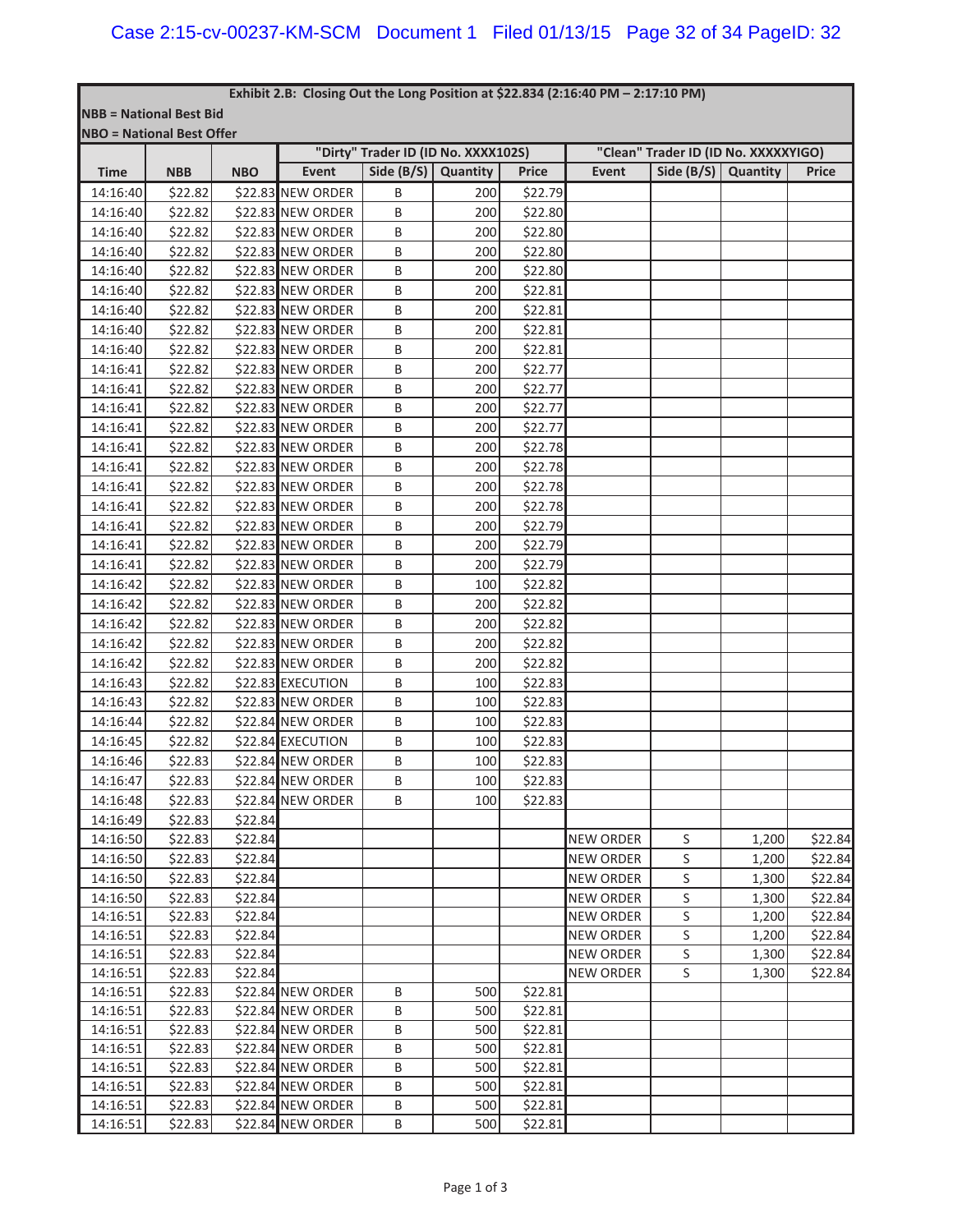### **Exhibit 2.B:Closing Out the Long Position at \$22.834 (2:16:40 PM – 2:17:10 PM)**

|  | <b>INBB = National Best Bid</b> |  |
|--|---------------------------------|--|
|  | INRO = National Rest Offer      |  |

|             | $100 - 1$ idional best Offer |            |                   | "Dirty" Trader ID (ID No. XXXX102S) |     | "Clean" Trader ID (ID No. XXXXXYIGO) |                  |                       |       |              |
|-------------|------------------------------|------------|-------------------|-------------------------------------|-----|--------------------------------------|------------------|-----------------------|-------|--------------|
| <b>Time</b> | <b>NBB</b>                   | <b>NBO</b> | Event             | Side $(B/S)$ Quantity               |     | Price                                | Event            | Side $(B/S)$ Quantity |       | <b>Price</b> |
| 14:16:51    | \$22.83                      |            | \$22.84 NEW ORDER | B                                   | 500 | \$22.82                              |                  |                       |       |              |
| 14:16:51    | \$22.83                      |            | \$22.84 NEW ORDER | B                                   | 500 | \$22.82                              |                  |                       |       |              |
| 14:16:51    | \$22.83                      |            | \$22.84 NEW ORDER | B                                   | 500 | \$22.82                              |                  |                       |       |              |
| 14:16:51    | \$22.83                      |            | \$22.84 NEW ORDER | B                                   | 500 | \$22.82                              |                  |                       |       |              |
| 14:16:52    | \$22.83                      | \$22.84    |                   |                                     |     |                                      |                  |                       |       |              |
| 14:16:53    | \$22.83                      |            | \$22.84 NEW ORDER | B                                   | 200 | \$22.83                              |                  |                       |       |              |
| 14:16:53    | \$22.83                      |            | \$22.84 NEW ORDER | B                                   | 200 | \$22.83                              |                  |                       |       |              |
| 14:16:53    | \$22.83                      |            | \$22.84 NEW ORDER | В                                   | 200 | \$22.83                              |                  |                       |       |              |
| 14:16:53    | \$22.83                      |            | \$22.84 NEW ORDER | Β                                   | 200 | \$22.83                              |                  |                       |       |              |
| 14:16:54    | \$22.83                      |            | \$22.84 NEW ORDER | В                                   | 100 | \$22.83                              |                  |                       |       |              |
| 14:16:54    | \$22.83                      |            | \$22.84 NEW ORDER | B                                   | 100 | \$22.83                              |                  |                       |       |              |
| 14:16:55    | \$22.83                      | \$22.84    |                   |                                     |     |                                      | <b>EXECUTION</b> | S                     | 100   | \$22.84      |
| 14:16:55    | \$22.83                      | \$22.84    |                   |                                     |     |                                      | <b>EXECUTION</b> | S                     | 100   | \$22.84      |
| 14:16:55    | \$22.83                      | \$22.84    |                   |                                     |     |                                      | <b>EXECUTION</b> | $\sf S$               | 100   | \$22.84      |
| 14:16:55    | \$22.83                      | \$22.84    |                   |                                     |     |                                      | <b>EXECUTION</b> | S                     | 200   | \$22.84      |
| 14:16:55    | \$22.83                      | \$22.84    |                   |                                     |     |                                      | <b>EXECUTION</b> | S                     | 100   | \$22.84      |
| 14:16:55    | \$22.83                      |            | \$22.84 EXECUTION | B                                   | 100 | \$22.84                              |                  |                       |       |              |
| 14:16:55    | \$22.83                      |            | \$22.84 NEW ORDER | В                                   | 100 | \$22.84                              |                  |                       |       |              |
| 14:16:56    | \$22.83                      | \$22.85    |                   |                                     |     |                                      | <b>EXECUTION</b> | S                     | 100   | \$22.84      |
| 14:16:57    | \$22.83                      | \$22.85    |                   |                                     |     |                                      | <b>EXECUTION</b> | S                     | 100   | \$22.84      |
| 14:16:57    | \$22.83                      |            | \$22.85 NEW ORDER | B                                   | 100 | \$22.84                              |                  |                       |       |              |
| 14:16:58    |                              |            |                   |                                     |     |                                      |                  | S                     |       |              |
| 14:16:58    | \$22.84<br>\$22.84           | \$22.85    | \$22.85 NEW ORDER |                                     |     |                                      | <b>EXECUTION</b> |                       | 100   | \$22.84      |
|             |                              |            |                   | B                                   | 100 | \$22.83                              |                  |                       |       |              |
| 14:16:58    | \$22.84                      |            | \$22.85 EXECUTION | Β                                   | 100 | \$22.84                              |                  |                       |       |              |
| 14:16:58    | \$22.84                      |            | \$22.85 EXECUTION | Β                                   | 100 | \$22.84                              |                  |                       |       |              |
| 14:16:58    | \$22.84                      |            | \$22.85 NEW ORDER | B                                   | 100 | \$22.84                              |                  |                       |       |              |
| 14:16:59    | \$22.83                      | \$22.84    |                   |                                     |     |                                      |                  |                       |       |              |
| 14:17:00    | \$22.83                      | \$22.84    |                   |                                     |     |                                      |                  |                       |       |              |
| 14:17:01    | \$22.83                      |            | \$22.84 EXECUTION | B                                   | 100 | \$22.84                              |                  |                       |       |              |
| 14:17:01    | \$22.83                      |            | \$22.84 NEW ORDER | B                                   | 100 | \$22.84                              |                  |                       |       |              |
| 14:17:02    | \$22.83                      |            | \$22.84 CANCEL    | B                                   | 100 | \$22.83                              |                  |                       |       |              |
| 14:17:02    | \$22.83                      |            | \$22.84 CANCEL    | B                                   | 100 | \$22.83                              |                  |                       |       |              |
| 14:17:02    | \$22.83                      |            | \$22.84 CANCEL    | B                                   | 200 | \$22.83                              |                  |                       |       |              |
| 14:17:02    | \$22.83                      |            | \$22.84 CANCEL    | B                                   | 200 | \$22.83                              |                  |                       |       |              |
| 14:17:02    | \$22.83                      |            | \$22.84 CANCEL    | Β                                   | 200 | \$22.83                              |                  |                       |       |              |
| 14:17:02    | \$22.83                      |            | \$22.84 CANCEL    | B                                   | 200 | \$22.83                              |                  |                       |       |              |
| 14:17:02    | \$22.83                      |            | \$22.84 CANCEL    | B                                   | 100 | \$22.83                              |                  |                       |       |              |
| 14:17:02    | \$22.83                      |            | \$22.84 CANCEL    | B                                   | 100 | \$22.83                              |                  |                       |       |              |
| 14:17:02    | \$22.83                      |            | \$22.84 CANCEL    | В                                   | 100 | \$22.83                              |                  |                       |       |              |
| 14:17:02    | \$22.83                      |            | \$22.84 CANCEL    | B                                   | 100 | \$22.83                              |                  |                       |       |              |
| 14:17:03    | \$22.83                      | \$22.84    |                   |                                     |     |                                      |                  |                       |       |              |
| 14:17:04    | \$22.83                      | \$22.84    |                   |                                     |     |                                      | CANCEL           | S                     | 1,200 | \$22.84      |
| 14:17:04    | \$22.83                      | \$22.84    |                   |                                     |     |                                      | CANCEL           | S                     | 1,200 | \$22.84      |
| 14:17:04    | \$22.83                      | \$22.84    |                   |                                     |     |                                      | CANCEL           | S                     | 1,300 | \$22.84      |
| 14:17:04    | \$22.83                      | \$22.84    |                   |                                     |     |                                      | CANCEL           | S                     | 1,300 | \$22.84      |
| 14:17:04    | \$22.83                      | \$22.84    |                   |                                     |     |                                      | CANCEL           | S                     | 1,200 | \$22.84      |
| 14:17:04    | \$22.83                      | \$22.84    |                   |                                     |     |                                      | CANCEL           | S                     | 1,100 | \$22.84      |
| 14:17:04    | \$22.83                      | \$22.84    |                   |                                     |     |                                      | CANCEL           | S                     | 1,300 | \$22.84      |
| 14:17:04    | \$22.83                      | \$22.84    |                   |                                     |     |                                      | CANCEL           | S                     | 500   | \$22.84      |
| 14:17:05    | \$22.83                      | \$22.84    |                   |                                     |     |                                      | <b>EXECUTION</b> | $\sf S$               | 531   | \$22.83      |
| 14:17:05    | \$22.83                      | \$22.84    |                   |                                     |     |                                      | <b>EXECUTION</b> | S                     | 1,100 | \$22.83      |